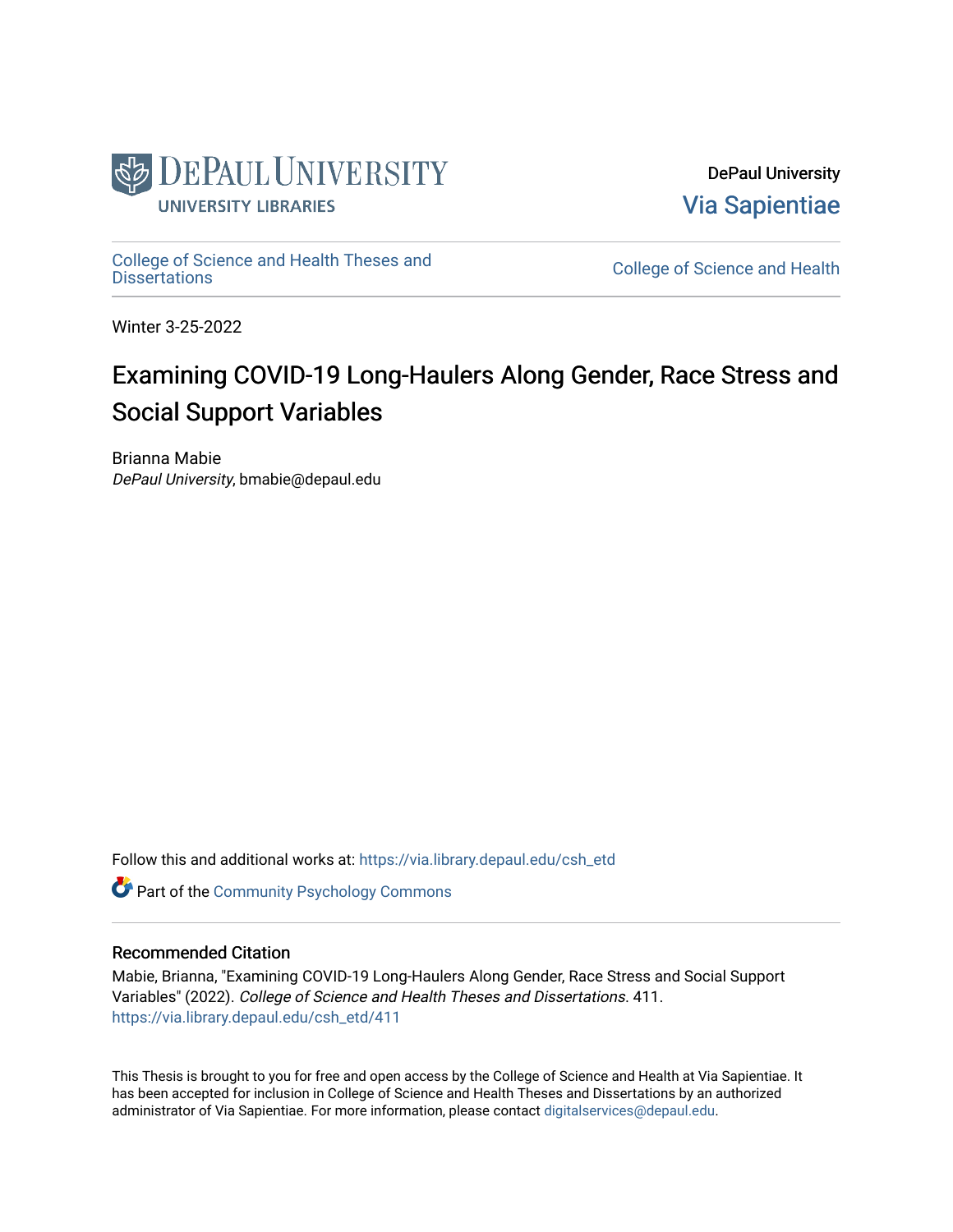# **Examining COVID-19 Long-Haulers Along Gender, Race, Stress, and Social**

**Support Variables**

A Thesis

Presented in

Partial Fulfillment of the

Requirements for the Degree of

Master of Arts

By

Brianna N. Mabie

June 2021

Department of Psychology

College of Science and Health

DePaul University

Chicago, Illinois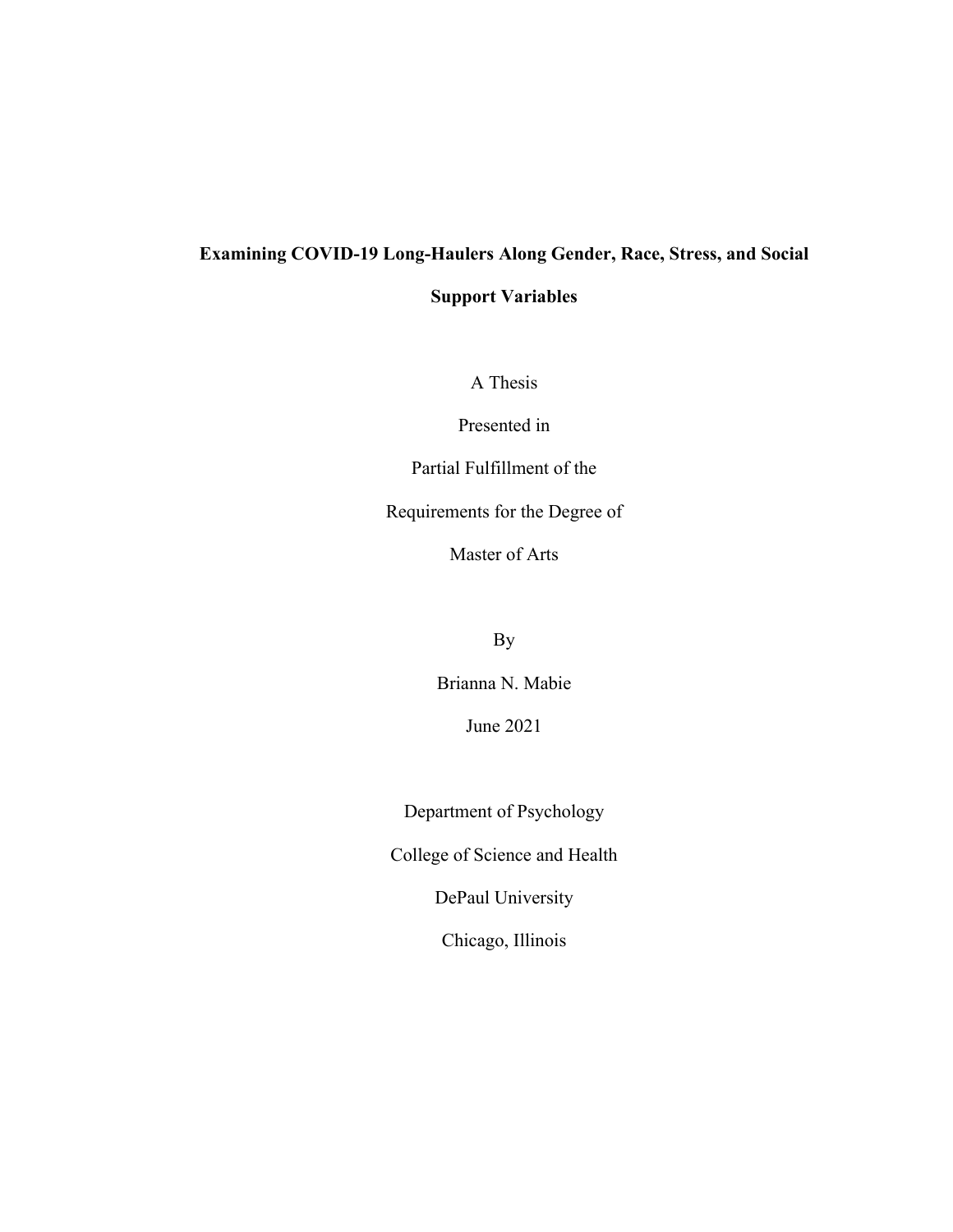# **Thesis Committee**

Leonard Jason, Ph.D., Chair

Susan Tran, Ph.D.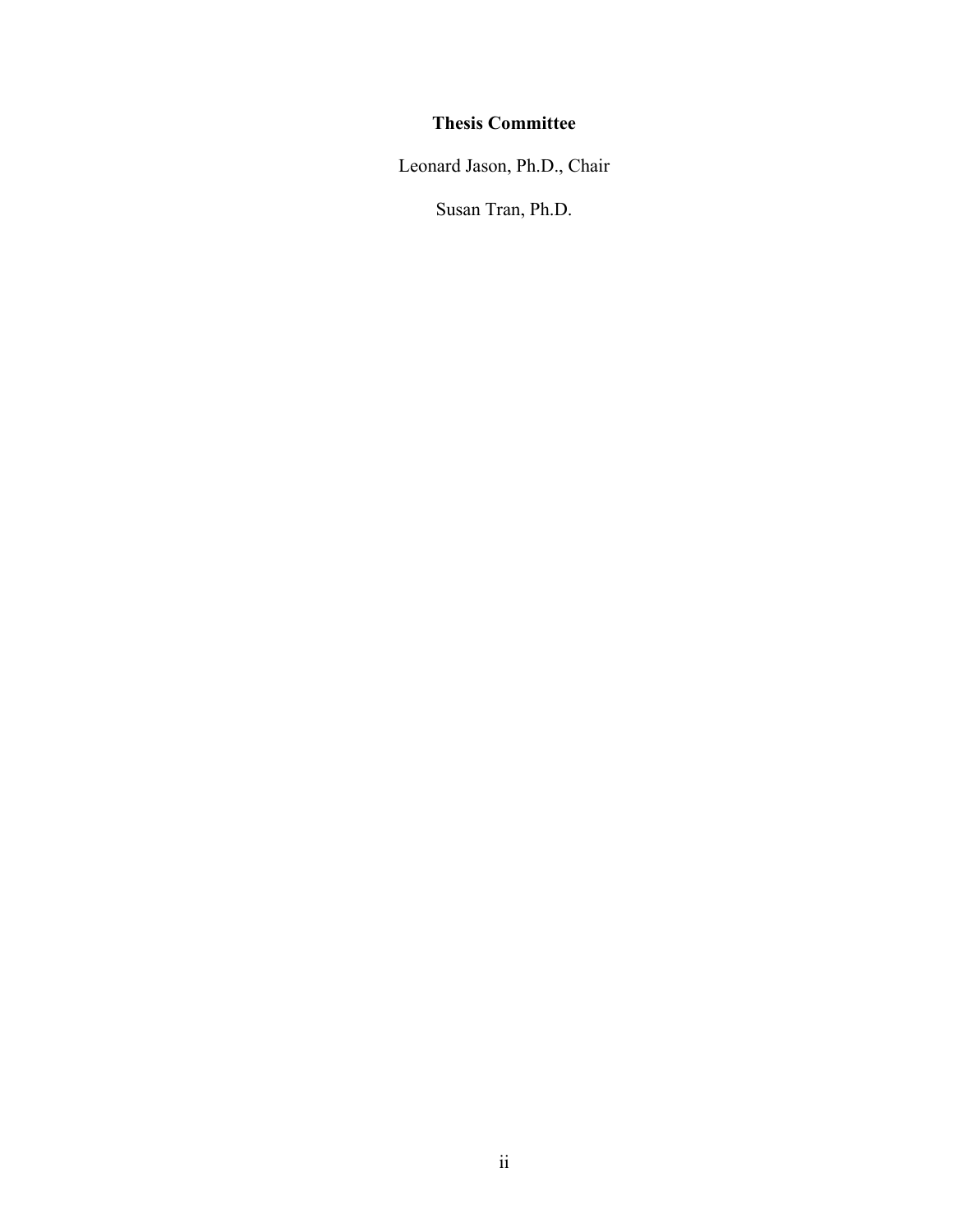#### **Acknowledgements**

I would like to thank everyone at DePaul University who has helped me virtually complete this thesis. Thank you to my lab members who have answered all of my questions ranging from the dataset to the interpretation of results. Thank you to Dr. Dennis Doverspike for his help with everything regression. Thank you to Dr. Jocelyn Smith Carter for helping me navigate the thesis process. And thank you to my chair, Dr. Jason, and my reader, Dr. Tran, for serving on my committee.

I would also like to acknowledge two influential mentors who have consistently offered their support in my academic endeavors: Dr. Kylie Quave and Dr. Lawrence White. Without their encouragement and unrelenting perseverance in helping me through challenges, I would neither be in this program nor completing this thesis. Although I am grateful for their advice directly related to this project, I am truly indebted to them for their enduring belief in my ability to succeed, even and especially when I have not believed it myself. Thank you.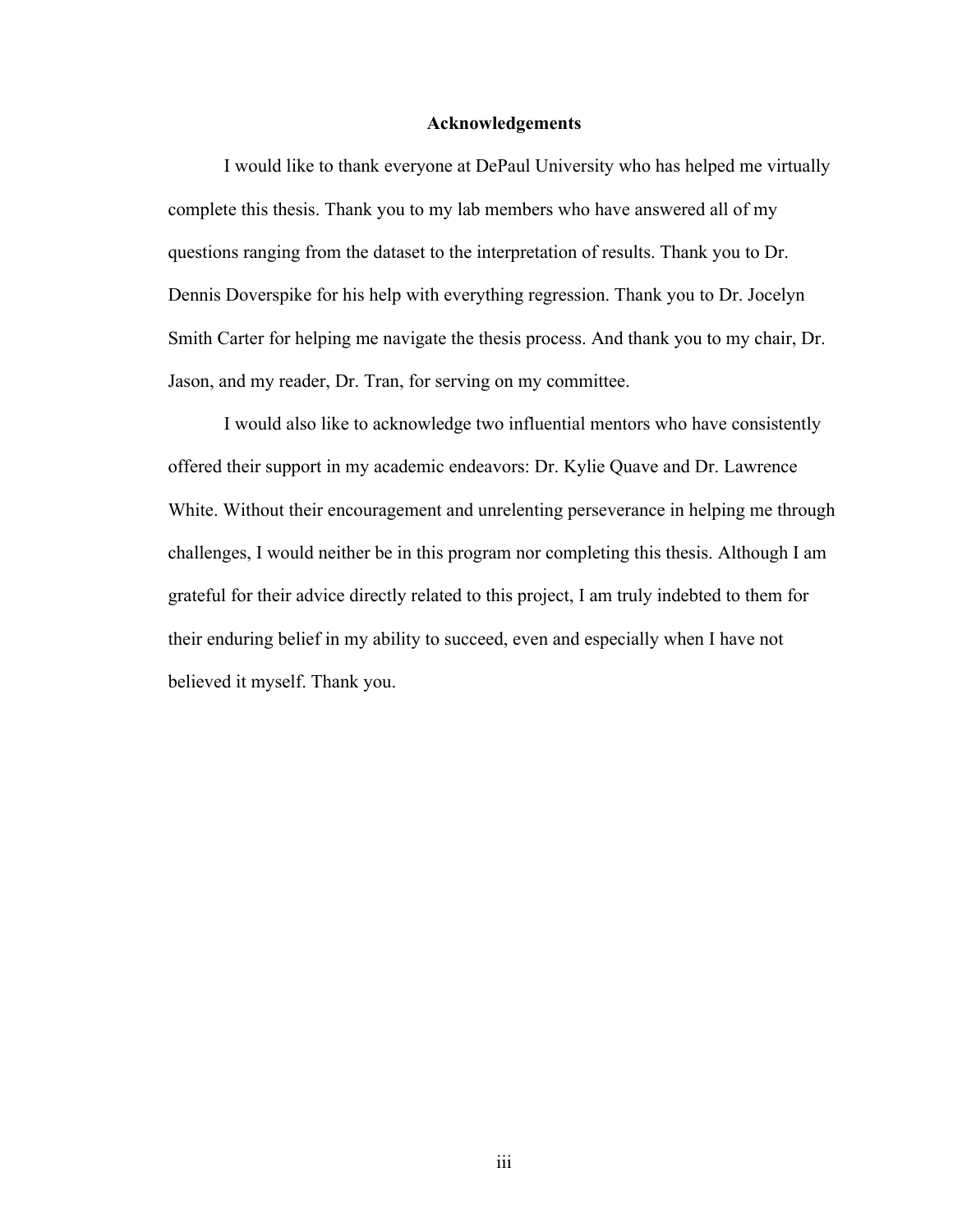## **Biography**

The author was born in Green Bay, Wisconsin, on June 27, 1995. Brianna graduated from Bay Port High School in Howard-Suamico, Wisconsin in 2014. She received her Bachelor of Arts in Psychology from Beloit College in 2018.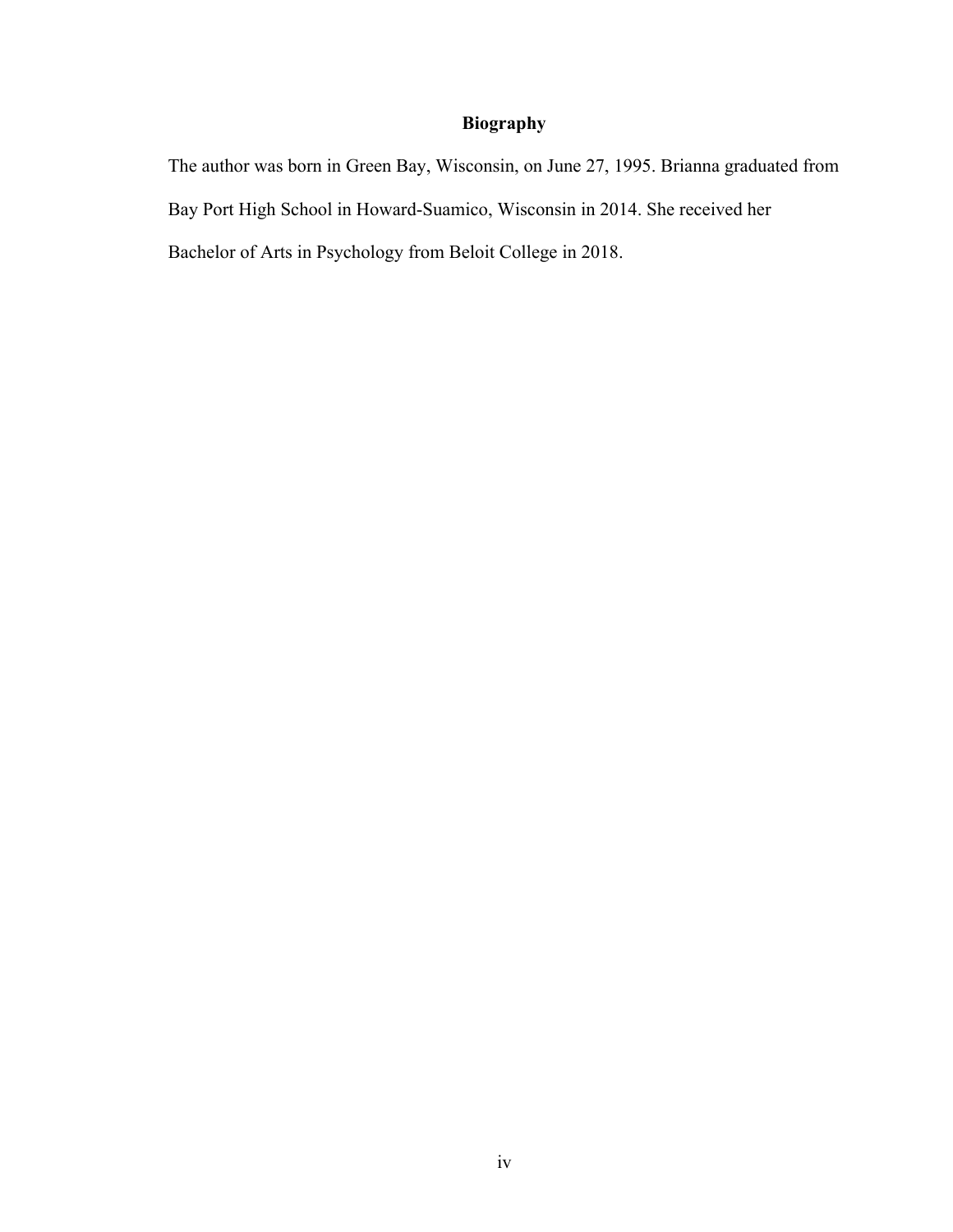| Examining COVID-19 Long-Haulers along Gender, Race, Stress, and Social Support |  |
|--------------------------------------------------------------------------------|--|
|                                                                                |  |
|                                                                                |  |
|                                                                                |  |
|                                                                                |  |
|                                                                                |  |
|                                                                                |  |
|                                                                                |  |
|                                                                                |  |
|                                                                                |  |
|                                                                                |  |
|                                                                                |  |
|                                                                                |  |
|                                                                                |  |
|                                                                                |  |
|                                                                                |  |
|                                                                                |  |
|                                                                                |  |
|                                                                                |  |
|                                                                                |  |
|                                                                                |  |
|                                                                                |  |
|                                                                                |  |
|                                                                                |  |
|                                                                                |  |

## **Table of Contents**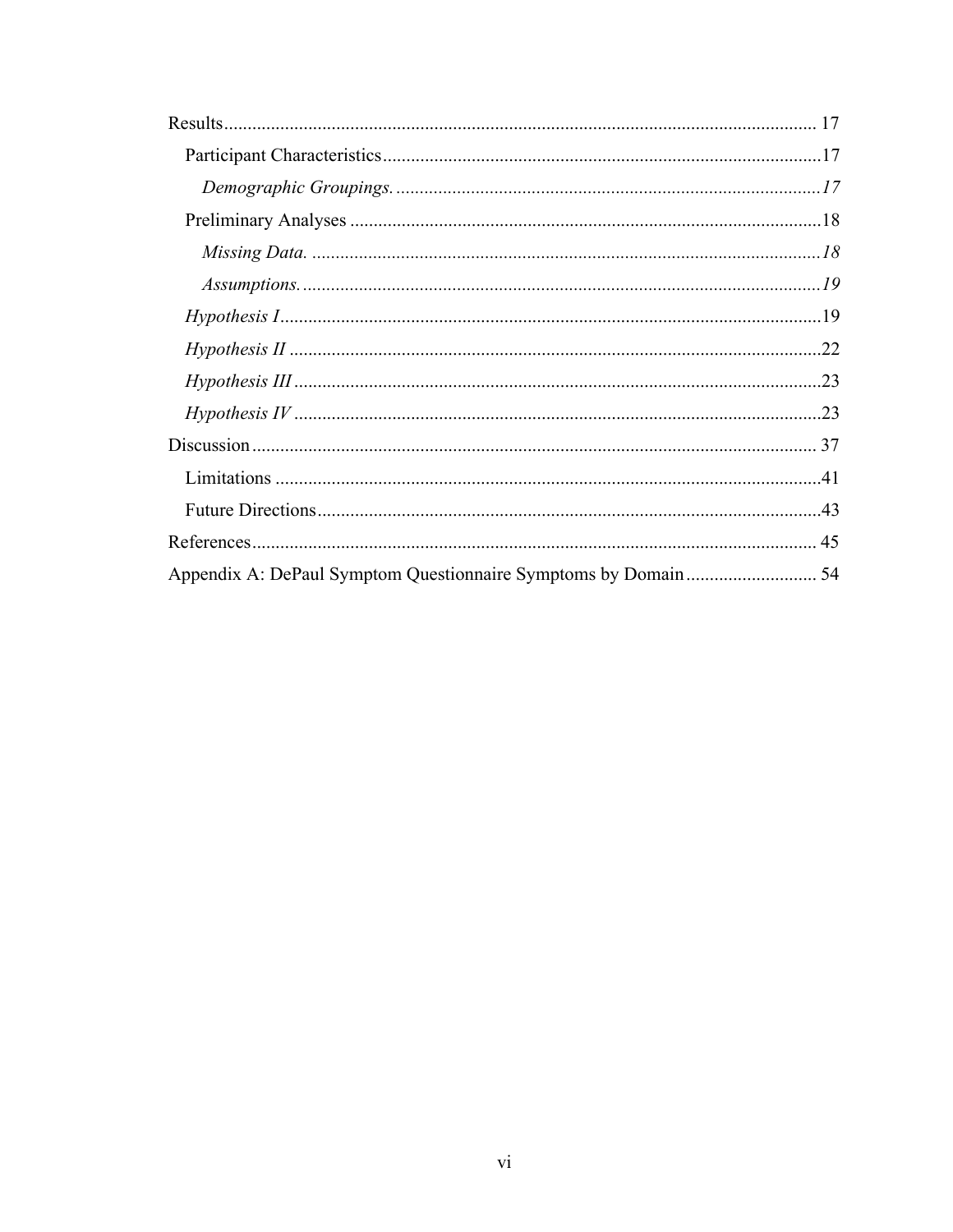## **List of Tables**

| TABLE 2. INDEPENDENT T-TEST FOR EACH SYMPTOM DOMAIN FOR FEMALES AND MALES AT  |
|-------------------------------------------------------------------------------|
|                                                                               |
| TABLE 3. INDEPENDENT T-TEST FOR EACH SYMPTOM DOMAIN FOR FEMALES AND MALES AT  |
|                                                                               |
| TABLE 4. INDEPENDENT T-TEST FOR EACH SYMPTOM DOMAIN FOR WHITE AND BIPOC AT    |
|                                                                               |
| TABLE 5. INDEPENDENT T-TEST FOR EACH SYMPTOM DOMAIN FOR WHITE AND BIPOC AT    |
|                                                                               |
| TABLE 6. REGRESSION ANALYSIS SUMMARY FOR STRESS PREDICTING SLEEP DOMAIN SCORE |
|                                                                               |
| TABLE 7. REGRESSION ANALYSIS SUMMARY FOR STRESS PREDICTING PEM DOMAIN SCORE   |
|                                                                               |
| TABLE 8. REGRESSION ANALYSIS SUMMARY FOR STRESS PREDICTING NEUROCOGNITIVE     |
|                                                                               |
| TABLE 9. REGRESSION ANALYSIS SUMMARY FOR STRESS PREDICTING IMMUNE DOMAIN      |
|                                                                               |
| TABLE 10. REGRESSION ANALYSIS SUMMARY FOR STRESS PREDICTING NEUROENDOCRINE    |
|                                                                               |
| TABLE 11. REGRESSION ANALYSIS SUMMARY FOR STRESS PREDICTING PAIN DOMAIN SCORE |
|                                                                               |
| TABLE 12. REGRESSION ANALYSIS SUMMARY FOR STRESS PREDICTING GASTRO-INTESTINAL |
|                                                                               |
| TABLE 13. REGRESSION ANALYSIS SUMMARY FOR STRESS PREDICTING ORTHOSTATIC       |
|                                                                               |
| TABLE 14. REGRESSION ANALYSIS SUMMARY FOR STRESS PREDICTING CDC DOMAIN SCORE  |
|                                                                               |
| TABLE 15. REGRESSION ANALYSIS SUMMARY FOR SOCIAL SUPPORT PREDICTING SLEEP     |
|                                                                               |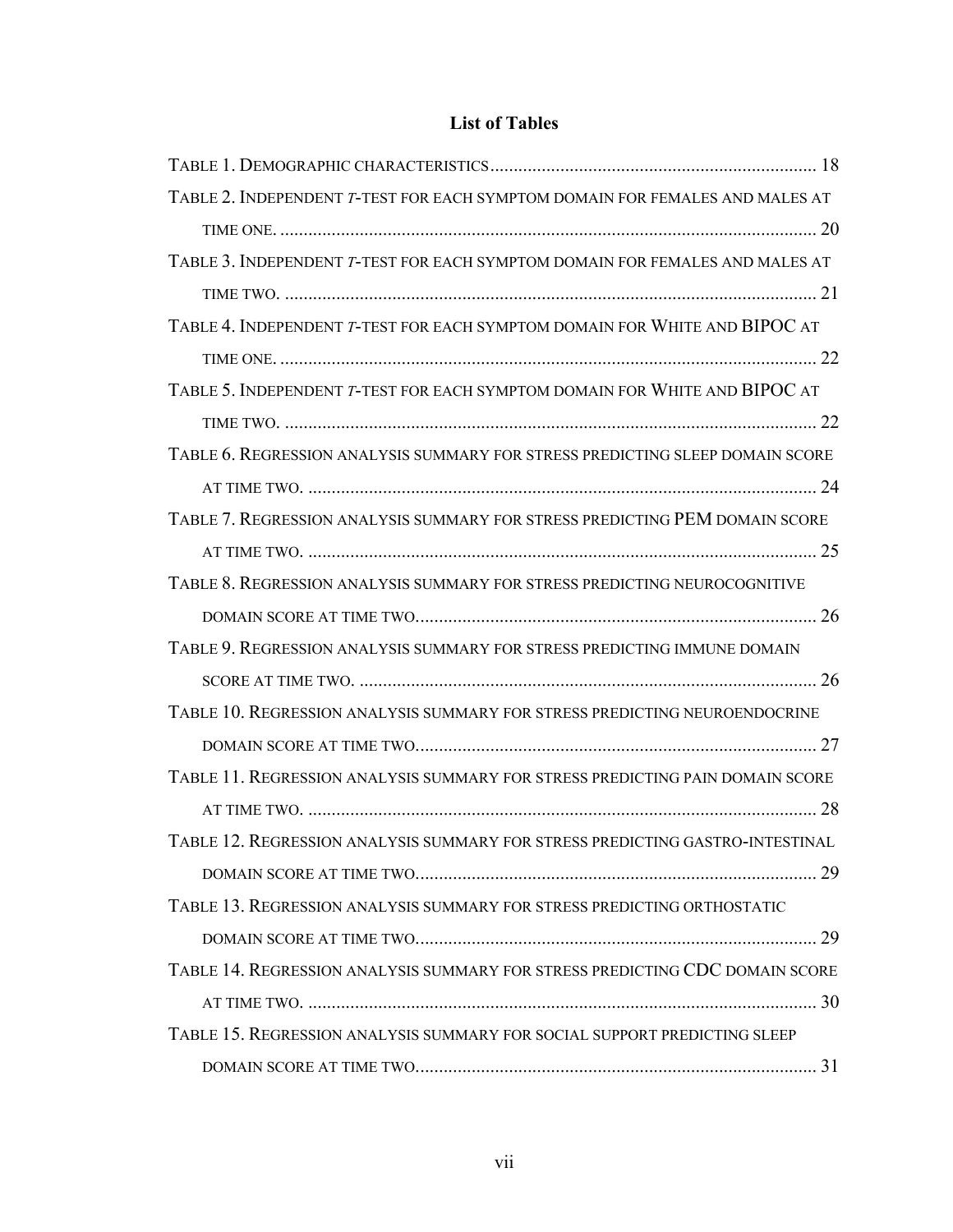| TABLE 16. REGRESSION ANALYSIS SUMMARY FOR SOCIAL SUPPORT PREDICTING PEM     |  |
|-----------------------------------------------------------------------------|--|
|                                                                             |  |
| TABLE 17. REGRESSION ANALYSIS SUMMARY FOR SOCIAL SUPPORT PREDICTING         |  |
|                                                                             |  |
| TABLE 18. REGRESSION ANALYSIS SUMMARY FOR SOCIAL SUPPORT PREDICTING IMMUNE  |  |
|                                                                             |  |
| TABLE 19. REGRESSION ANALYSIS SUMMARY FOR SOCIAL SUPPORT PREDICTING         |  |
|                                                                             |  |
| TABLE 20. REGRESSION ANALYSIS SUMMARY FOR SOCIAL SUPPORT PREDICTING PAIN    |  |
|                                                                             |  |
| TABLE 21. REGRESSION ANALYSIS SUMMARY FOR SOCIAL SUPPORT PREDICTING GASTRO- |  |
|                                                                             |  |
| TABLE 22. REGRESSION ANALYSIS SUMMARY FOR SOCIAL SUPPORT PREDICTING         |  |
|                                                                             |  |
| TABLE 23. REGRESSION ANALYSIS SUMMARY FOR SOCIAL SUPPORT PREDICTING CDC     |  |
|                                                                             |  |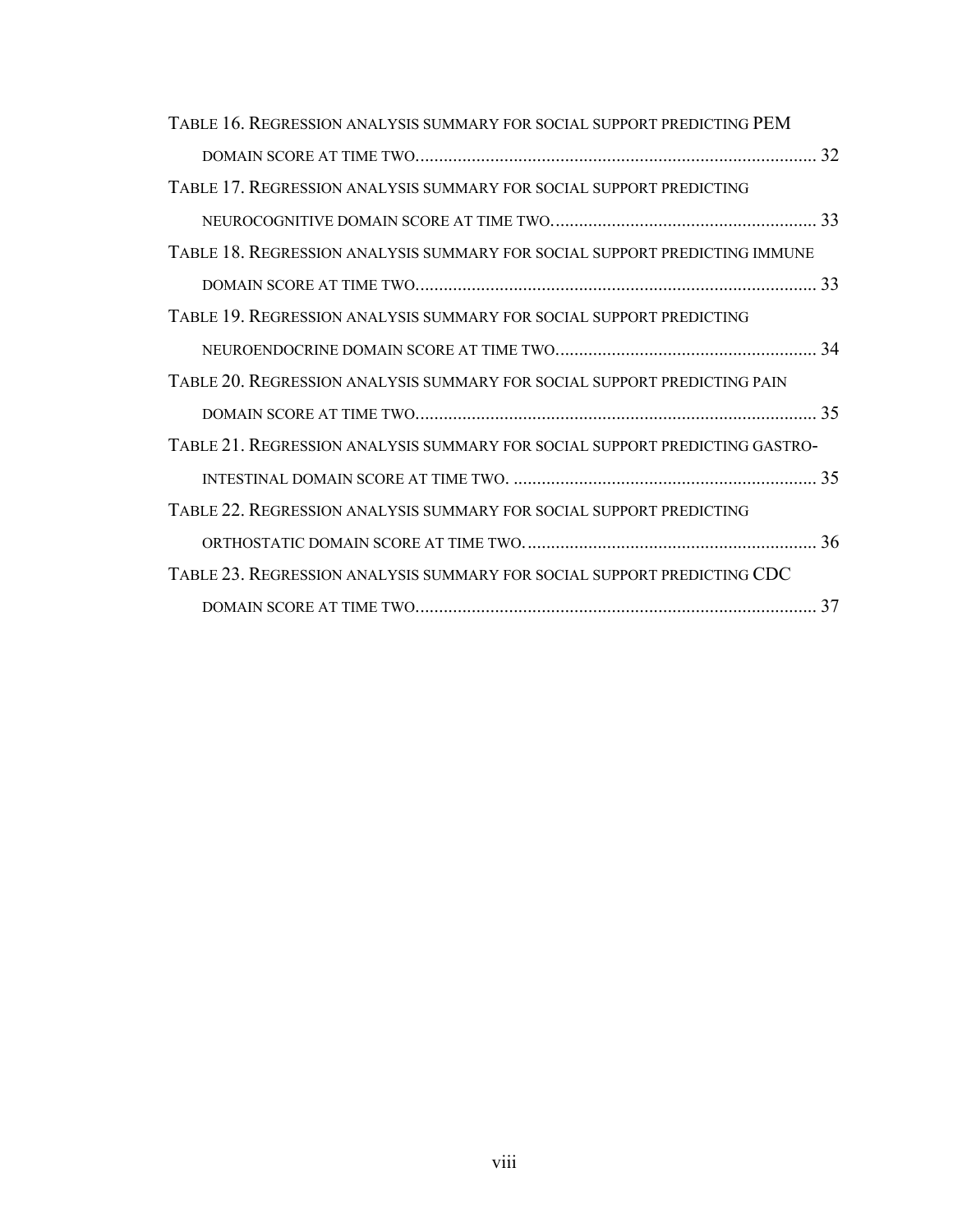#### **Abstract**

Unfortunately, the United States has experienced approximately 575,000 deaths as a direct result of COVID-19, with elderly, Hispanic, and Black Americans experiencing the greatest risk (CDC, 2020). Although most individuals recover from mild to moderate COVID-19 infections within a few weeks, some may experience lingering symptoms for many months (Mayo Clinic, 2020). These individuals are commonly known as COVID-19 long-haulers. In order to properly assist in the well-being of COVID-19 long-haulers, more needs to be understood in terms of how gender, race, stress, and social support impact symptomatology within this population. The present study seeks to address this gap in the literature by examining the frequency and severity of symptoms experienced by COVID-19 long-haulers throughout their illness. Independent *t*-tests were used to assess the differences in symptoms between females and males, and also White and BIPOC participants. Regression analyses were conducted to determine the prediction of COVID-19 symptom frequency and severity by stress, social support, gender, and race. Results indicate that both social support and stress predict COVID-19 severity and frequency in several symptom domains. In addition, being female predicts COVID-19 symptom severity and frequency in the pain and neurocognitive domains. The implications of this study's findings include helping COVID-19 long-haulers in managing their stress, potentially through increasing social support. This is especially important for female long-haulers.

*Keywords*: COVID-19, long-haulers, gender, race, stress, social support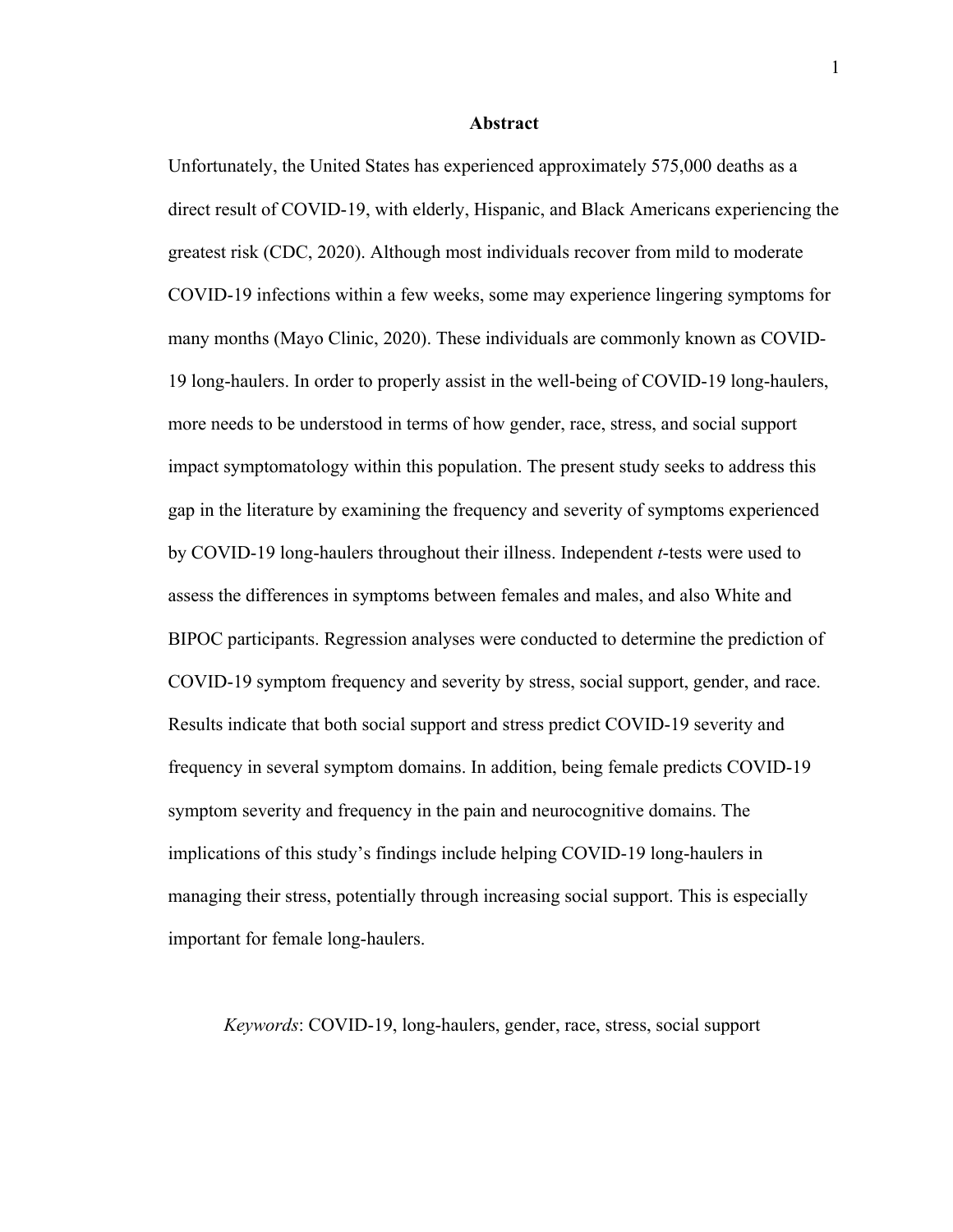# **Examining COVID-19 Long-Haulers Along Gender, Race, Stress, and Social Support Variables**

#### **Introduction**

In November 2019, the world changed as a result of the global pandemic caused by the severe acute respiratory syndrome coronavirus 2 (SARS CoV-2) and the resulting coronavirus disease (COVID-19). In all areas of the globe, communities have struggled to keep up with the demands placed on health care systems, businesses, and daily life. In the United States, nearly a quarter of middle-income and half of lower-income individuals lost their jobs or took pay cuts in April 2020 (Parker et al., 2020). A majority of families have needed to make adjustments as their children stayed home and engaged in some form of distance learning (McElrath, 2020). And as individuals faced increased stress and decreased social support as a result of the pandemic, increases in mental health and substance use concerns have occurred (Czeisler et al., 2020). It is clear that the COVID-19 pandemic has impacted at least some aspect of life for everyone and has been a true global crisis.

Although the pandemic has indeed impacted everyone, it has not had equal effects on each individual. One group that is experiencing a unique set of challenges on top of the "average" pandemic stressors is COVID-19 long-haulers, a group of individuals who do not recover from the COVID-19 disease within a two-week period and experience lingering symptoms for many months (Mayo Clinic, 2020). This group is particularly susceptible to increases in stress and decreases in social support, as they often experience severe symptoms that can cause an inability to maintain full-time jobs (Mohan, 2020) and maintain close relationships as a result of quarantining during the course of the illness.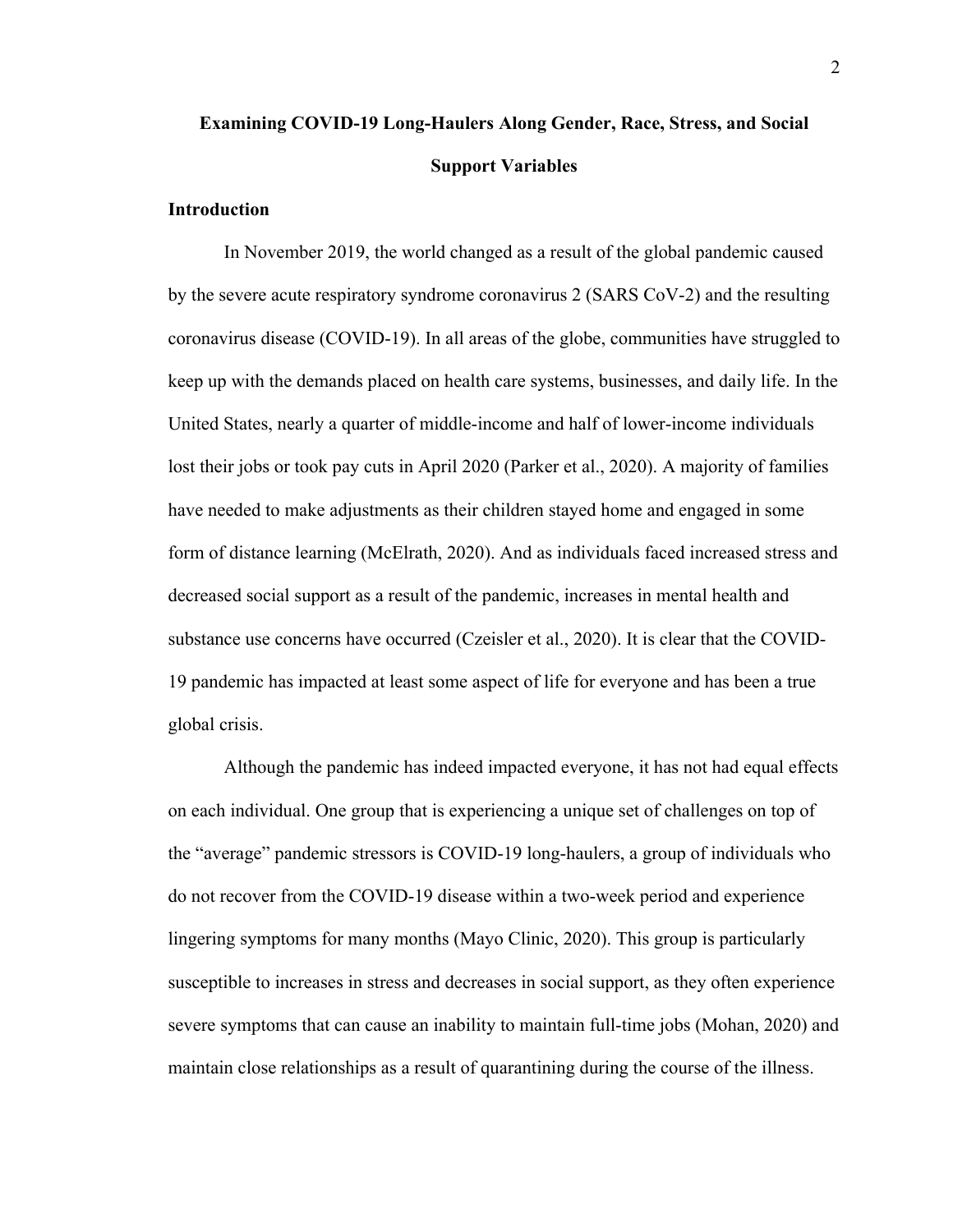While it is clear that this group faces increased levels of stress and decreased levels of social support after contracting the virus, it is not clear whether those experiences may also increase the likelihood of experiencing long-term symptoms common to the COVID-19 long-hauler population. In addition, demographic characteristics, such as gender and race, may increase the probability of experiencing long-term effects as a result of COVID-19.

#### **COVID-19**

COVID-19 is a type of coronavirus (Sauer, 2020) that is primarily spread through person-to-person contact (Centers for Disease Control and Prevention [CDC], 2020; World Health Organization [WHO], 2020). Although older individuals and those with underlying medical conditions are more at risk for developing severe complications, such as needing ventilator support (CDC, 2020; WHO, 2020), the virus has negatively and severely impacted people of all ages and backgrounds. Symptoms of the disease vary, ranging from the more common fever, dry cough, and fatigue to the less common sore throat, rash, and loss of taste and smell (WHO, 2020). Unfortunately, the United States has experienced approximately 575,000 deaths as a direct result of COVID-19, with Hispanic and Black Americans experiencing the greatest vulnerability to infection and death (Rossen et al., 2020). This stress associated with losing a family member––a key source of social support––greatly impacts the well-being of the surviving family and community members, who themselves may be battling the virus.

**COVID-19 Long-Haulers.** The experience of an infection with COVID-19 is different for each person and the course of illness is largely unpredictable. Individuals usually recover from mild to moderate COVID-19 infections (i.e., not needing to be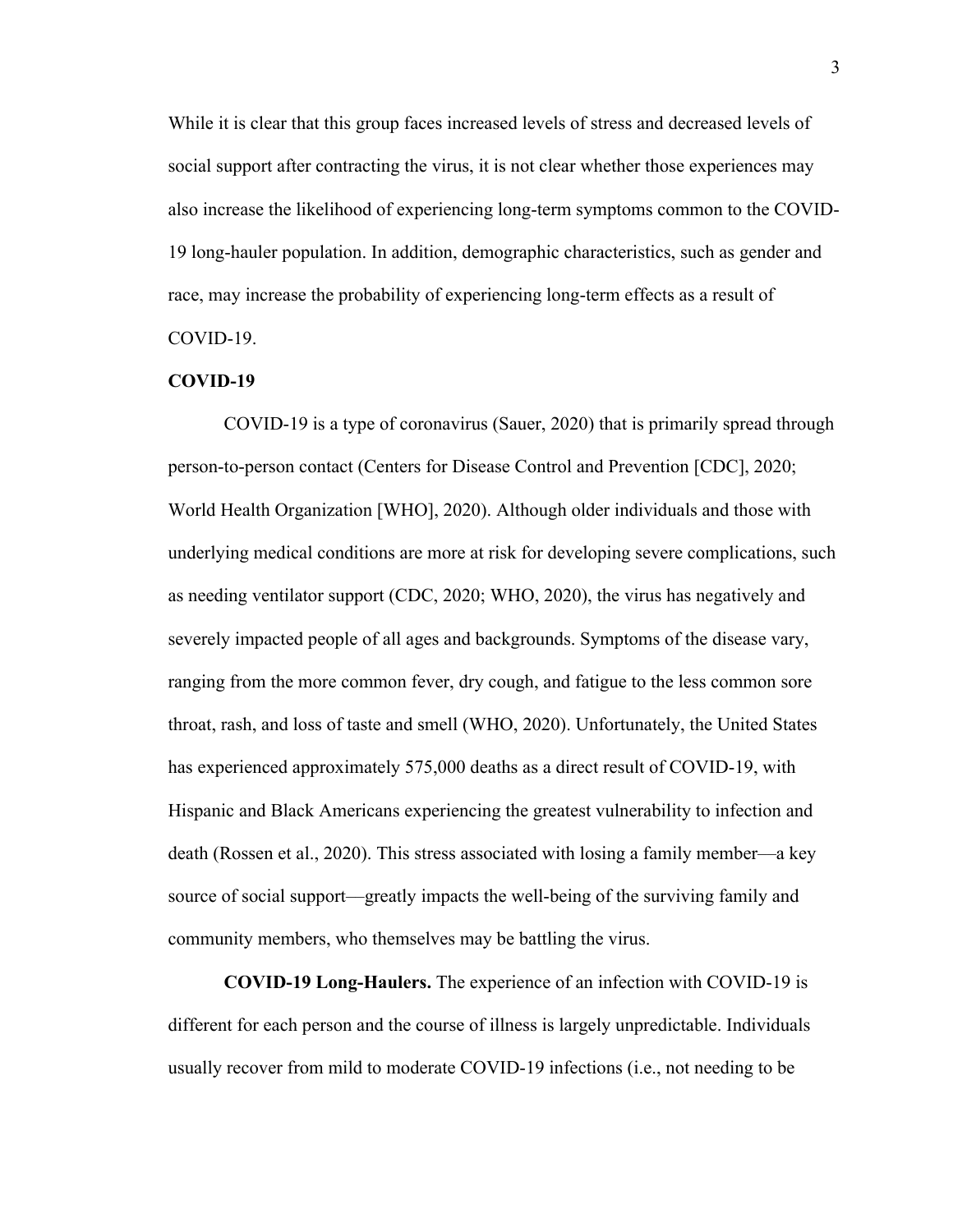hospitalized or intubated) within a few weeks, however some individuals may experience lingering symptoms for many months (Mayo Clinic, 2020). Like the symptoms of the virus itself, these persisting symptoms are multi-system. These symptoms can include fatigue, joint pain, loss of hair, blood clots, and challenges associated with memory and concentration (Mayo Clinic, 2020). Individuals who are experiencing this "long COVID" have either not fully recovered from their initial infection or have recovered but still experience symptoms intermittently (Mahase, 2020). These individuals often self-identify as COVID-19 long-haulers and have come together as a group to draw attention to their unique plight.

#### **Chronic Illness**

It is becoming clear that the experiences and recoveries of COVID-19 longhaulers are similar to those who have suffered long-term effects as a result of other viral infections, such as the Spanish flu (Radusin, 2012), Ebola (Wilson et al., 2019), and the Epstein-Barr virus (Buchwald et al., 2000). Most notably, a commonality between COVID-19 long-haulers and other post-viral groups is persistent fatigue after minimal physical or mental effort, often known as post-exertional malaise (PEM; CDC, 2019). Also similar to COVID-19 long-haulers, individuals with various chronic illnesses have shown varying levels of adaptation to their illness as a result of perceived stress and social support available to the individual affected with the illness (Acciari, 2019; Doeglas et al., 1994; Griffin et al., 2001). Stress and social support affect both psychological adjustment to the illness as well as physiological outcomes. In addition, factors that may affect an individual's level of stress and social support are the person's gender and race (Curtis et al., 2010; Duru, 2012). Overall, understanding which factors are influential to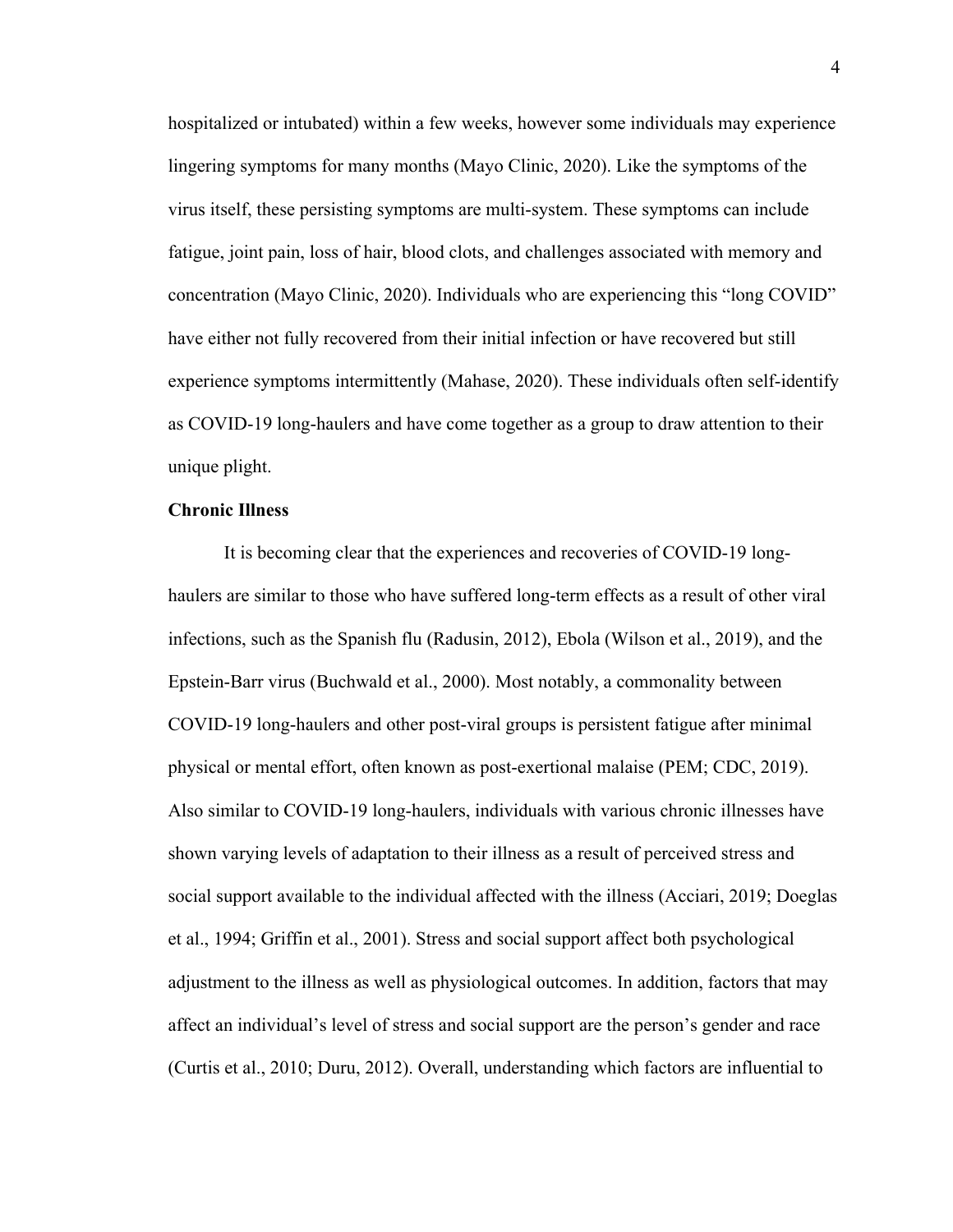health outcomes for COVID-19 long-haulers is critical to supporting this group and those most vulnerable within the group.

**Stress.** As a result of this current pandemic, understanding the effects of stress is essential to assisting individuals, especially those directly affected by the COVID-19 illness. It goes without saying that the COVID-19 pandemic has been a source of added stress for a majority of people the world over. Sources of stress include loss of work, threat of loss of housing, fear of contracting the virus through work, and changes in daily routines. It is necessary to acknowledge that different populations have not been affected equally by the COVID-19 pandemic. Many vulnerable groups, such as people who are low-income, experienced an already elevated level of stress prior to the pandemic and have been most susceptible to increased insecurity and stress during this time (Karpman et al., 2020).

Stress has often been connected to the development of chronic illness and how one is able to cope with the illness. Serious, prolonged stress, such as that related to posttraumatic stress disorder (PTSD), has been linked to an increased risk of developing chronic illness (Nobles, 2015). In addition, for people with myalgic encephalomyelitis/chronic fatigue syndrome (ME/CFS), stress has been found to be a significant contributor to the illness onset and progression, affecting especially psychological functioning and levels of fatigue (Devendorf et al., 2016; Hatcher et al., 2003; Salit, 1997). The experience of stress has also been connected to the development of other illnesses, such as HIV/AIDS, upper respiratory tract infections, and autoimmune diseases (Cohen et al., 2007). In essence, stress is a critical factor for the susceptibility to and the progression of chronic illness. Although physical symptoms may fluctuate or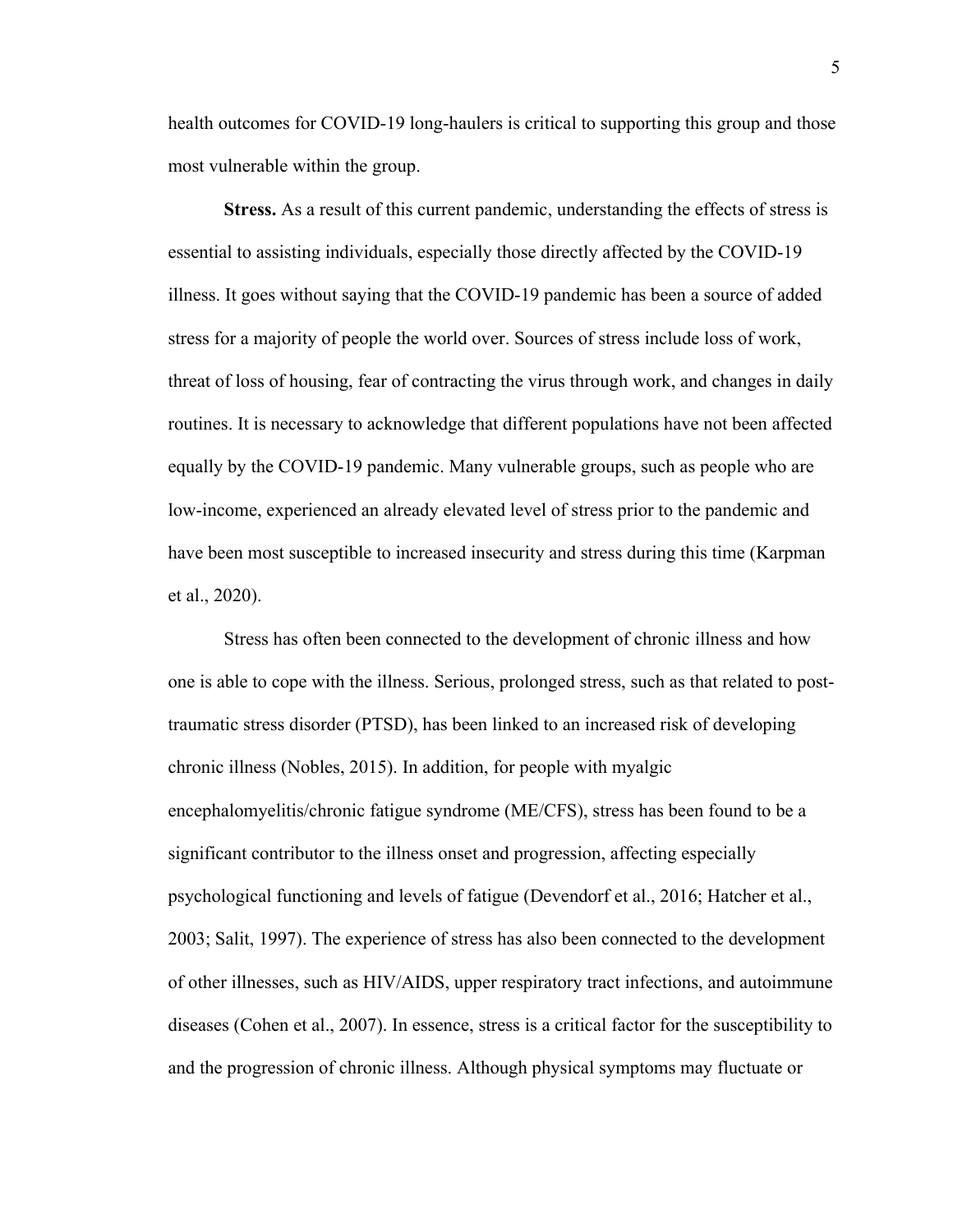even improve over time for people experiencing chronic illness, functionality related to psychological and other neurocognitive symptoms has been shown to worsen in people experiencing elevated amounts of stress (Devendorf et al., 2016). As a result, when considering vulnerability to the COVID-19 disease, stress may be a significant factor in susceptibility to the illness, the length of recovery time, and an indicator for prolonged psychological impacts.

**Social Support.** In addition to the added stress caused by the loss of job security, normalcy in daily life, and that generally brought upon by this pandemic, understanding how the loss of social support has impacted quality of life is also essential. Like levels of stress, social support access varies based on several factors, such as the ability to access technology and form a "bubble" of family or friends who have been able to successfully quarantine for the recommended two-week time period. Generally, however, the loss of social support has come in the form of government-mandated lockdowns and quarantines (Wu et al., 2020) intended to drastically isolate individuals from everyday interactions that would otherwise organically occur outside of the household. Some specific examples of this have taken the form of working from home, canceling large family gatherings, and limiting everyday trips to local businesses. These seemingly small and insignificant social interactions, once taken for granted by many, traditionally add up to form networks of support. Now, as the pandemic continues to rage on, the number of daily interactions in all forms, inconsequential or deeply meaningful, have been severely limited. As a result, people are left to handle the stress of the pandemic with far less social support.

Social support is a crucial factor in chronic illness outcomes. Individuals who receive adequate levels of support in dealing with their illness are better able to cope and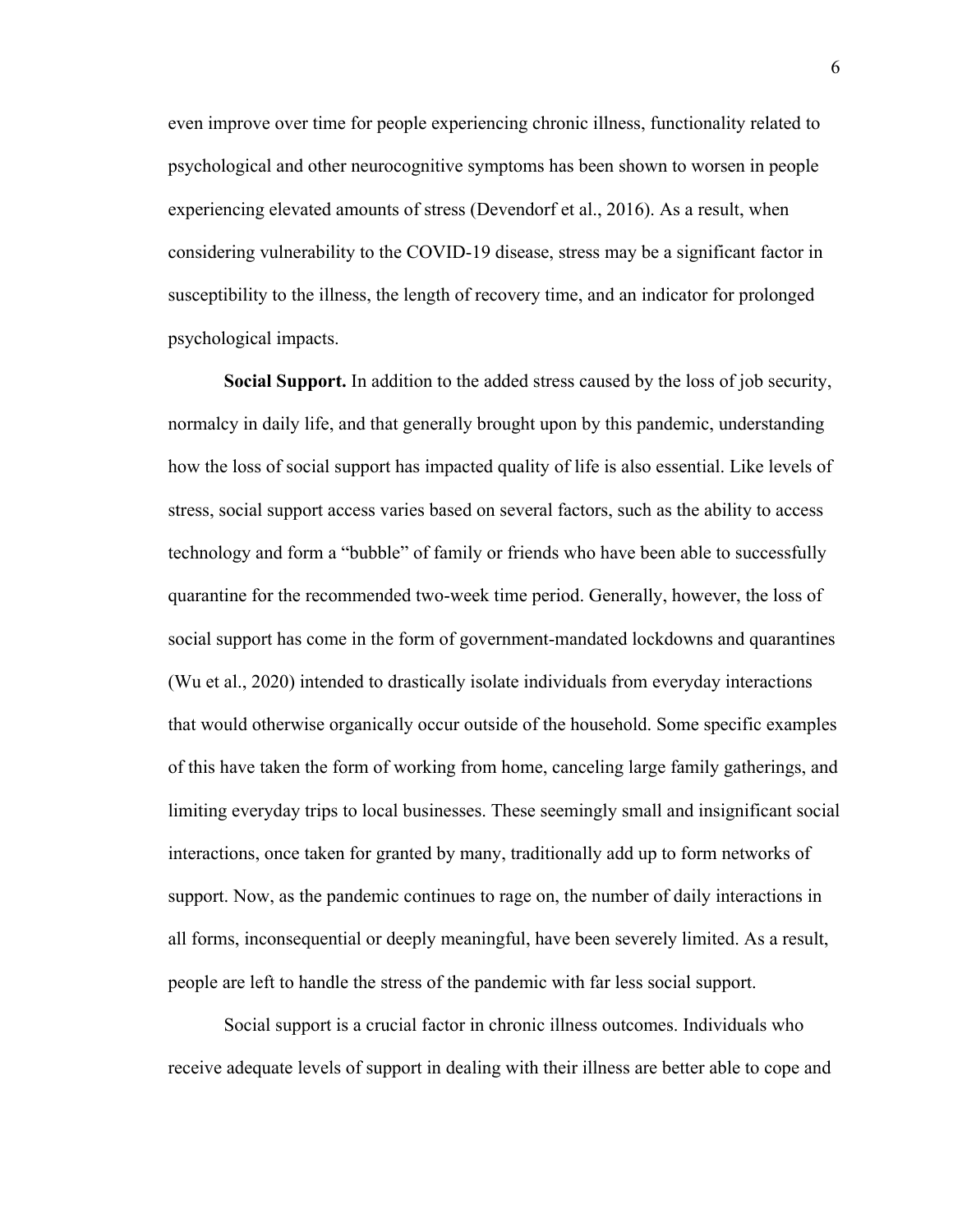manage their illness (Gallant, 2003). One reason this may be is that social support is critical to handling stress that may arise from not being believed or the potential stigma related to chronic illness. Individuals with less social support anticipate experiencing greater stigma from family, friends, colleagues, and medical providers, which then increases stress and lowers quality of life (Earnshaw et al., 2011). In addition, social support may impact actual health outcomes related to chronic illness. Social support has been shown to decrease levels of fatigue by those experiencing chronic illness (Jason et al., 2010). This is significant, as one of the major symptoms reported by COVID-19 longhaulers is fatigue (Mayo Clinic, 2020), which can greatly interfere with the ability to accomplish basic, everyday tasks. As a result, increasing ways to access and maintain social support during the pandemic can have very real effects on one of the major symptoms lowering the quality of life of COVID-19 long-haulers.

**Gender.** Women have dealt with an increase in burden as a result of the COVID-19 pandemic. Millions of women considered leaving work to provide childcare (Kashen et al., 2020; Masterson, 2020) and approximately one in three jobs held by women have been labeled "essential" (e.g., hospitality, retail, and health care), which increases the risk of exposure to COVID-19 (Robertson & Gebeloff, 2020). Although COVID-19 has caused the death of more men than women, in the United States, women are more likely to contract the virus (CDC, 2020). Based on previous knowledge of post-viral long-term effects, such as those related to ME/CFS (CDC, 2018), women may be more likely to experience long-lasting effects of COVID-19. Although women are less likely to develop severe complications or die as a result of the disease, women are being exposed at higher rates. As a result, women are more likely to contract COVID-19 and have been more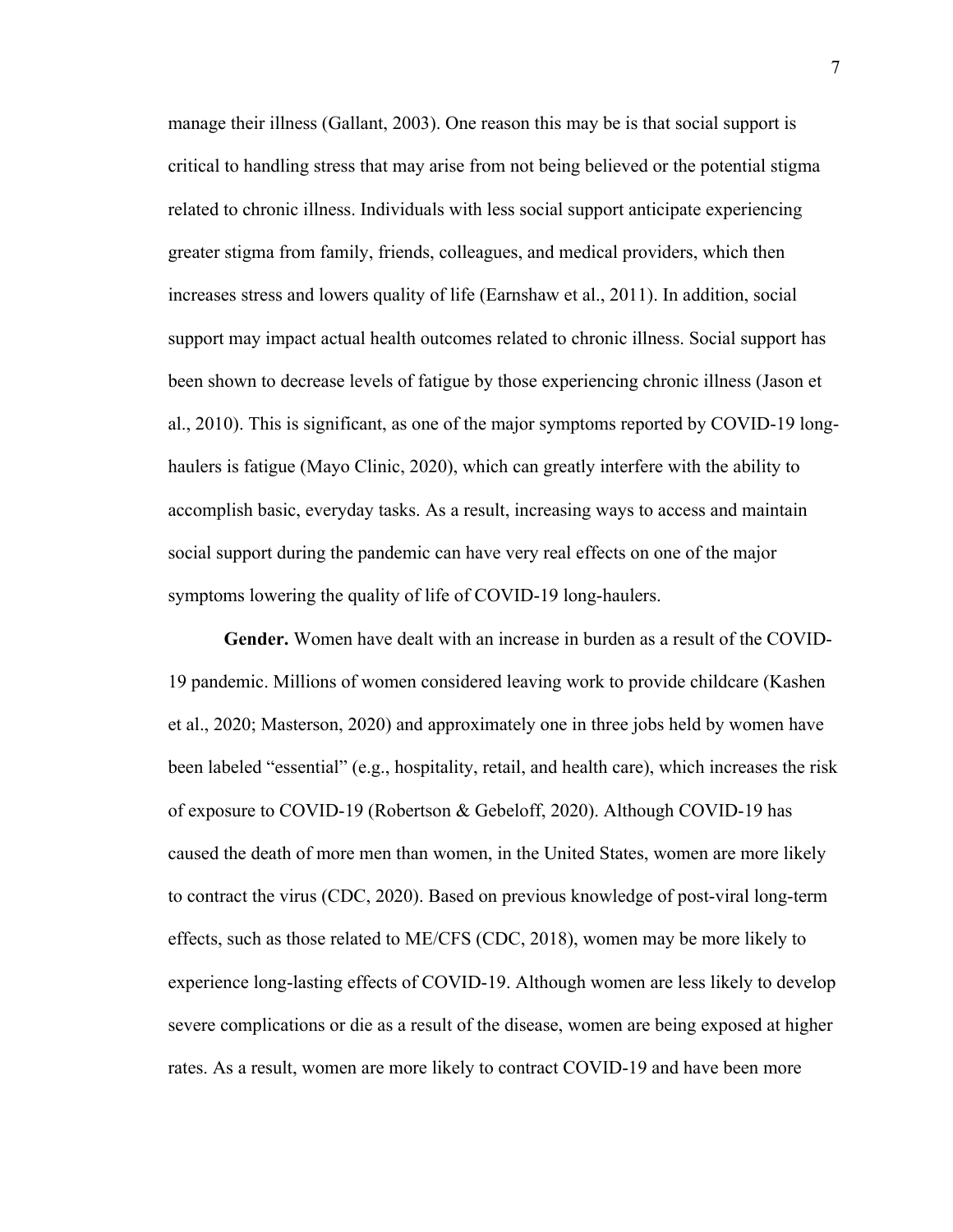likely to self-identify as being COVID-19 long-haulers (O'Rourke, 2021; Rubin, 2020; Velasquez-Manoff, 2021).

Along with logistical reasons, such as exposure rates, women may be more susceptible to long-term effects of different illnesses as a result of stress and social support levels. It has been found that women who perceive greater stress and lesser social support have a more difficult time adjusting to their chronic illness (Curtis et al., 2010). The loss of social support is significant because it is connected to several health factors, including reactivity to stress, perceived lower quality of life, and a decreased ability to cope with pain related to illness (Zautra et al., 1999). For women in particular, social support is essential to quality of life, as many women rely on their friends and extended family for support in dealing with stressful situations (Hintikka et al., 2000). For women with chronic illness, it has been demonstrated that the loss of this support can have a direct effect on physical and psychological difficulties associated with their illness (Hintikka et al., 2000; Zautra et al., 1999), which is necessary for understanding the vulnerability women may have to becoming COVID-19 long-haulers.

One group that is clearly experiencing an increase in stress during the COVID-19 pandemic is medical providers. It is difficult to imagine the level of stress felt by medical providers at this time, especially when considering that many choose to isolate away from family in order to prevent transmission of the virus (Weise, 2020). Specifically, nurses, an occupation overwhelmingly composed of women (Schnur, 2020), may be at a unique risk of becoming COVID-19 long-haulers. Because of their occupation, they may be exposed to the virus on a daily basis. In addition, the stress associated with the threat of contracting COVID-19, along with the stress of working in an environment that may not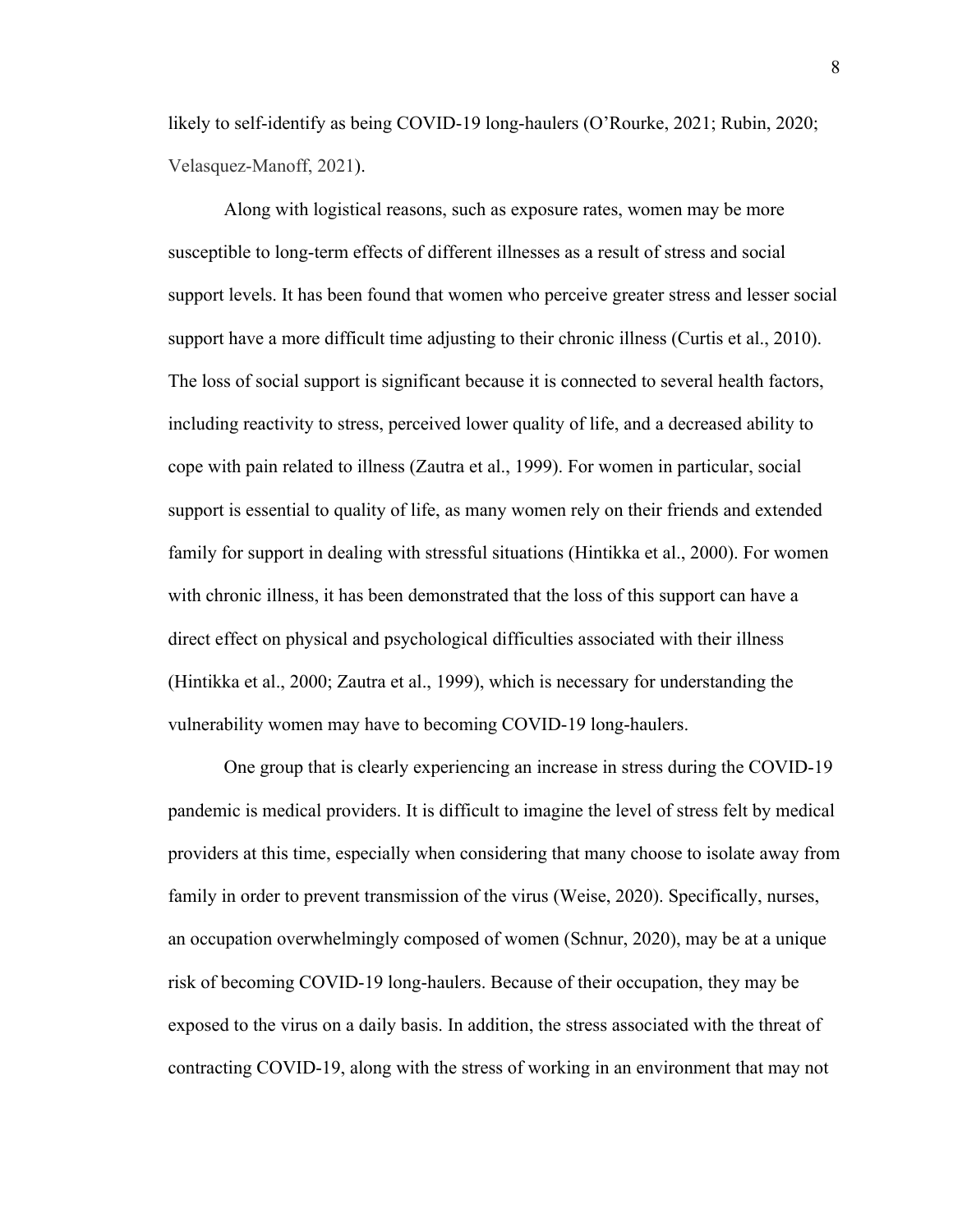be safe (due to lack of personal protective equipment, for example), may be associated with illness-related symptoms reported by women experiencing the hallmark symptom of fatigue (Wagner & Jason, 1997).

**Race.** Although the virus is most detrimental in terms of death to the elderly population and those who have prior comorbidities (CDC, 2020), there have been concerning data showing that Black, Indigenous, and People of Color (BIPOC) have also faced disproportionate rates of death (Golestaneh et al., 2020; Ledur, 2020). Due to several factors ranging from living situations and type of work to a lack of strong community health systems, BIPOC have been more likely to contract COVID-19 and, unfortunately, die from the illness (Marshall, 2020). For BIPOC communities, which have historically faced structural oppression that has resulted in continual discrimination and economic disadvantage, COVID-19 has been devastating and requires immediate amelioration. This is especially vital for limiting the rate of individuals who become COVID-19 long-haulers among this population. In addition, understanding how COVID-19 impacts this population specifically is crucial for providing long-term resources, especially once the pandemic begins to recede.

In addition to the discrimination felt broadly in society, discrimination from the health care system specifically contributes to stress and decreased health outcomes. Disparities in health outcomes among BIPOC are well-documented (Copeland, 2005), with BIPOC experiencing higher rates of maternal death (Holdt Somer et al., 2017), diabetes (Peek et al., 2007), and cancer (Singh & Jemal, 2017), compared to White individuals. These disparities continue to occur during the current pandemic and have directly affected outcomes related to COVID-19 infections in BIPOC in America. The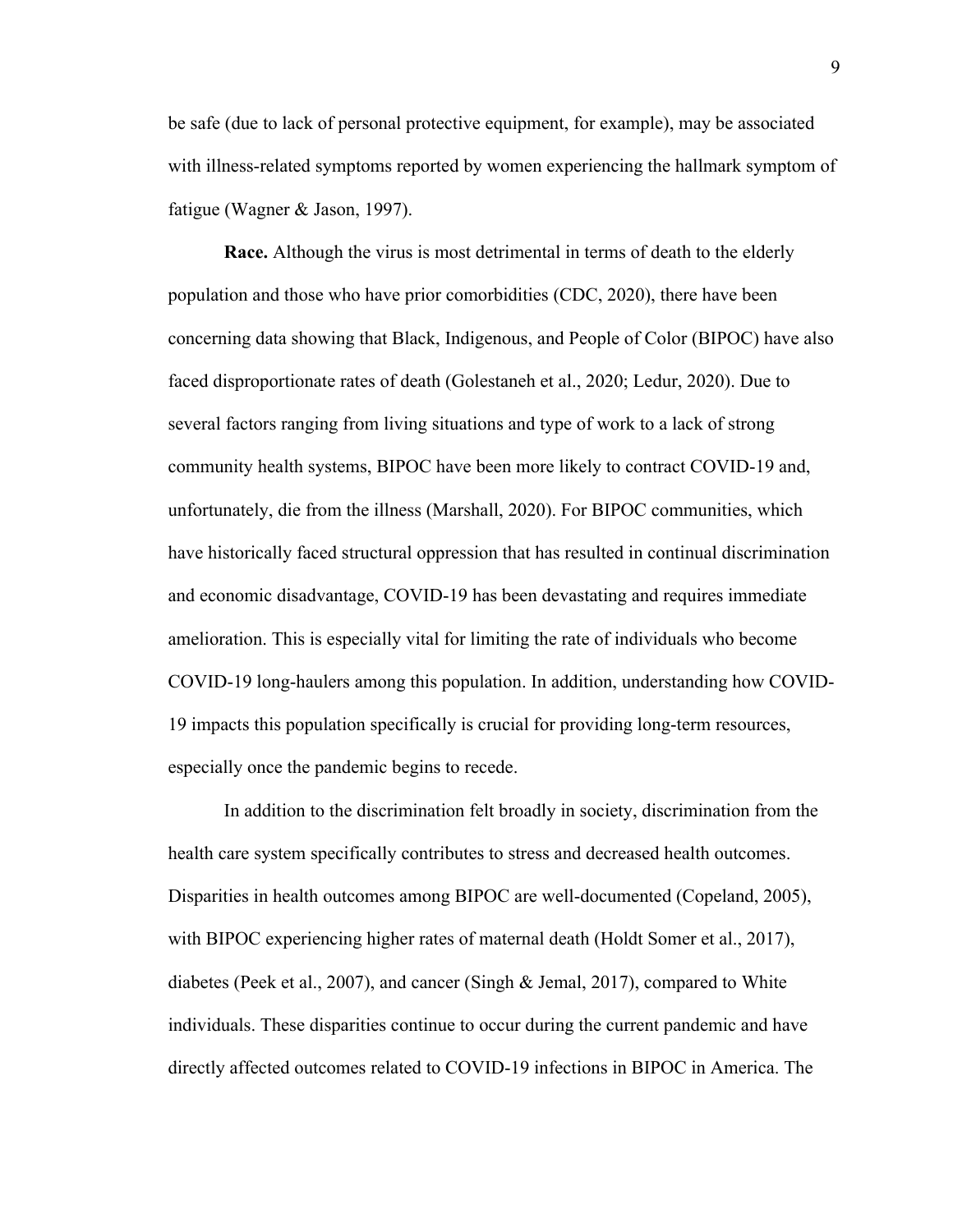allostatic load created by this chronic life stress experienced by BIPOC individuals, especially Black Americans, has been connected to increased health disparities, including increased mortality, compared to White Americans (Duru, 2012). Black individuals who experience extreme long-lasting stress, such as that related to PTSD and social inequalities, are more likely than White individuals to develop chronic illnesses such as diabetes (Nobles et al., 2015). This is important given that BIPOC individuals may be at an increased risk of developing COVID-19 as a result of this prolonged stress.

The stress endured by BIPOC communities is undeniably compounded at this time. Dealing with inadequate or non-existent health care systems, the loss of family members (key forms of social support), insecure employment, the threat of losing one's home, and many other stressors compound the stress already faced by BIPOC individuals as a result of historical discrimination. Along with the COVID-19 pandemic, the BIPOC community, especially Black Americans, has been dealing with another pandemic in the form of racism and its various, negative outcomes (Laurencin, 2020). As a result of these factors, the BIPOC community is uniquely susceptible to becoming COVID-19 longhaulers and may be more vulnerable to the long-term hardships associated with the condition––physically, socially, and economically.

#### **Theory: Psychosocial Theory**

The connection between chronic stress, social support, and illness has been established. In addition, previous research on chronic illness has revealed that women and racial minorities are more at risk for developing a variety of illnesses, which may include COVID-19, and having poorer long-term outcomes associated with these illnesses. One theory developed to encompass this idea is the psychosocial theory. This theory explains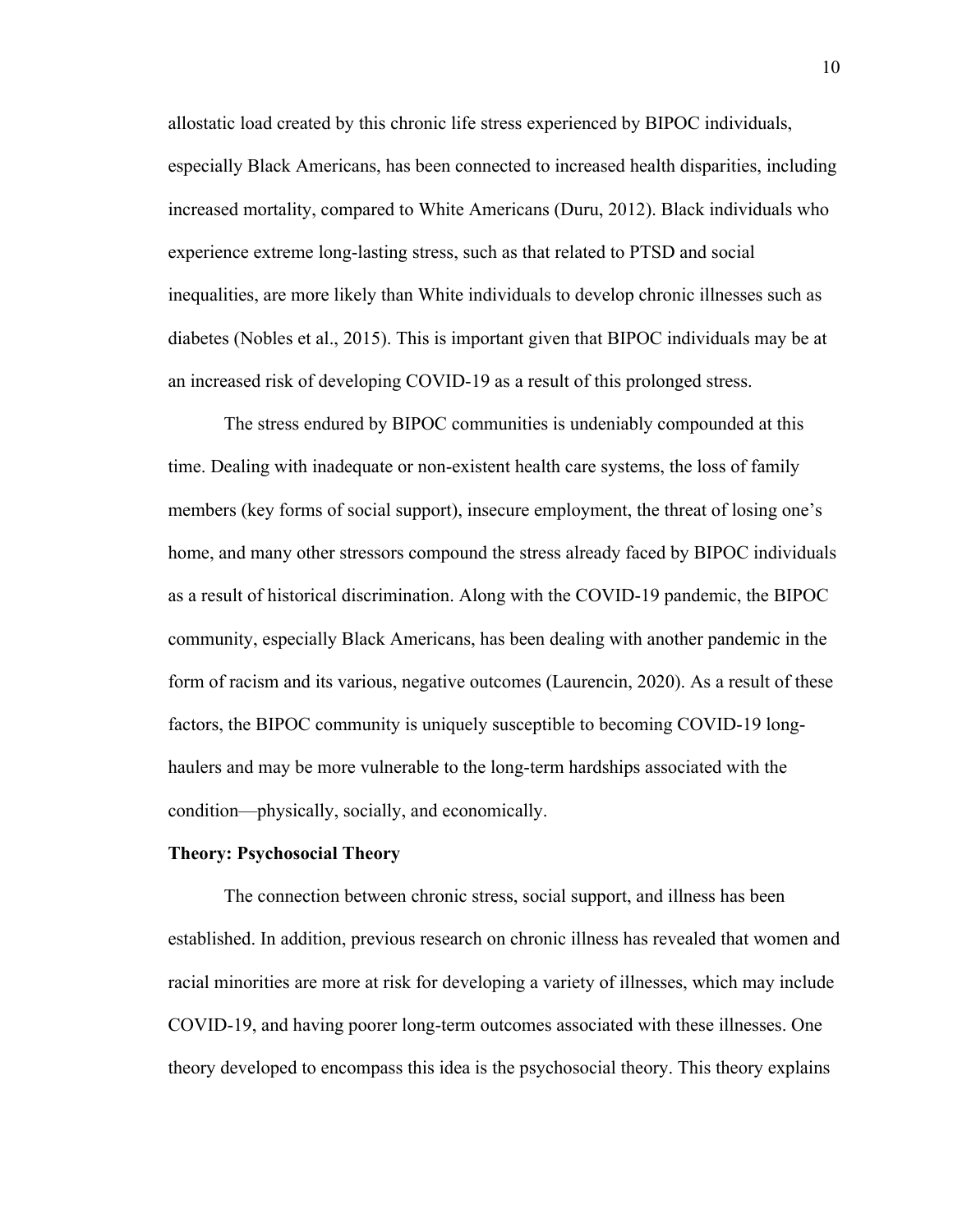that chronic social stressors alter susceptibility to illness and can bring about health damaging behaviors, which can include those related to substance use and poor diet (Krieger, 2012).

This framework provides an understanding for how the social environment and demographic variables impact health outcomes. Psychosocial factors have been shown to contribute to psychological well-being, whether or not a person has a chronic illness. But for those who do have a chronic illness, these factors may be especially impactful. For those who report strong social support in terms of having a partner and perceived support, for example, feelings of depression are lowered for those living with a chronic illness (Bisschop, 2004). This theory has also been used in several real-world settings, one of which being the workplace. Psychosocial factors, such as work-related stress as a result of conflicting demands and excessive workload, contribute to the onset of cardiovascular disease through increasing blood pressure (Gilbert-Ouimet, 2014), which demonstrates the link between one's environment, stress level, and illness outcome.

When trying to understand the link between stress, social support, and chronic illness, it is necessary to consider how stress and social support may impact various phases of an illness. Psychosocial theory provides a framework for describing how these factors can impact the onset, severity, and progression of a disease (Cohen, 1988). The interaction of stress and social support is significant, as social support may provide a buffer for stress, which may lessen the biological responses that can influence the course of chronic illness (Cohen, 1988).

Because of the discrimination felt by women and BIPOC in American society generally and the increased health risk of experiencing stress as a result of that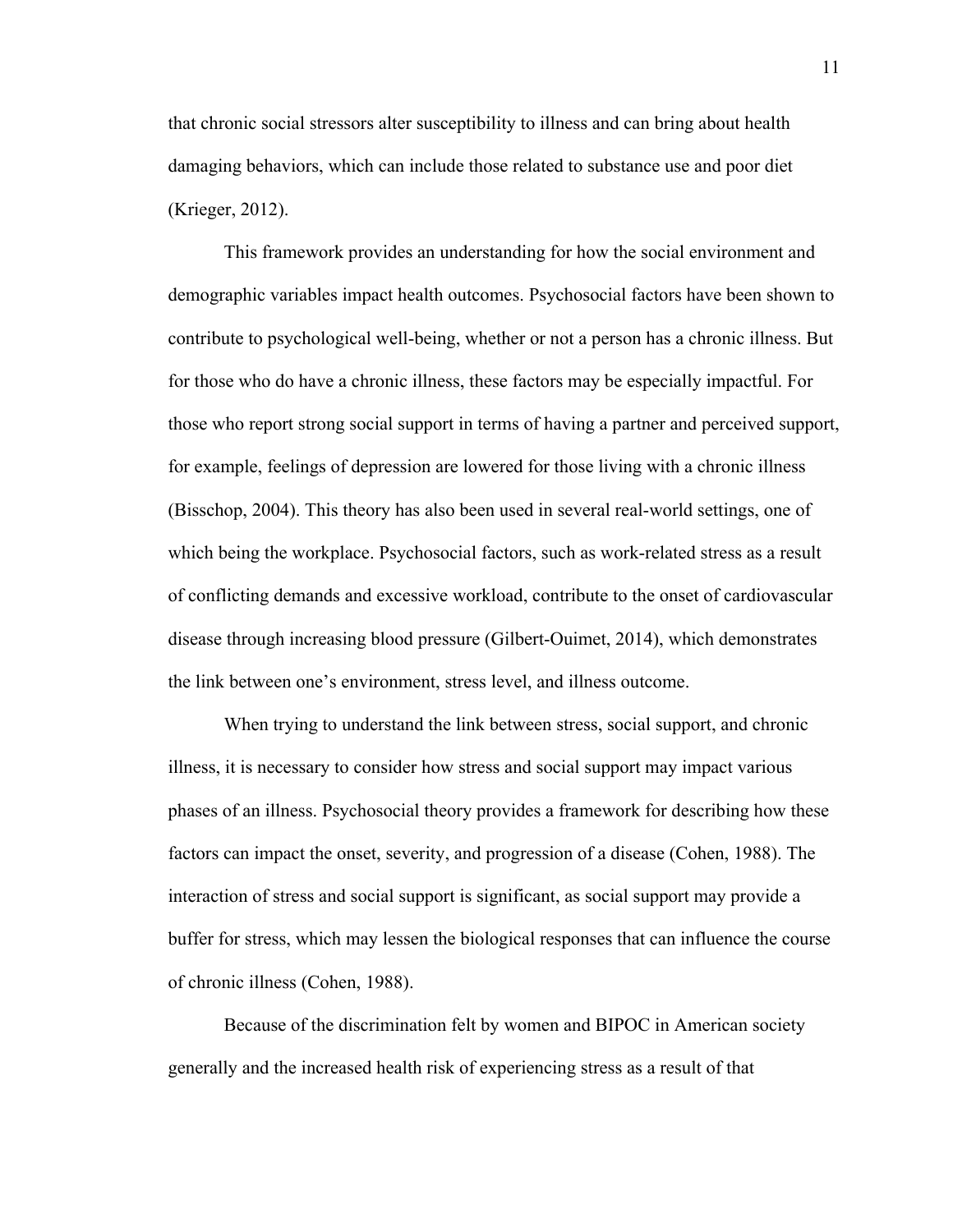discrimination, especially during the current pandemic, it can be predicted that women and BIPOC are more susceptible to developing long-lasting symptoms of COVID-19. In addition, as many have lost frequent and reliable social support, an increase in stress can be expected, therefore having a negative impact on those experiencing lasting symptoms of COVID-19.

#### **Rationale**

There is no previous research related to symptomatology that is analyzed with consideration to gender, race, stress, and social support variables among people experiencing COVID-19. Understanding how these factors influence the experience of COVID-19 in the long-hauler population is essential to addressing the specific needs of this group, which is a group that has been frequently overlooked during this time. In order to properly assist in the well-being of COVID-19 long-haulers––a group that will only continue to grow in number––more needs to be understood in terms of who is most vulnerable to and how stress and social support may impact on-going symptomatology. When this is done, finding effective ways to decrease stress and increase social support in the most vulnerable can be achieved. This will become especially important as the pandemic begins to abate and attention towards those afflicted with long-lasting COVID-19 symptoms starts to dissipate.

The present study seeks to address this gap in the literature by examining the frequency and severity of symptoms experienced by COVID-19 long-haulers, averaged and grouped into domains. The primary symptoms considered will be those reported by participants during the two most recent weeks of their illness. As these participants selfidentify as COVID-19 long-haulers, it is necessary to determine how their symptoms are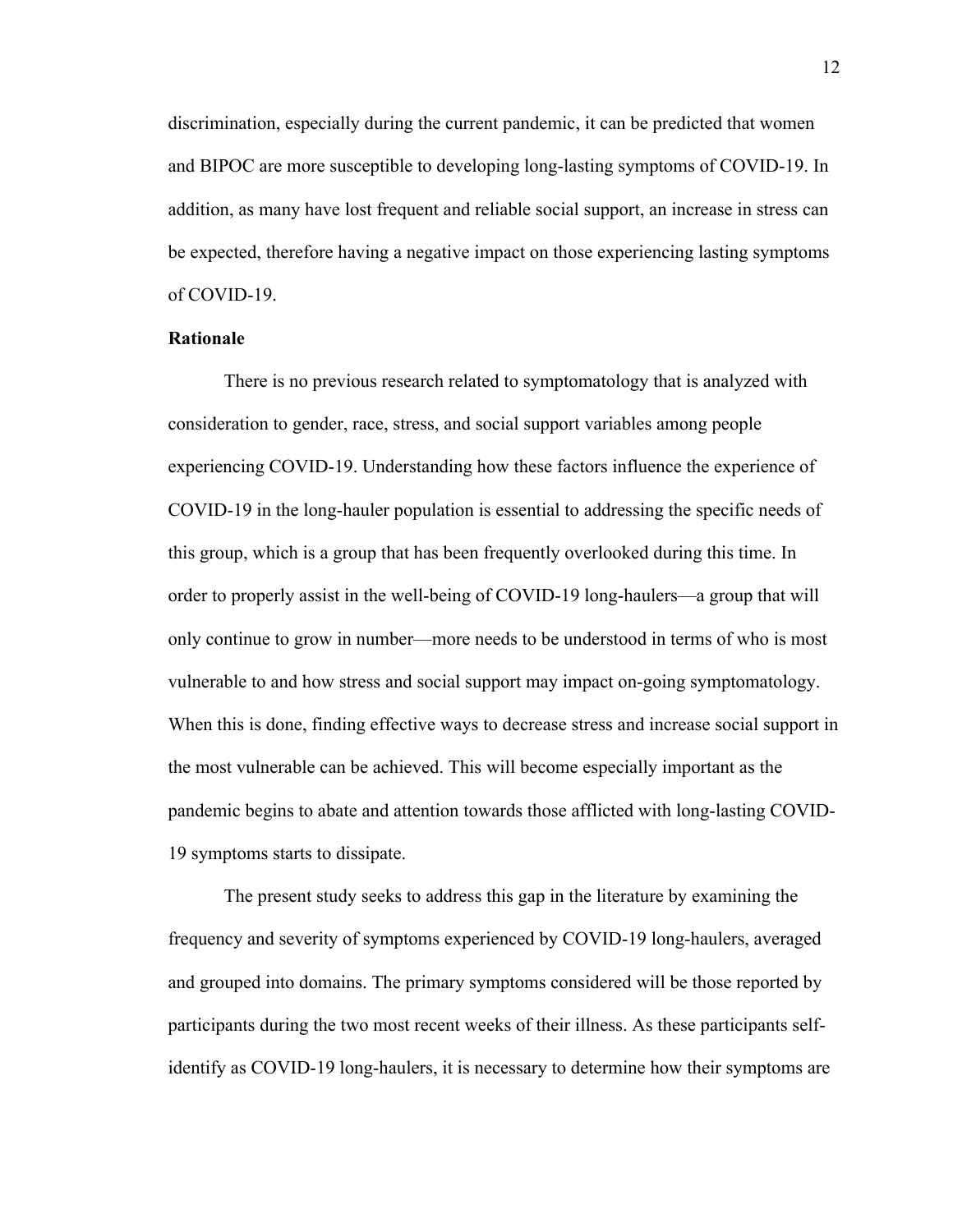affecting them after an extended period of time of being ill. In addition, these symptoms will be examined along several key variables critical at this time: gender, race, stress, and social support. When researchers understand how these variables relate to symptom frequency and severity among COVID-19 long-haulers, local and federal governments can direct more resources to those communities and populations most likely to experience long-term impacts of the disease in order to equitably aid in prevention and recovery.

#### **Hypotheses**

#### *Hypothesis I*

There will be significant differences in COVID-19 symptomatology between participants who identify as being female and participants who identify as male, with participants identifying as female reporting more severe and more frequent COVID-19 symptoms.

#### *Hypothesis II*

There will be significant differences in COVID-19 symptomatology between participants who identify as being White and participants who identify as being a racial or ethnic minority, with participants identifying as a minority reporting more severe and more frequent COVID-19 symptoms.

#### *Hypothesis III*

Elevated levels of stress and decreased levels of social support will account for a statistically significant prediction of more frequent and more severe COVID-19 symptoms in nine symptom domains.

#### *Hypothesis IV*

Elevated levels of stress, decreased levels of social support, identifying as female,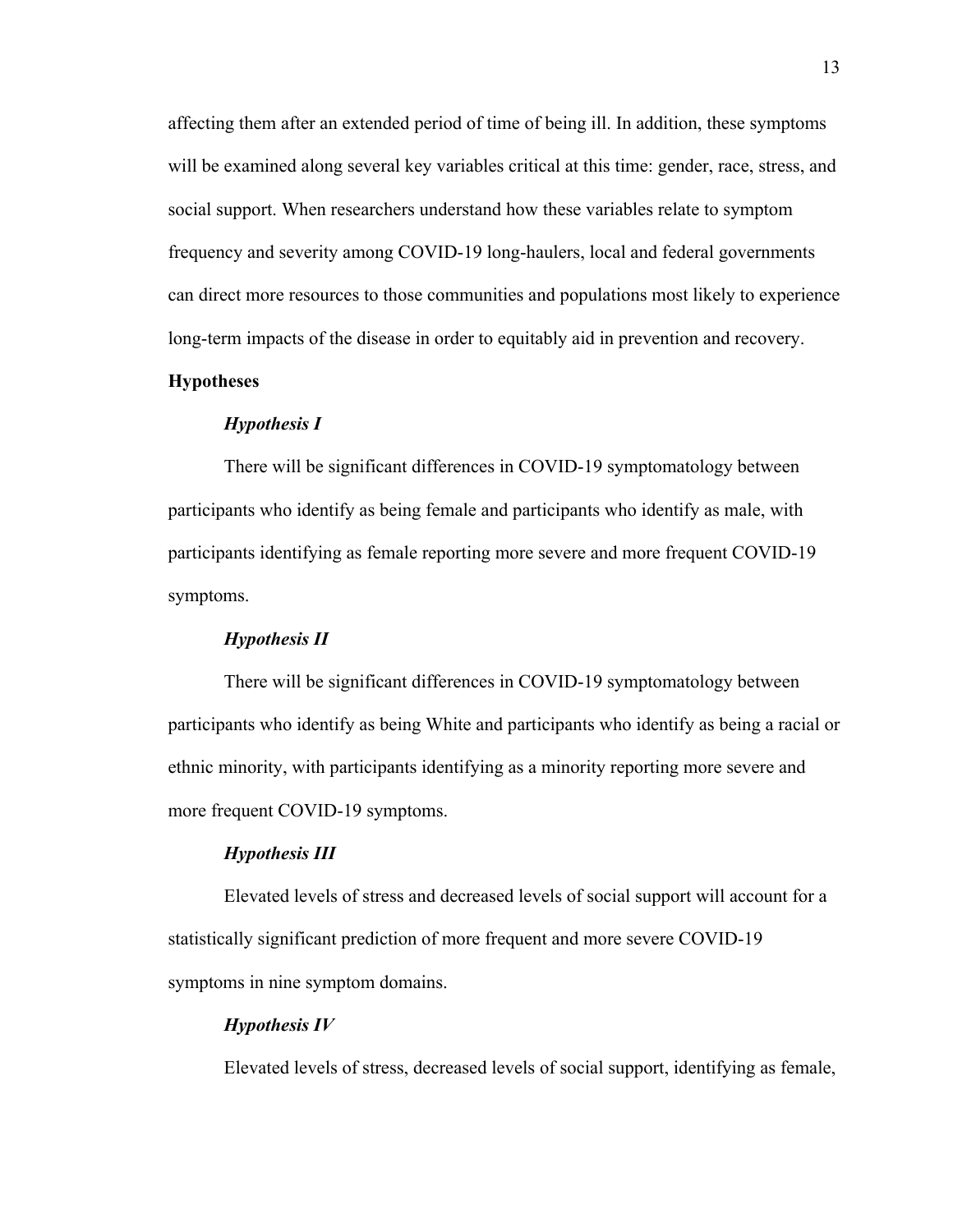and identifying as an ethnic or racial minority will account for a statistically significant prediction of more frequent and more severe COVID-19 symptoms in nine symptom domains.

#### **Method**

#### **Participants**

Participants were recruited from an online sample, primarily through the use of social media. The sample was diverse across age, gender, education, and income. Participants were adults over the age of eighteen who self-identified as being a COVID-19 long-hauler with symptoms lasting for longer than two weeks after initial infection. After accounting for significant amounts of missing survey information, a final sample of 299 adults was examined.

**Recruitment.** The participants for this study were recruited on the basis of experiencing COVID-19 symptoms for longer than the CDC's standard two-week length of illness. Participants were recruited using various online methods, including email and postings on social media outlets, particularly those related to supporting COVID-19 longhaulers. Scripted messages directed participants to REDCap, a secure web application, and all aspects of participation were completed online. Participants provided informed consent and completed several questionnaires. Those who consented to completing the questionnaires reflected on their symptomatology for two time periods: the first time period being the first two weeks of illness with COVID-19 and then, second, within the past week of illness. Participants reflected on the impacts the pandemic has had on their lives in a separate questionnaire. Participants were not compensated for completing the survey.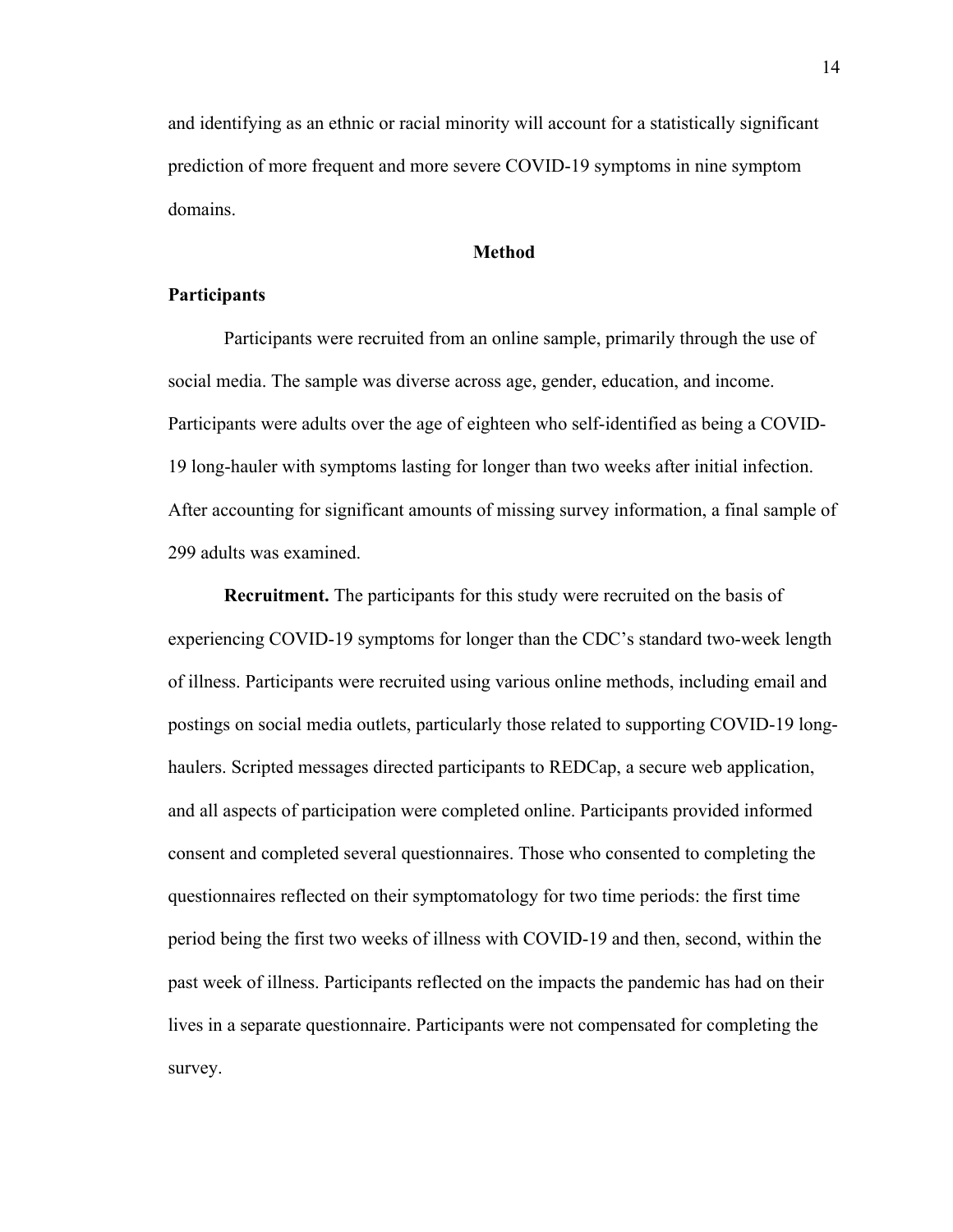#### **Materials**

**DePaul Symptom Questionnaire (DSQ).** Participants completed the DePaul Symptom Questionnaire (Jason & Sunnquist, 2018), a 54-item self-report measure of myalgic encephalomyelitis/chronic fatigue syndrome symptomatology. Participants rated the symptoms in terms of frequency during the first two weeks of their illness on a 5 point scale with  $0 =$  "none of the time,"  $1 =$  "a little of the time,"  $2 =$  "about half the time,"  $3 =$  "most of the time," and  $4 =$  "all of the time." In addition, participants were asked to rate the severity of each symptom on a 5-point scale with  $0 =$  "symptom not present,"  $1 = \text{``mild''}$   $2 = \text{``moderate''}$   $3 = \text{``severe''}$  and  $4 = \text{``very severe''}$  The frequency and severity score for each symptom were then multiplied by 25, creating 100-point scales. The 100-point score for both frequency and severity were then averaged, creating a final composite score for each symptom. Jason and Sunnquist (2018) reviewed research on the DSQ and found excellent psychometric properties of both reliability and validity.

In addition, composite scores for various symptom domains were computed by averaging all 100-point scores for the symptoms within each domain. These domains are groupings of the symptoms, including immune system symptoms, neuroendocrine symptoms, pain symptoms, gastro-intestinal symptoms, sleep symptoms, post-exertional malaise symptoms, neurocognitive symptoms, and orthostatic symptoms (see Appendix A for symptoms in each domain).

**CDC symptoms.** The CDC lists several additional symptoms of COVID-19 on their website (CDC, 2020). These items include dry cough, loss of taste and smell, difficulty breathing, diarrhea, nasal congestion, and loss of hair. As these items are not on the original DSQ, they were added to the survey completed by the COVID-19 long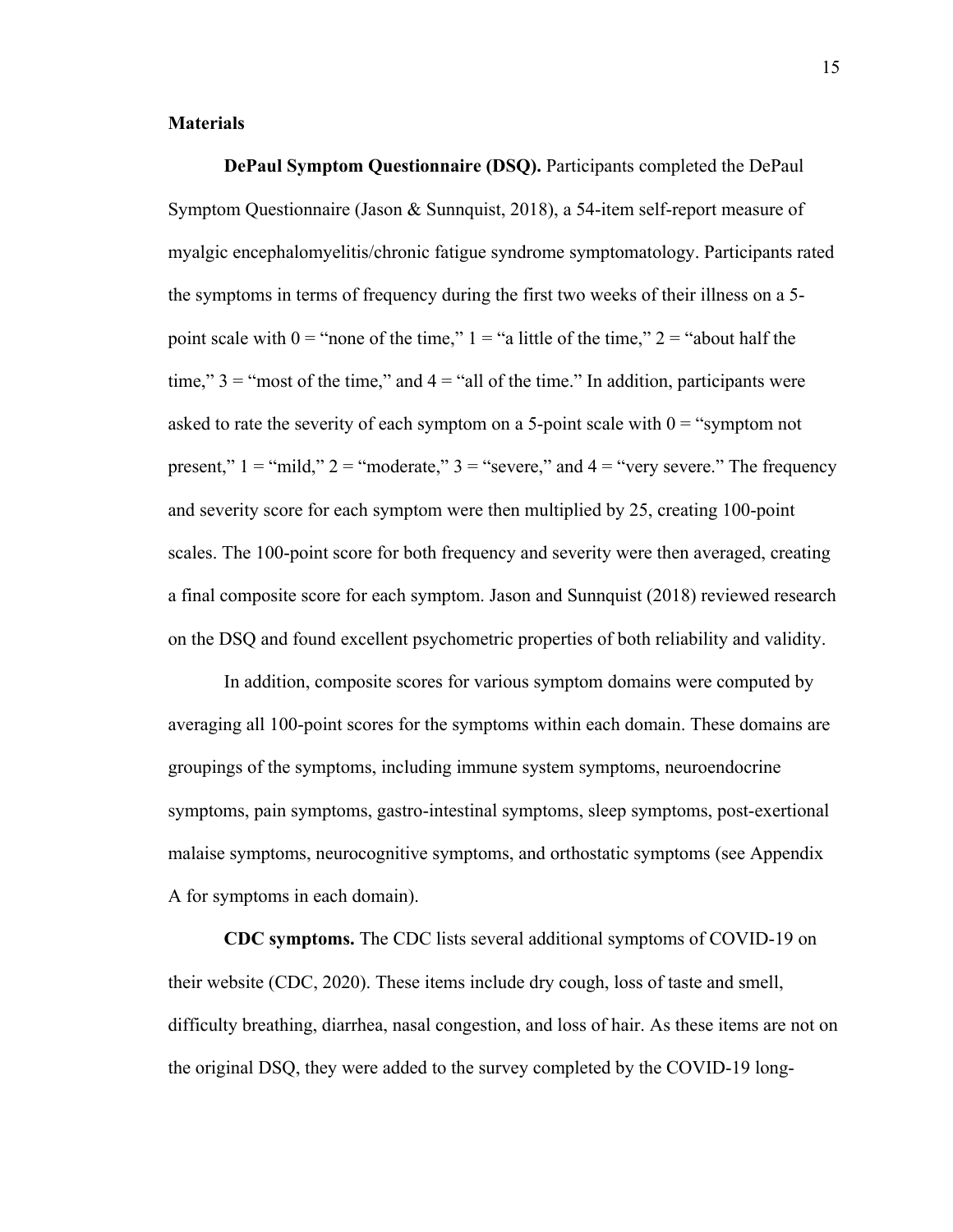hauler sample and participants rated these symptoms on the basis of frequency and severity during the first two weeks and past two weeks of illness. These symptoms were transformed into composite scores in the same way as the original DSQ symptoms. This grouping was its own, additional domain.

**Coronavirus Impact Scale.** Participants completed the Coronavirus Impact and Pandemic Stress Scale (Stoddard & Kaufman, 2020). The Coronavirus Impact Scale is a 12-item questionnaire assessing various dimensions of daily life, including routines, food access, medical/mental healthcare access, and employment. Respondents rated whether and how much the COVID-19 pandemic has affected and changed daily life on a fourpoint scale with  $0 =$  "no change,"  $1 =$  "mild change,"  $2 =$  "moderate change," and  $3 =$ "severe change."

This is a newly developed scale created to meet the unique and pressing concerns of the current pandemic and has therefore not been tested extensively for its reliability and validity. However, the authors found in the summer of 2020 that initial validation performed on four samples suggests that items one through eight are well distributed with acceptable distributions for psychometric analysis. The scale has continued to be widely used during this time and has been registered as part of the NIH OBSSR suite of common instruments (Stoddard & Kaufman, 2020). For this study, the scale in its entirety was not used. Instead, the analyses focused on two survey items: "Access to extended family and social support" and "Experience of stress related to the coronavirus pandemic."

#### **Procedure**

Prior to completing the questionnaires, participants completed a consent form, which detailed information about the survey, including the time to complete all parts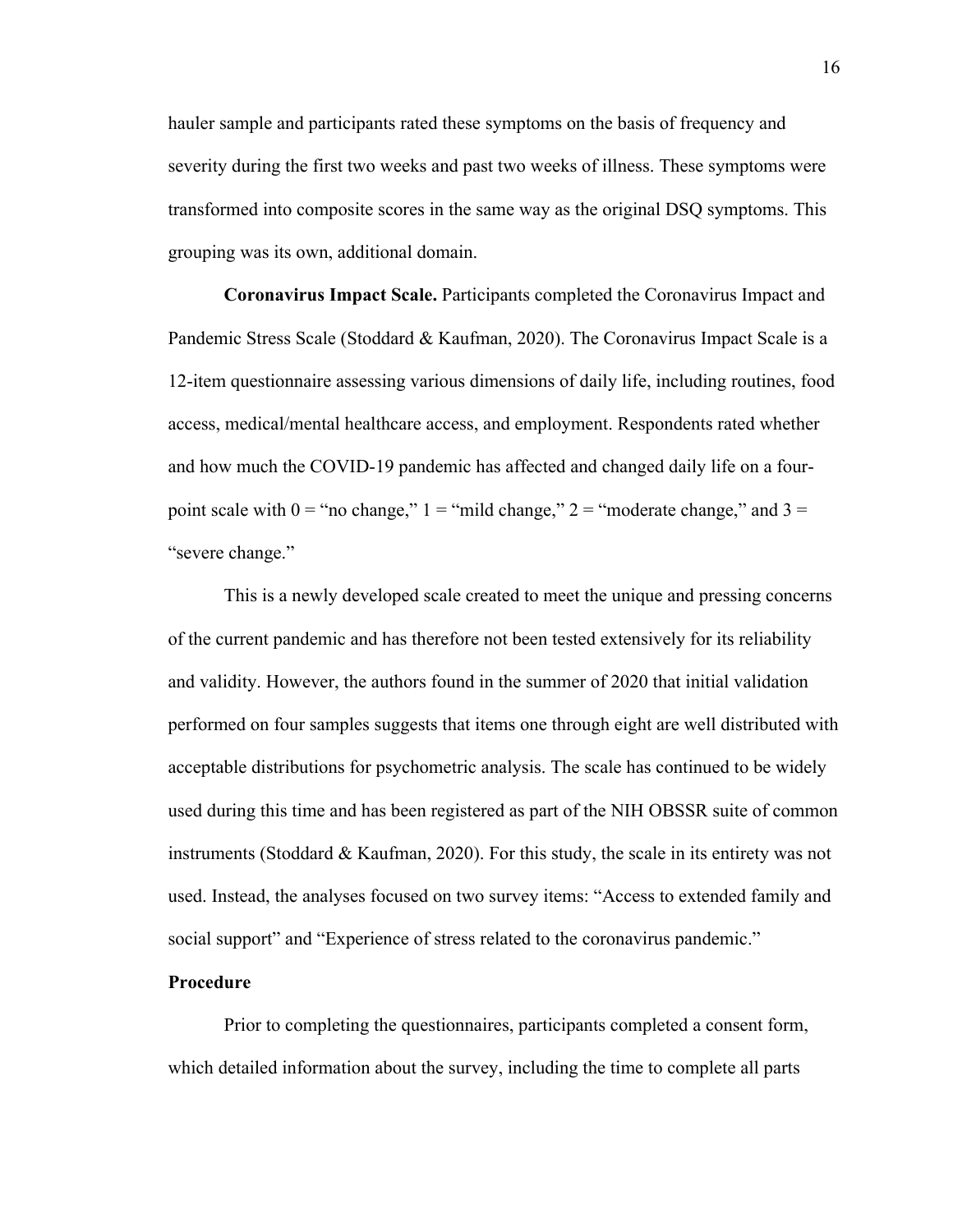(approximately 30 minutes) and who to contact with questions. After consenting, participants then completed the demographics portion, which included questions specific to COVID-19 (e.g., "When did you get sick with COVID-19"). Following the demographics portion, participants completed the DSQ twice: first reflecting on symptoms during the first two weeks of illness with COVID-19, then reflecting on symptoms experienced within the last week of illness. After DSQ completion, participants completed the Coronavirus Impact Scale. Participants finished the survey by completing questions regarding fatigue and medical history.

#### **Results**

#### **Participant Characteristics**

Participants in this study were 299 adults primarily from the United States of America (approximately 90%). Participants self-reported symptoms of COVID-19 lasting for an extended period of time (average length since symptoms began and survey completion being approximately five months  $[M = 21.3$  weeks,  $SD = 8.1$  weeks]). Participants comprised a diverse sample of race, sex (reported as gender in this study), and socioeconomic status. See Table 1 for demographic information<sup>1</sup>.

**Demographic Groupings.** For the gender variable, female and male were the two categories considered in the analyses, as non-binary did not meet the standard  $n = 20$ participants required for analysis. In a similar way, race was split into two categories, White and BIPOC, in order to achieve a sufficiently sized group comparison to White. Participants were grouped into White if they checked the White box on the survey and only the White box ( $n = 248$ ). Participants were placed into the BIPOC group if they

<sup>&</sup>lt;sup>1</sup> The survey allowed participants to select more than one racial category, creating a total number of participants in the race section greater than that in the overall survey.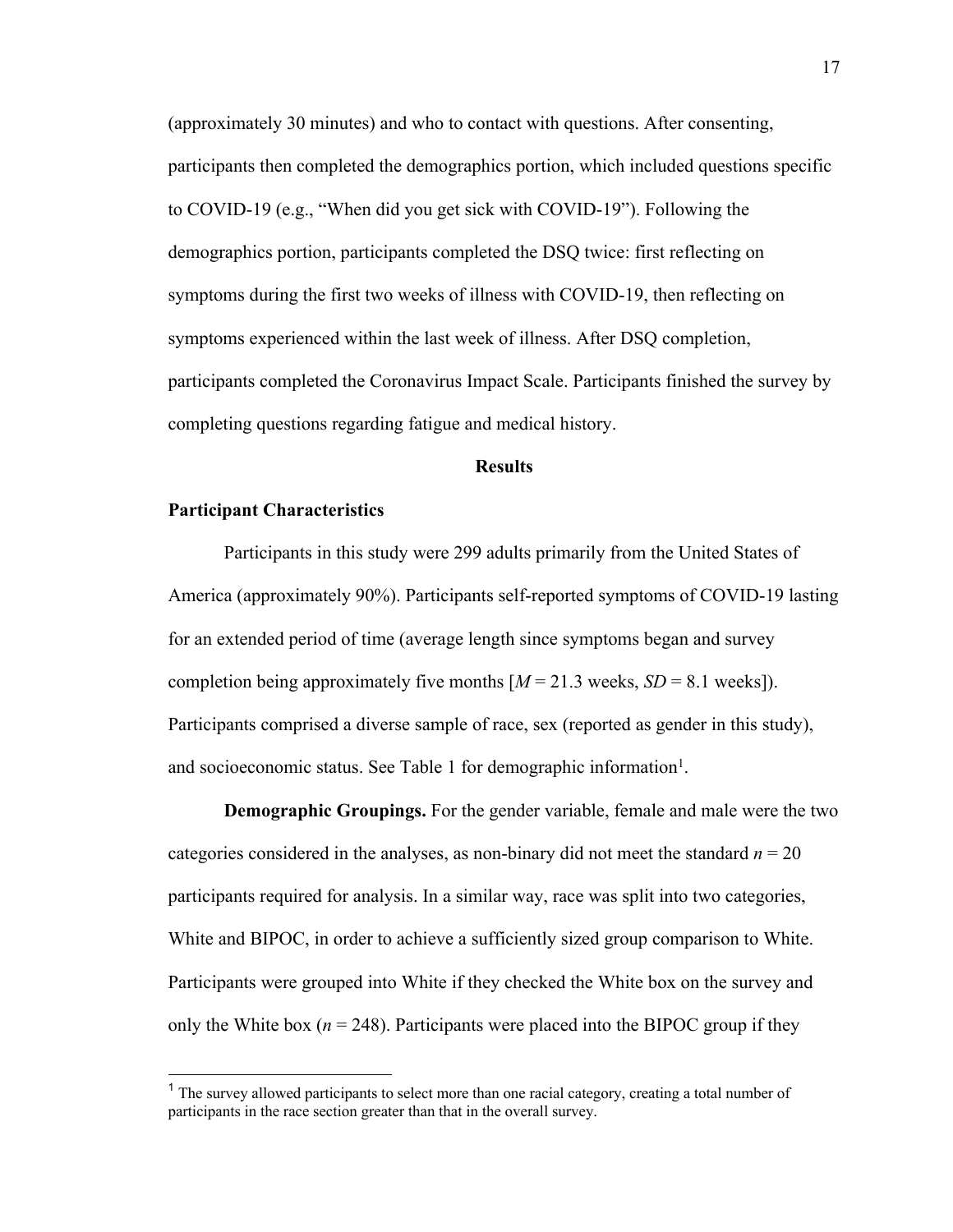checked one or more of the following: Hispanic/Latino, Multiracial/Other, Asian/Pacific Islander, American Indian/Alaskan Native, and Black/African American. Participants who checked White and any other racial category box were also placed in the BIPOC group ( $n = 51$ ).

|                                             | Participants ( $N = 299$ ) |
|---------------------------------------------|----------------------------|
| Age                                         | M(SD)<br>45.10 (20.69)     |
|                                             | $\%$ $(n)$                 |
| Gender                                      |                            |
| Female                                      | 81.6 (244)                 |
| Male                                        | 15.7(47)                   |
| Non-binary                                  | 1.7(5)                     |
| Race                                        |                            |
| White                                       | 90.3 (270)                 |
| Hispanic/Latino                             | 7.4(22)                    |
| Multiracial/Other                           | 7.0(21)                    |
| Asian/Pacific Islander                      | 3.3(10)                    |
| American Indian/Alaskan Native              | 2.3(7)                     |
| Black/African American                      | 1.7(5)                     |
| <b>Highest degree or level of education</b> |                            |
| Graduate or professional degree             | 38.8 (116)                 |
| Standard college degree                     | 30.4(91)                   |
| Partial college or specialized training     | 11.7(35)                   |
| High school or G.E.D.                       | 4.0(12)                    |
| Some or less than high school               | 1.0(3)                     |
| Missing                                     | 14.0(47)                   |
|                                             |                            |

Table 1. Demographic characteristics

# **Preliminary Analyses**

All data were analyzed using SPSS version 23.0 (IBM Corp., 2015).

**Missing Data.** Five hundred and ninety-six participants began the online survey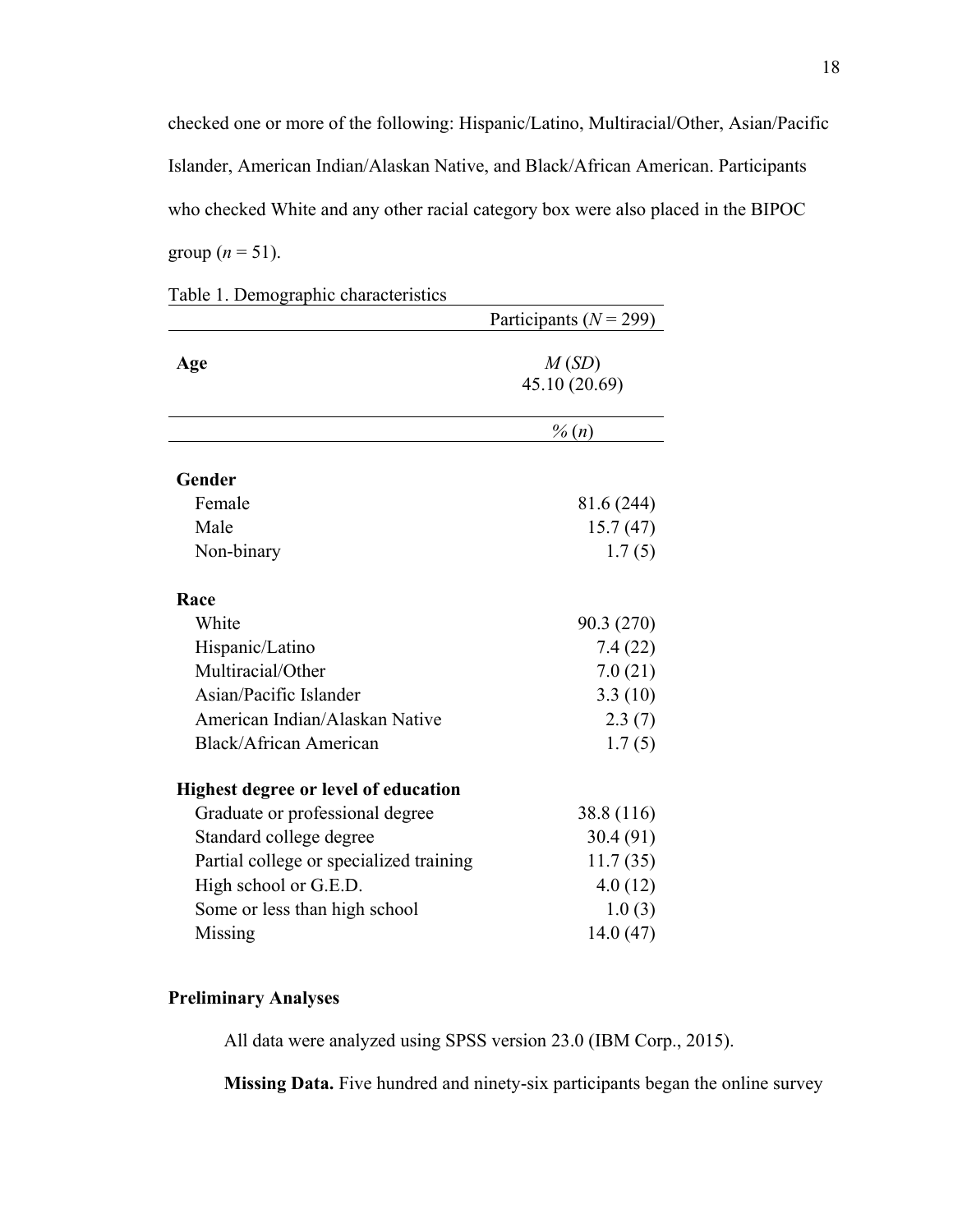but a large portion (approximately 49.8%) of these responses contained significant amounts of missing data. Participants with missing data were excluded on the basis of not completing ten percent or more of the DSQ symptomatology questions. The surveys of the remaining 299 participants were examined for response compliance and outliers, which were found to meet qualifications.

**Assumptions.** Normality was assessed by examining the dependent variables, which in this study were the DSQ symptom domains at time one and time two. Each of the nine domains at each time point were assessed on its mean, standard deviation, skewness, and kurtosis. The analyses revealed that skew was the most pressing concern with the data. One domain was shown to have a significantly high skew greater than 1.0: immune domain at time point two (Skew[*1.25*]). To increase interpretability with comparison to the other domains, the immune domain at time two was not transformed for analyses and considered a limitation of the study.

#### *Hypothesis I*

An independent-samples *t*-test was conducted to determine if there were significant differences between COVID-19 symptomatology reported by females and males at each time point. A *t*-test was completed for the mean composite scores for each of the nine symptom domains. To account for multiple *t*-tests being conducted with this sample and to reduce the probability of Type I error, the *p*-value was set at the .01 alphalevel, instead of the traditional .05 level (Mudge et al., 2012).

During the first two weeks of illness, participants identifying as female reported significantly higher symptom frequency and severity in several, but not all, domains (Table 2). Females reported higher severity and frequency of symptoms in the PEM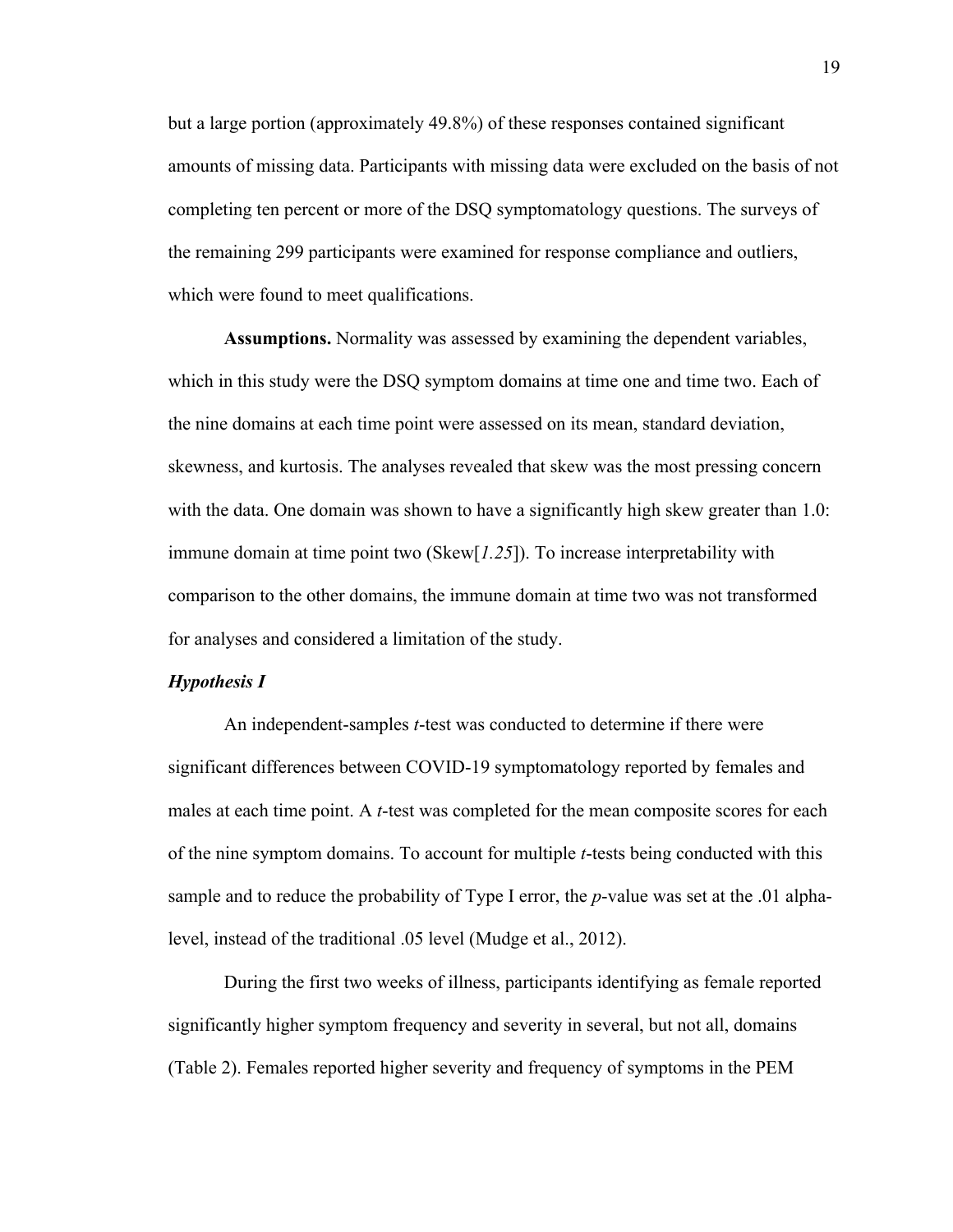domain ( $M = 68.5$ ,  $SD = 28.9$ ) as compared to males ( $M = 56.2$ ,  $SD = 32.1$ ),  $t(290) =$ 2.63,  $p < 0.01$ . For the immune domain, females ( $M = 44.1$ ,  $SD = 23.0$ ) reported higher symptom severity and frequency as compared to males  $(M = 32.0, SD = 23.0)$ ,  $t(290) =$ 3.28,  $p < .001$ . In the neuroendocrine symptom domain, females ( $M = 39.2$ ,  $SD = 23.8$ ) again reported higher symptoms frequency and severity as compared to men (*M* = 26.8, *SD* = 25.2),  $t(290)$  = 3.35,  $p < .001$ . For the orthostatic domain, females ( $M = 49.0$ , *SD* = 25.1) reported higher symptom severity and frequency as compared to males  $(M = 36.6,$ *SD* = 28.0),  $t(290)$  = 3.05,  $p < .01$ . Finally, for the CDC domain, females (*M* = 38.7, *SD* = 19.2) reported higher symptom severity and frequency as compared to males (*M* = 29.1, *SD* = 17.5), *t*(290) = 3.15, *p* < .01.

|            | Female |           | Male           |          |
|------------|--------|-----------|----------------|----------|
|            | M      | <i>SD</i> | <i>SD</i><br>M | t-score  |
| Sleep      | 56.7   | 24.8      | 46.9<br>24.3   | 2.51     |
| <b>PEM</b> | 68.5   | 28.9      | 56.2<br>32.1   | $2.63*$  |
| Neurocog   | 48.5   | 30.6      | 39.5<br>34.1   | 1.81     |
| Immune     | 44.1   | 23.0      | 32.0<br>23.0   | $3.28**$ |
| Neuroend   | 39.2   | 23.8      | 26.8<br>25.2   | $3.35**$ |
| Pain       | 52.4   | 31.8      | 47.5<br>31.0   | 0.98     |
| Gastro     | 34.9   | 29.4      | 27.0<br>24.4   | 2.29     |
| Ortho      | 49.0   | 25.1      | 28.0<br>36.6   | $3.05*$  |
| <b>CDC</b> | 38.7   | 19.2      | 29.1<br>17.5   | $3.15*$  |

**Table 2.** Independent *t*-test for each symptom domain for females and males at time one.

 $*_{p}$  < .01.  $*_{p}$  < .001.

The second set of *t*-tests were conducted for the domains at the second time point, which was the participants past two weeks of illness. At this time point, participants identifying as female reported significantly higher symptom frequency and severity in seven out of the nine domains, as compared to males (Table 3). Females reported higher severity and frequency of symptoms in the PEM domain  $(M = 61.7, SD = 24.7)$ , as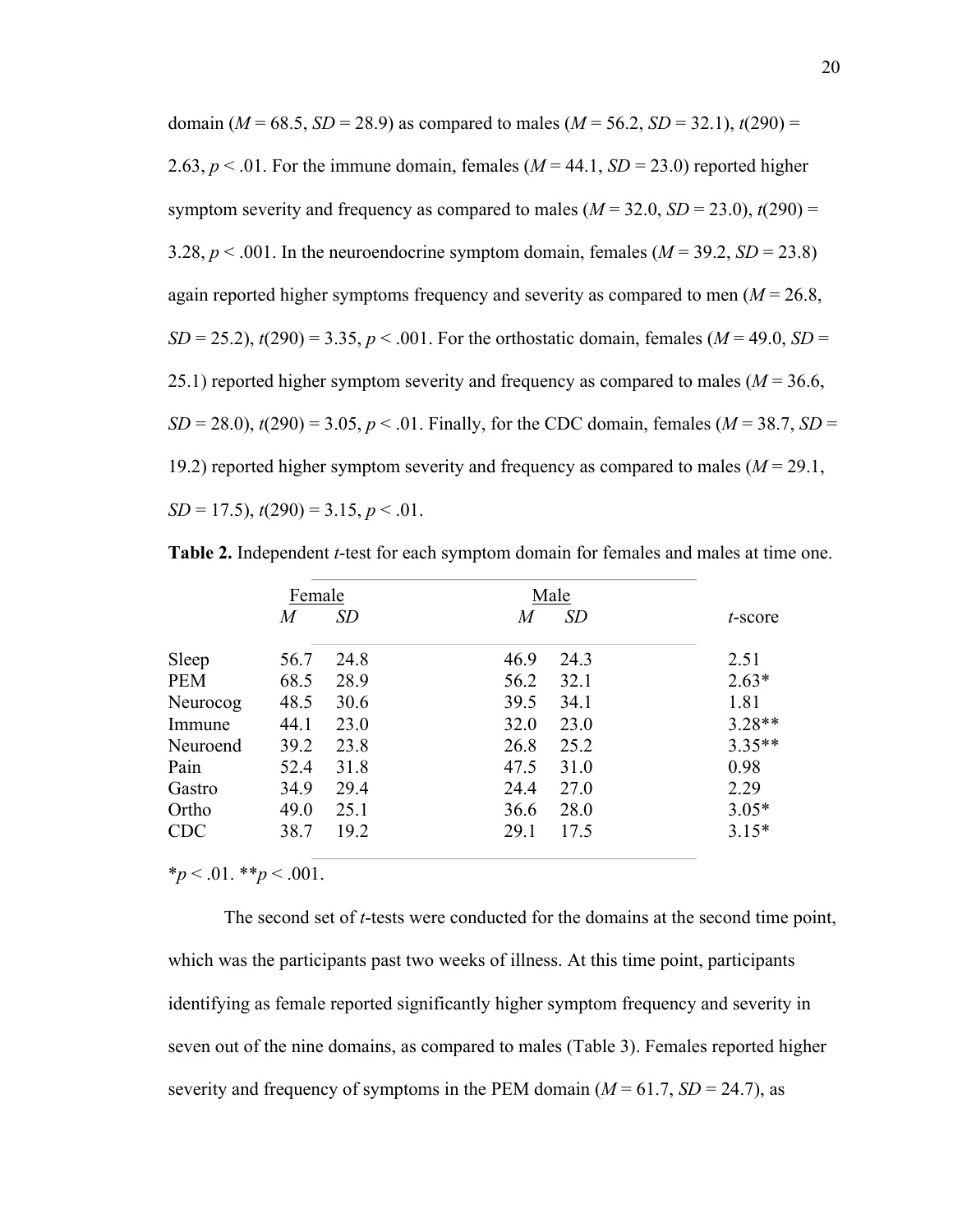compared to males ( $M = 45.3$ ,  $SD = 32.3$ ),  $t(290) = 3.94$ ,  $p = .000$ . Similarly, females (M)  $= 52.1, SD = 26.9$  reported higher severity and frequency of symptoms in the neurocognitive domain, as compared to males  $(M = 36.0, SD = 29.0)$ ,  $t(290) = 3.72$ ,  $p =$ .000. In addition, females ( $M = 23.7$ ,  $SD = 20.3$ ) reported higher symptom severity and frequency in the neuroendocrine domain, as compared to males  $(M = 15.1, SD = 21.0)$ ,  $t(290) = 2.65, p < .01$ . For the pain domain, females ( $M = 47.7, SD = 30.1$ ) reported higher symptom severity and frequency, as compared to males  $(M = 32.8, SD = 32.4)$ ,  $t(290) = 3.05, p < .01$ . Females ( $M = 29.8, SD = 25.8$ ) also reported higher severity and frequency of symptoms for the gastro-intestinal domain, as compared to males ( $M = 16.5$ , *SD* = 21.5),  $t(290)$  = 3.31,  $p < .001$ . For the orthostatic domain, females ( $M = 37.4$ , *SD* = 21.5) again reported higher symptom severity and frequency, as compared to males (*M* = 27.7,  $SD = 22.4$ ),  $t(290) = 2.79$ ,  $p < .01$ . Finally, for the CDC domain, females ( $M = 25.5$ , *SD* = 17.9) reported significantly higher symptom severity and frequency, as compared to males (*M* = 17.3, *SD* = 15.8), *t*(290) = 2.94, *p* < .01.

|            | Female |      | Male |           |           |
|------------|--------|------|------|-----------|-----------|
|            | M      | SD   | M    | <i>SD</i> | t-score   |
| Sleep      | 48.4   | 23.5 | 40.9 | 24.9      | 1.99      |
| <b>PEM</b> | 61.7   | 24.7 | 45.3 | 32.3      | 3.94***   |
| Neurocog   | 52.1   | 26.9 | 36.0 | 29.0      | $3.72***$ |
| Immune     | 19.5   | 18.1 | 13.3 | 16.5      | 2.22      |
| Neuroend   | 23.7   | 20.3 | 15.1 | 21.0      | $2.65*$   |
| Pain       | 47.7   | 30.1 | 32.8 | 32.4      | $3.05*$   |
| Gastro     | 29.8   | 25.8 | 16.5 | 21.5      | $3.31**$  |
| Ortho      | 37.4   | 21.5 | 27.7 | 22.4      | $2.79*$   |
| <b>CDC</b> | 25.5   | 17.9 | 17.3 | 15.8      | $2.94*$   |

**Table 3.** Independent *t*-test for each symptom domain for females and males at time two.

 $*_p$  < .01.  $*_p$  < .001.  $**_p$  = .000.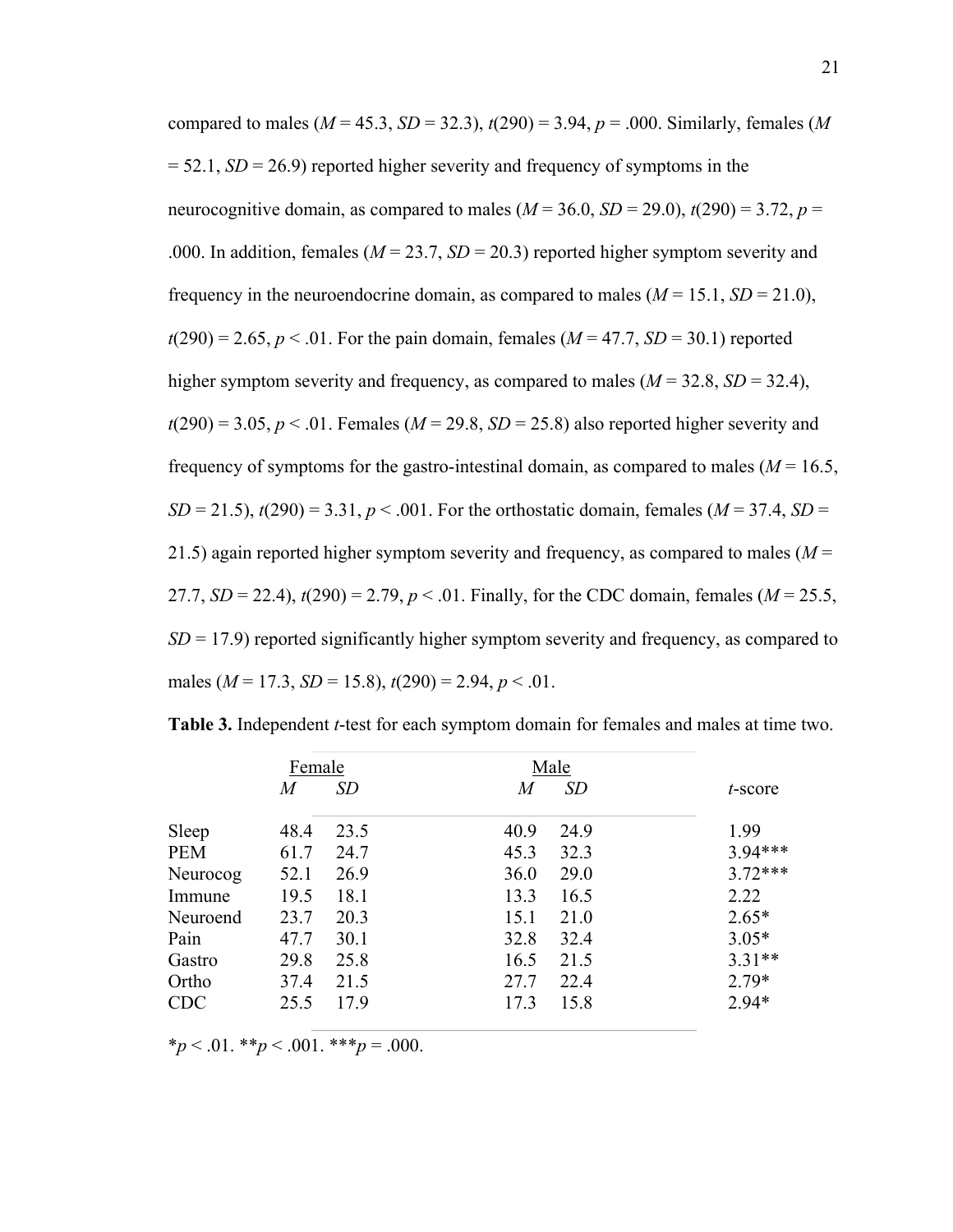#### *Hypothesis II*

After the two race groups (White and BIPOC) were established, independentsamples *t*-tests were conducted to determine if there were significant differences between COVID-19 symptomatology reported by White and BIPOC participants at each time point. A *t*-test was completed for the mean composite scores for each of the nine symptom domains. The independent-samples *t*-tests found that, for race, participants identifying as White and BIPOC did not differ significantly in any of the nine symptom domains at time one (first two weeks of illness; Table 4). In addition, the independentsamples *t*-tests found that participants identifying as White and BIPOC did not differ significantly in any of the nine symptom domains at time two (last two weeks of illness; Table 5).

|            | White          |           |          | <b>BIPOC</b> |            |
|------------|----------------|-----------|----------|--------------|------------|
|            | $\overline{M}$ | <i>SD</i> | $\it{M}$ | SD           | $t$ -score |
| Sleep      | 54.8           | 25.2      | 56.9     | 24.5         | $-0.53$    |
| <b>PEM</b> | 66.9           | 29.7      | 64.3     | 30.2         | 0.56       |
| Neurocog   | 45.6           | 31.0      | 51.3     | 33.1         | $-1.18$    |
| Immune     | 42.2           | 22.2      | 43.2     | 28.3         | $-0.29$    |
| Neuroend   | 37.1           | 25.1      | 37.1     | 25.1         | 0.00       |
| Pain       | 50.9           | 31.1      | 54.9     | 32.7         | $-0.83$    |
| Gastro     | 33.5           | 28.3      | 32.3     | 31.8         | 0.28       |
| Ortho      | 47.3           | 25.4      | 47.2     | 28.7         | 0.02       |
| <b>CDC</b> | 36.9           | 18.3      | 38.6     | 22.5         | $-0.56$    |

**Table 4.** Independent *t*-test for each symptom domain for White and BIPOC at time one.

**Table 5.** Independent *t*-test for each symptom domain for White and BIPOC at time two.

|              | White<br>M | SD.                    | M                      | <b>BIPOC</b><br><i>SD</i> | t-score         |
|--------------|------------|------------------------|------------------------|---------------------------|-----------------|
| Sleep<br>PEM |            | 47.1 23.4<br>59.5 26.6 | 49.7 27.1<br>58.0 27.7 |                           | $-0.69$<br>0.37 |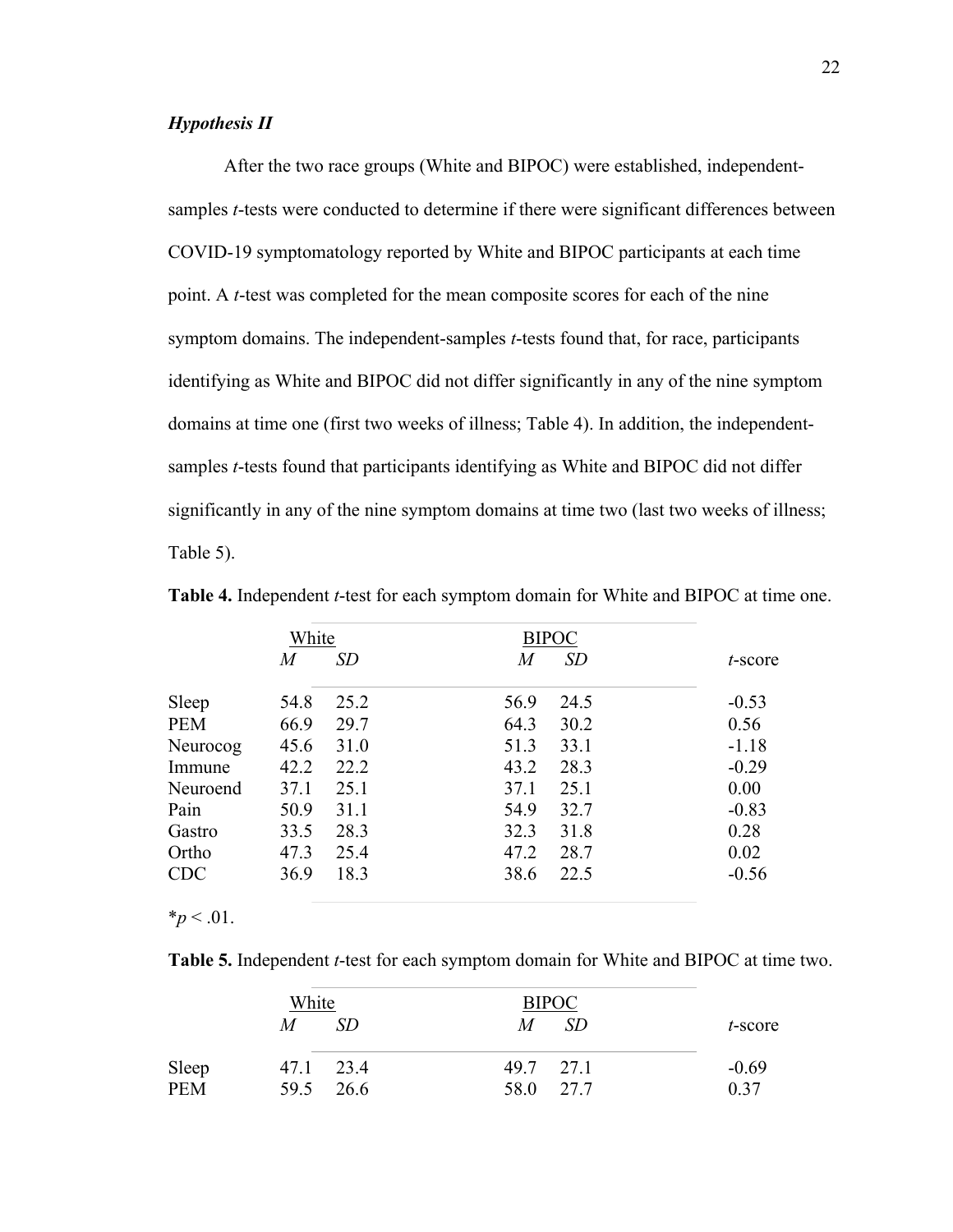| Neurocog   | 49.1 27.6 |      | 52.4 29.1   |           | $-0.79$ |
|------------|-----------|------|-------------|-----------|---------|
| Immune     | 18.4      | 17.3 | 21.2        | 22.0      | $-1.00$ |
| Neuroend   | 22.5      | 20.2 | 22.7 22.5   |           | $-0.07$ |
| Pain       | 45.9      | 30.0 | 42.3 33.7   |           | 0.77    |
| Gastro     | 27.4      | 45.5 | 29.7 25.7   |           | $-0.59$ |
| Ortho      | 35.7 21.4 |      | <b>39.0</b> | 25.3      | $-0.95$ |
| <b>CDC</b> | 24.5 17.3 |      |             | 22.2 19.7 | 0.85    |
|            |           |      |             |           |         |

 $*_{p}$  < .01.

#### *Hypothesis III*

A Pearson product-moment correlation coefficient was conducted to measure the strength of the relationship between stress and social support to discover whether these two variables violated the assumption of multicollinearity. Stress and social support were found to be moderately positively correlated,  $r(293) = .31$ ,  $p = .000$ . This indicates that these variables violate the assumption. Therefore, separate multiple regression analyses were conducted for stress and social support.

#### *Hypothesis IV*

To assess the proportion of variance that is accounted for by stress, social support, gender, and race, multiple linear regression analysis was used. This model allowed for the variance of each variable to be accounted for while keeping the other variables constant. The variables were entered into the model using forced entry of the three primary variables for each set of regression analyses (stress, gender, and race; social support, gender, and race), along with reported symptom domain scores at time one. A fifth variable was entered into each model to account for the time a participant reported first becoming sick with COVID-19 to the time they took the survey. A multiple linear regression analysis was run for each of the symptom domains using this method.

To assess the proportion of variance that is accounted for by stress, gender, and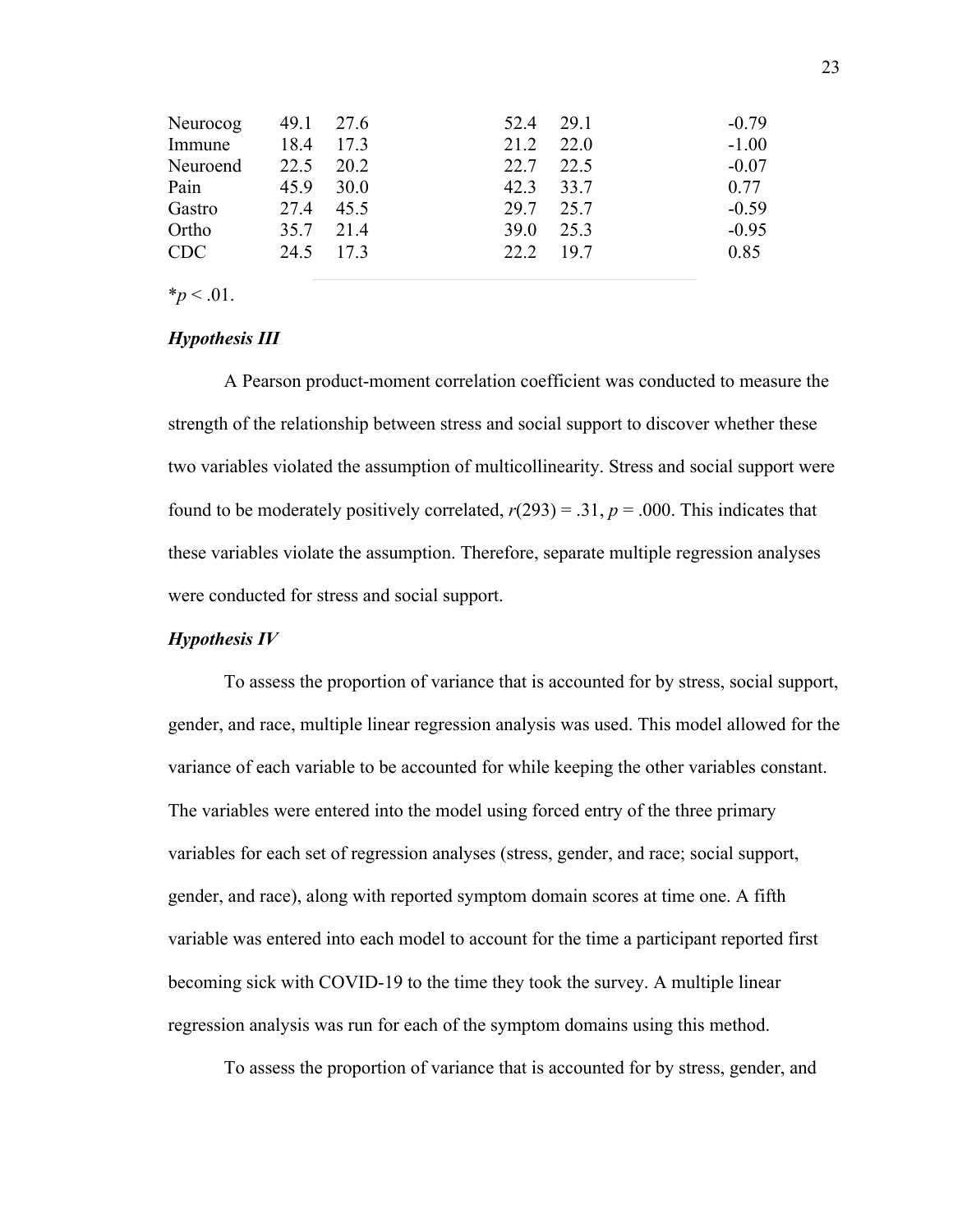race on participants symptom domain scores during the last two weeks of illness, these variables were entered into a multiple regression analysis model. Time one domain scores were also entered into the model as a predictor. In addition, to account for participant duration of illness, this variable was entered into the model as well.

A multiple regression analysis was run to determine how time one sleep domain scores, duration of illness, gender, race, and stress predicted symptom scores for the sleep domain at time two (Table 6). Multiple  $R^2 = 0.33$ ,  $F(5, 280) = 29.27$ ,  $p = .000$ . This model demonstrated prediction of time two symptom scores for the sleep domain from time one scores and stress scores, with an increase in time two sleep domain scores connected to an increase in time one sleep domain score and stress scores. When time one sleep domain score is held constant, time two score  $b = 0.45$  and  $p = .000$ . When stress is held constant, time two sleep domain score  $b = 6.80$  and  $p = .000$ . This indicates that time one sleep domain scores and stress scores account for a significant prediction of time two sleep domain scores, whereas duration of illness, gender, and race do not.

| Predictors    | B       | 95% CI          |         |         | p    |
|---------------|---------|-----------------|---------|---------|------|
|               |         |                 |         |         |      |
| (Constant)    | 11.76   | [1.44, 22.08]   |         | 2.24    | .026 |
| T1Sleep       | 0.45    | [.35, .55]      | 0.46    | 9.11    | .000 |
| Duration      | $-0.04$ | $[-.33, .24]$   | $-0.01$ | $-0.30$ | .768 |
| Female        | $-1.75$ | $[-7.74, 4.24]$ | $-0.03$ | $-0.58$ | .566 |
| <b>BIPOC</b>  | 1.72    | $[-4.31, 7.76]$ | 0.03    | 0.56    | .575 |
| <b>Stress</b> | 6.80    | [4.15, 9.45]    | 0.26    | 5.05    | .000 |

**Table 6.** Regression analysis summary for stress predicting sleep domain score at time two.

A multiple regression analysis was run to determine how time one PEM domain scores, duration of illness, gender, race, and stress predicted symptom scores for the PEM domain at time two (Table 7). Multiple  $R^2 = 0.25$ ,  $F(5, 280) = 20.20$ ,  $p = .000$ . This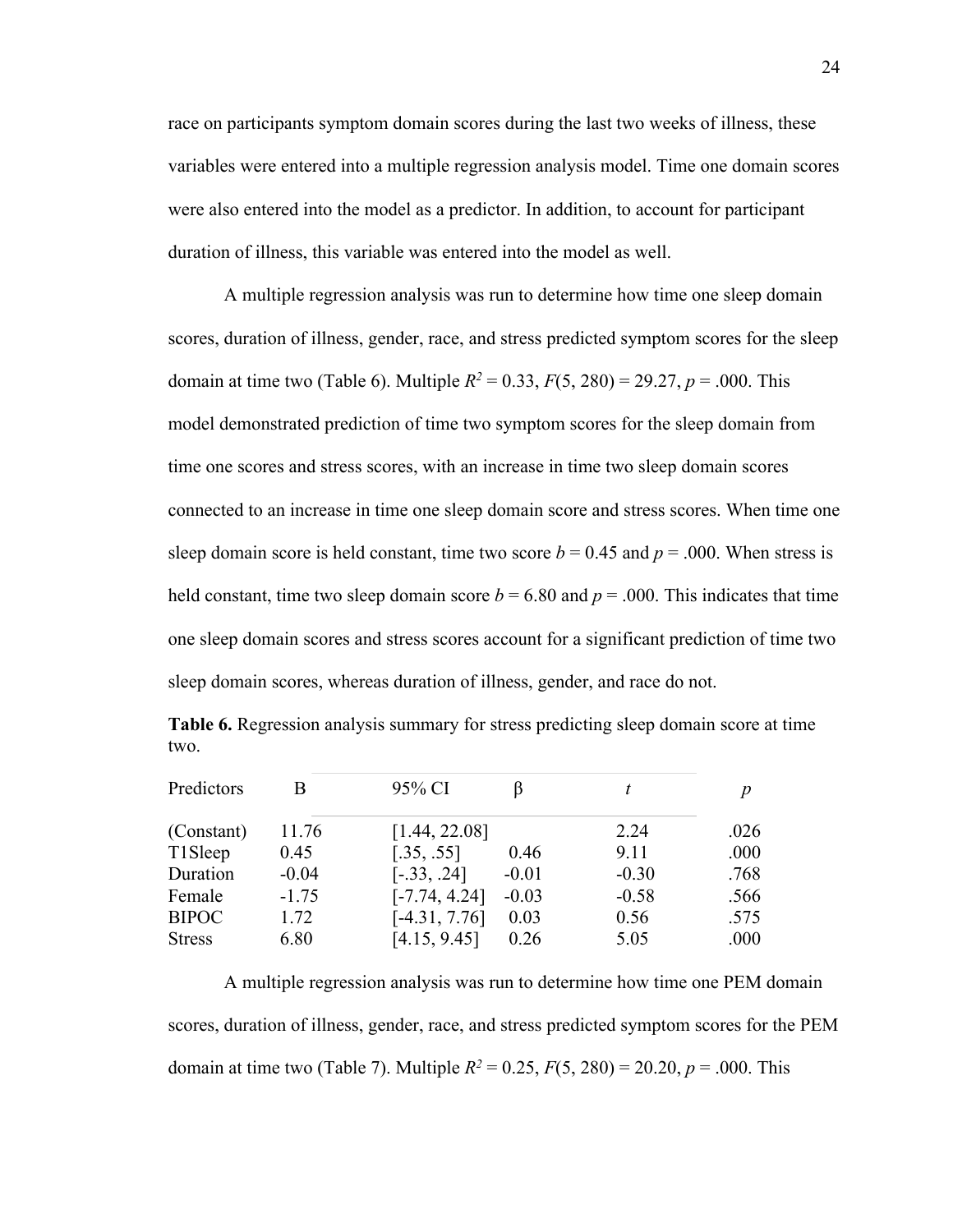model demonstrated prediction of time two symptom scores for the PEM domain from time one scores and stress scores, with an increase in time two PEM domain scores connected to an increase in time one PEM domain score and stress scores. When time one PEM domain score is held constant, time two score  $b = 0.38$  and  $p = .000$ . When stress is held constant, time two PEM domain score  $b = 5.20$  and  $p < .001$ . This indicates that time one PEM domain scores and stress scores account for a significant prediction of time two PEM domain scores, whereas duration of illness, gender, and race do not.

**Table 7.** Regression analysis summary for stress predicting PEM domain score at time two.

| Predictors    | B     | 95% CI          |      | t    |      |
|---------------|-------|-----------------|------|------|------|
| (Constant)    | 18.20 | [5.86, 30.53]   |      | 2.90 | .004 |
| T1PEM         | 0.38  | [.29, .47]      | 0.42 | 8.04 | .000 |
| Duration      | 0.00  | $[-.34, .34]$   | 0.00 | 0.01 | .995 |
| Female        | 6.52  | $[-.53, 13.57]$ | 0.10 | 1.82 | .070 |
| <b>BIPOC</b>  | 0.46  | $[-6.63, 7.55]$ | 0.01 | 0.13 | .899 |
| <b>Stress</b> | 5.20  | [2.14, 8.25]    | 0.18 | 3.34 | .001 |

A multiple regression analysis was run to determine how time one neurocognitive domain scores, duration of illness, gender, race, and stress predicted symptom scores for the neurocognitive domain at time two (Table 8). Multiple  $R^2 = 0.32$ ,  $F(5, 280) = 26.08$ , *p* = .000. This model demonstrated prediction of time two symptom scores for the neurocognitive domain from time one scores, identifying as female, and stress, with an increase in time two neurocognitive domain scores connected to an increase in time one neurocognitive domain score, being female, and stress score. When time one neurocognitive domain score is held constant, time two score  $b = 0.40$  and  $p = .000$ . When considering the female gender, time two neurocognitive domain score  $b = 7.78$  and  $p = .031$ , which indicates that females report a higher change in neurocognitive domain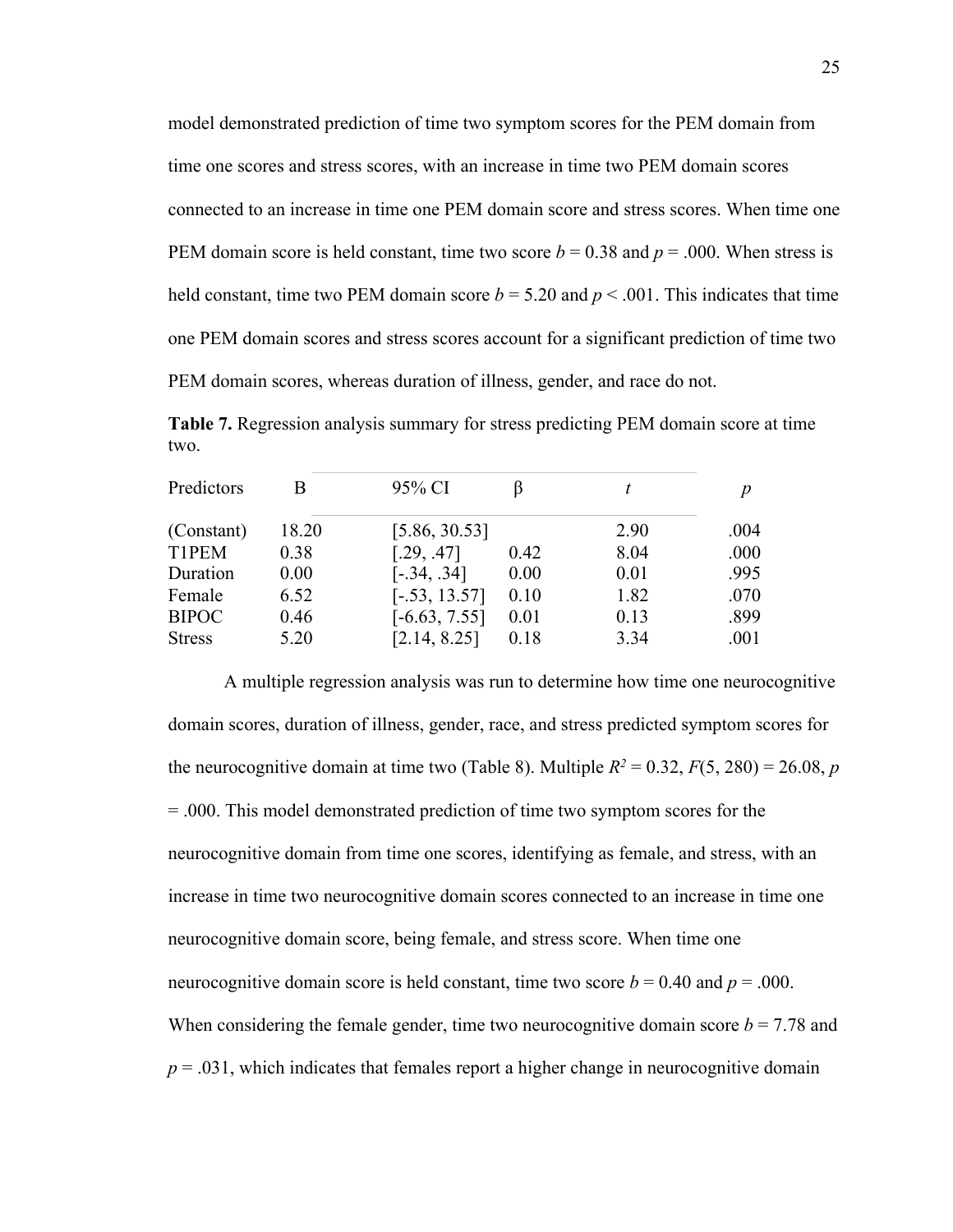scores compared to males. When stress is held constant, time two neurocognitive domain score  $b = 7.23$  and  $p = .000$ . This indicates that time one neurocognitive domain scores, the female gender, and stress scores account for a significant prediction of time two neurocognitive domain scores, whereas duration of illness and race do not.

**Table 8.** Regression analysis summary for stress predicting neurocognitive domain score at time two.

| Predictors    | B     | 95% CI           |      |      |      |
|---------------|-------|------------------|------|------|------|
| (Constant)    | 10.27 | $[-1.51, 22.04]$ |      | 1.72 | .087 |
| T1Neurocog    | 0.40  | [.31, .48]       | 0.44 | 8.77 | .000 |
| Duration      | 0.00  | $[-.34, .34]$    | 0.00 | 0.02 | .984 |
| Female        | 7.78  | [.73, 14.83]     | 0.11 | 2.17 | .031 |
| <b>BIPOC</b>  | 2.12  | $[-5.01, 9.26]$  | 0.03 | 0.59 | .558 |
| <b>Stress</b> | 7.23  | [4.18, 10.29]    | 0.24 | 4.66 | .000 |

A multiple regression analysis was run to determine how time one immune domain scores, duration of illness, gender, race, and stress predicted symptom scores for the immune domain at time two (Table 9). Multiple  $R^2 = 0.30, F(5, 280) = 25.40, p =$ .000. This model demonstrated prediction of time two symptom scores for the immune domain from time one scores, with an increase in time two immune domain scores connected to an increase in time one immune domain score. When time one immune domain score is held constant, time two score  $b = 0.42$  and  $p = .000$ . This indicates that time one immune domain scores account for a significant prediction of time two immune domain scores, whereas duration of illness, gender, race, and stress do not.

**Table 9.** Regression analysis summary for stress predicting immune domain score at time two.

| Predictors |         | 95% CI          |         |         |      |
|------------|---------|-----------------|---------|---------|------|
| (Constant) | 1.43    | $[-6.27, 9.13]$ |         | 0.33    | .715 |
| T1Immune   | 0.42    | [.34, .50]      | 0.55    | 10.72   | .000 |
| Duration   | $-0.72$ | $[-.29, .14]$   | $-0.33$ | $-0.65$ | .517 |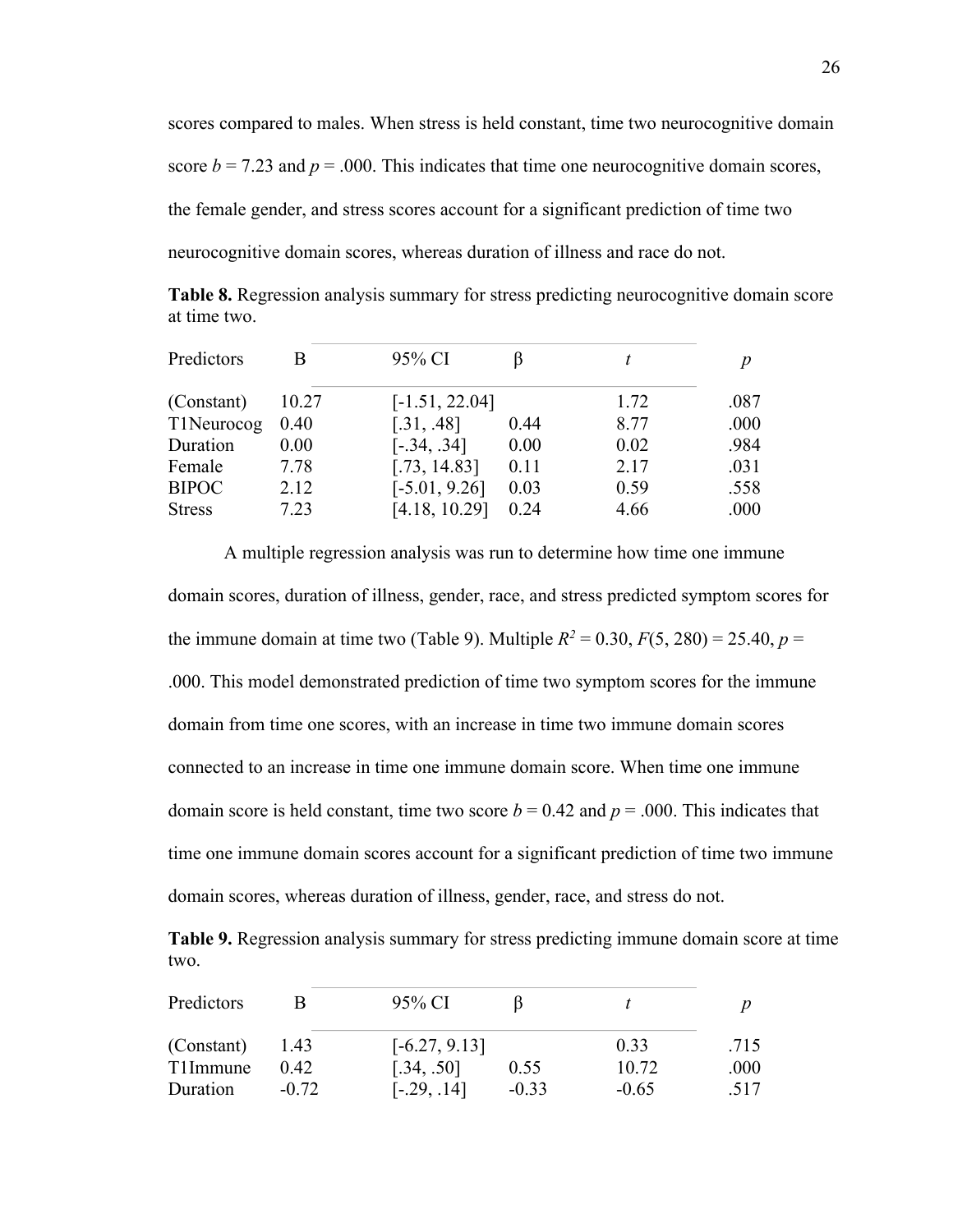| Female        | $-0.56$ | $[-5.12, 3.99]$ $-0.12$ | $-0.24$ | .809 |
|---------------|---------|-------------------------|---------|------|
| BIPOC         | 2.43    | $[-2.15, 7.02]$ 0.05    | 1.04    | .297 |
| <b>Stress</b> | 0.51    | $[-1.48, 2.50]$ 0.03    | 0.51    | .614 |

A multiple regression analysis was run to determine how time one neuroendocrine domain scores, duration of illness, gender, race, and stress predicted symptom scores for the neuroendocrine domain at time two (Table 10). Multiple  $R^2 = 0.36$ ,  $F(5, 280) = 31.54$ , *p* = .000. This model demonstrated prediction of time two symptom scores for the neuroendocrine domain from time one scores and stress, with an increase in time two neuroendocrine domain scores connected to an increase in time one neuroendocrine domain score and stress scores. When time one neuroendocrine domain score is held constant, time two score  $b = 0.47$  and  $p = .000$ . When stress is held constant, time two neuroendocrine domain score  $b = 2.25$  and  $p = .043$ . This indicates that time one neuroendocrine domain scores and stress scores account for a significant prediction of time two neuroendocrine domain scores, whereas duration of illness, gender, and race do not.

| Predictors    |         | 95% CI           |         |         |      |
|---------------|---------|------------------|---------|---------|------|
| (Constant)    | 1.98    | $[-6.29, 10.24]$ |         | 0.47    | .638 |
| T1Neuroend    | 0.47    | [.39, .56]       | 0.56    | 11.30   | .000 |
| Duration      | $-0.11$ | $[-.35, .13]$    | $-0.04$ | $-0.90$ | .370 |
| Female        | 0.53    | $[-4.48, 5.54]$  | 0.01    | 0.21    | .836 |
| <b>BIPOC</b>  | 0.64    | $[-4.38, 5.65]$  | 0.01    | 0.25    | .803 |
| <b>Stress</b> | 2.25    | [.07, 4.43]      | 0.10    | 2.03    | .043 |

**Table 10.** Regression analysis summary for stress predicting neuroendocrine domain score at time two.

A multiple regression analysis was run to determine how time one pain domain scores, duration of illness, gender, race, and stress predicted symptom scores for the pain domain at time two (Table 11). Multiple  $R^2 = 0.36$ ,  $F(5, 280) = 31.06$ ,  $p = .000$ . This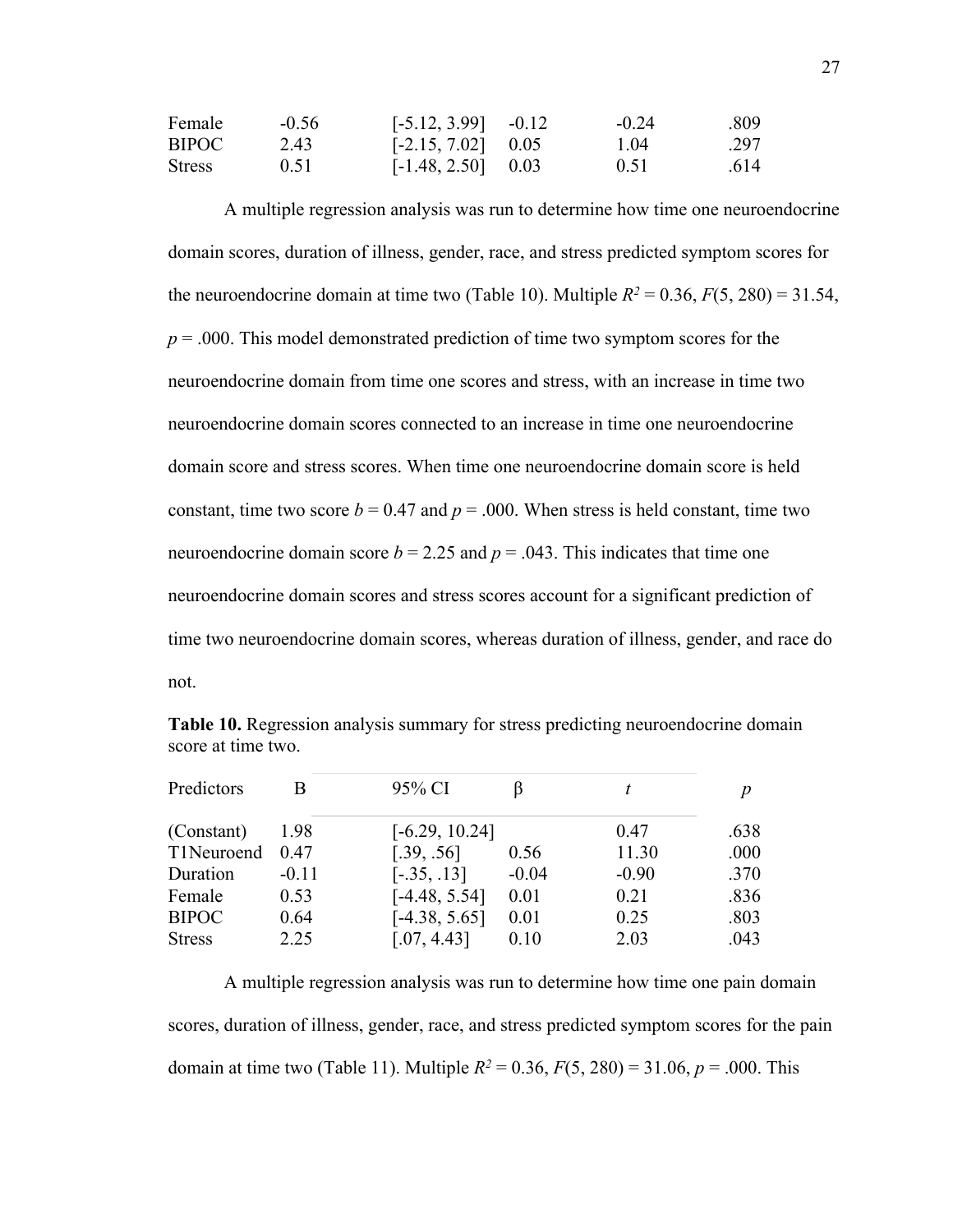model demonstrated prediction of time two symptom scores for the pain domain from time one scores, gender, and stress scores, with an increase in time two pain domain scores connected to an increase in time one pain domain score and stress score, along with being female. When time one pain domain score is held constant, time two score  $b =$ 0.53 and  $p = 0.00$ . When the female gender is considered, time two pain domain score  $b = 0.53$ 8.55 and  $p = 0.026$ . When stress is held constant, time two pain domain score  $b = 4.29$  and *p* = .000. This indicates that time one pain domain scores, being female, and stress scores account for a significant prediction of time two pain domain scores, whereas duration of illness and race do not.

**Table 11.** Regression analysis summary for stress predicting pain domain score at time two.

| Predictors    | B       | 95% CI           |         |         | n    |
|---------------|---------|------------------|---------|---------|------|
| (Constant)    | 6.69    | $[-6.10, 19.49]$ |         | 1.03    | .304 |
| T1Pain        | 0.53    | [.44, .62]       | 0.54    | 11.14   | .000 |
| Duration      | $-0.13$ | $[-.49, .23]$    | $-0.03$ | $-0.71$ | .479 |
| Female        | 8.55    | [1.04, 16.06]    | 0.11    | 2.24    | .026 |
| <b>BIPOC</b>  | $-5.62$ | $[-13.24, 2.01]$ | $-0.07$ | $-1.45$ | .148 |
| <b>Stress</b> | 4.29    | [1.02, 7.56]     | 0.13    | 2.58    | .010 |

A multiple regression analysis was run to determine how time one gastrointestinal domain scores, duration of illness, gender, race, and stress predicted symptom scores for the gastro-intestinal domain at time two (Table 12). Multiple  $R^2 = 0.39$ ,  $F(5)$ ,  $280$ ) = 35.63,  $p = 0.000$ . This model demonstrated prediction of time two symptom scores for the gastro-intestinal domain from time one scores, with an increase in time two gastro-intestinal domain scores connected to an increase in time one gastro-intestinal domain score. When time one gastro-intestinal domain score is held constant, time two score  $b = 0.50$  and  $p = .000$ . This indicates that time one gastro-intestinal domain scores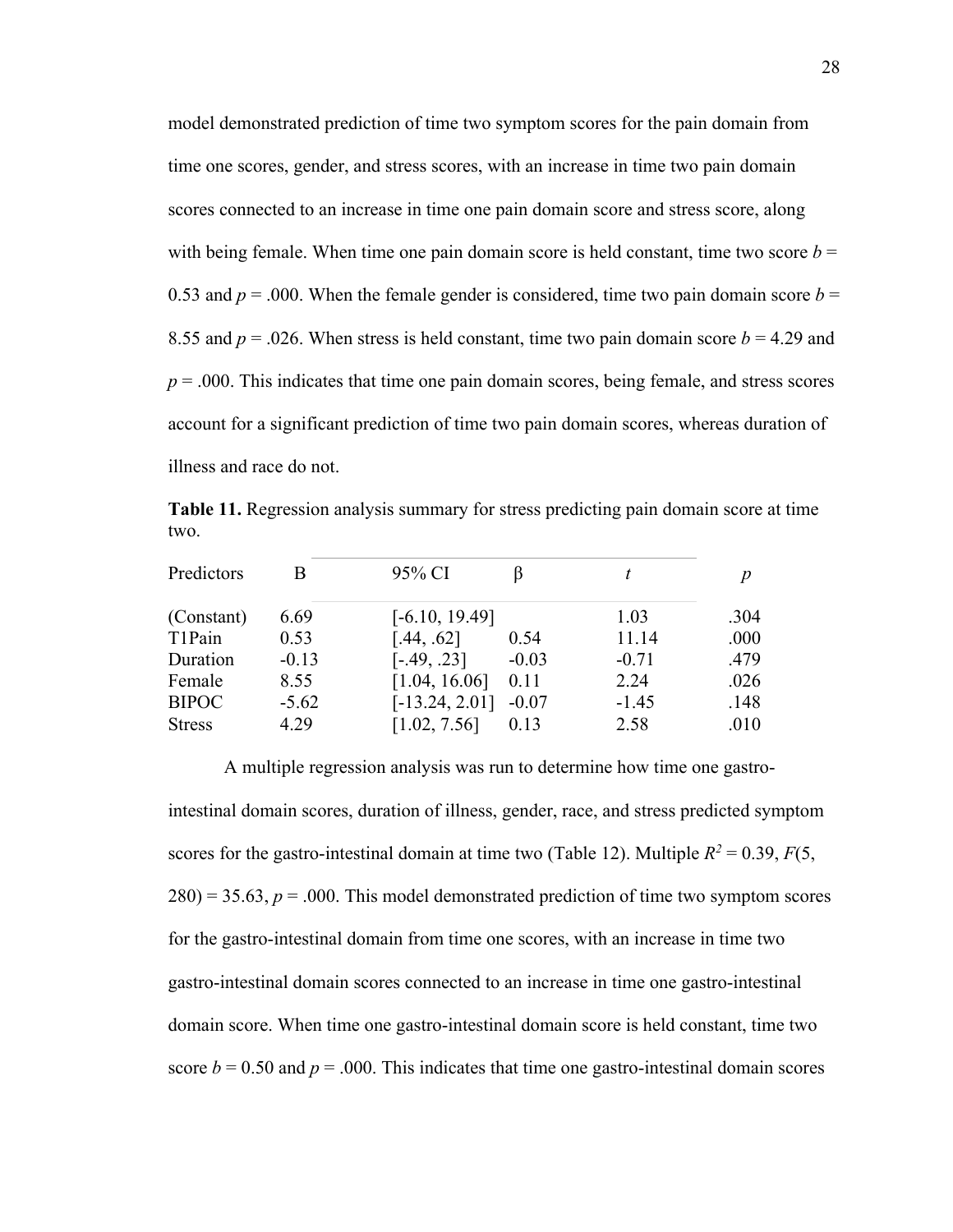account for significant prediction of time two gastro-intestinal domain scores, whereas

duration of illness, gender, race, and stress do not.

**Table 12.** Regression analysis summary for stress predicting gastro-intestinal domain score at time two.

| Predictors    | В       | 95% CI           |         | t       | n    |
|---------------|---------|------------------|---------|---------|------|
| (Constant)    | 1.98    | $[-7.92, 11.87]$ |         | 0.39    | .694 |
| T1Gastro      | 0.50    | [.42, .59]       | 0.58    | 12.03   | .000 |
| Duration      | $-0.07$ | $[-.36, .22]$    | $-0.02$ | $-0.45$ | .651 |
| Female        | 5.64    | $[-.34, 11.62]$  | 0.09    | 1.86    | .064 |
| <b>BIPOC</b>  | 3.71    | $[-2.34, 9.75]$  | 0.06    | 1.21    | .228 |
| <b>Stress</b> | 2.48    | $[-.14, 5.11]$   | 0.09    | 1.87    | .063 |

A multiple regression analysis was run to determine how time one orthostatic domain scores, duration of illness, gender, race, and stress predicted symptom scores for the orthostatic domain at time two (Table 13). Multiple  $R^2 = 0.36$ ,  $F(5, 280) = 31.39$ ,  $p =$ .000. This model demonstrated prediction of time two symptom scores for the orthostatic domain from time one scores and stress, with an increase in time two orthostatic domain scores connected to an increase in time one orthostatic domain score and stress scores. When time one orthostatic domain score is held constant, time two score  $b = 0.46$  and  $p = 0.46$ .000. When stress is held constant, time two orthostatic domain score  $b = 4.08$  and  $p =$ .001. This indicates that time one orthostatic domain scores and stress scores account for a significant prediction of time two orthostatic domain scores, whereas duration of illness, gender, and race do not.

**Table 13.** Regression analysis summary for stress predicting orthostatic domain score at time two.

| Predictors |         | 95% CI        |         |         |      |
|------------|---------|---------------|---------|---------|------|
| (Constant) | 10.42   | [1.22, 19.62] |         | 2.23    | .027 |
| T1Ortho    | 0.46    | [.37, .54]    | 0.53    | 10.87   | .000 |
| Duration   | $-0.20$ | $[-.46, .06]$ | $-0.07$ | $-2.51$ | .133 |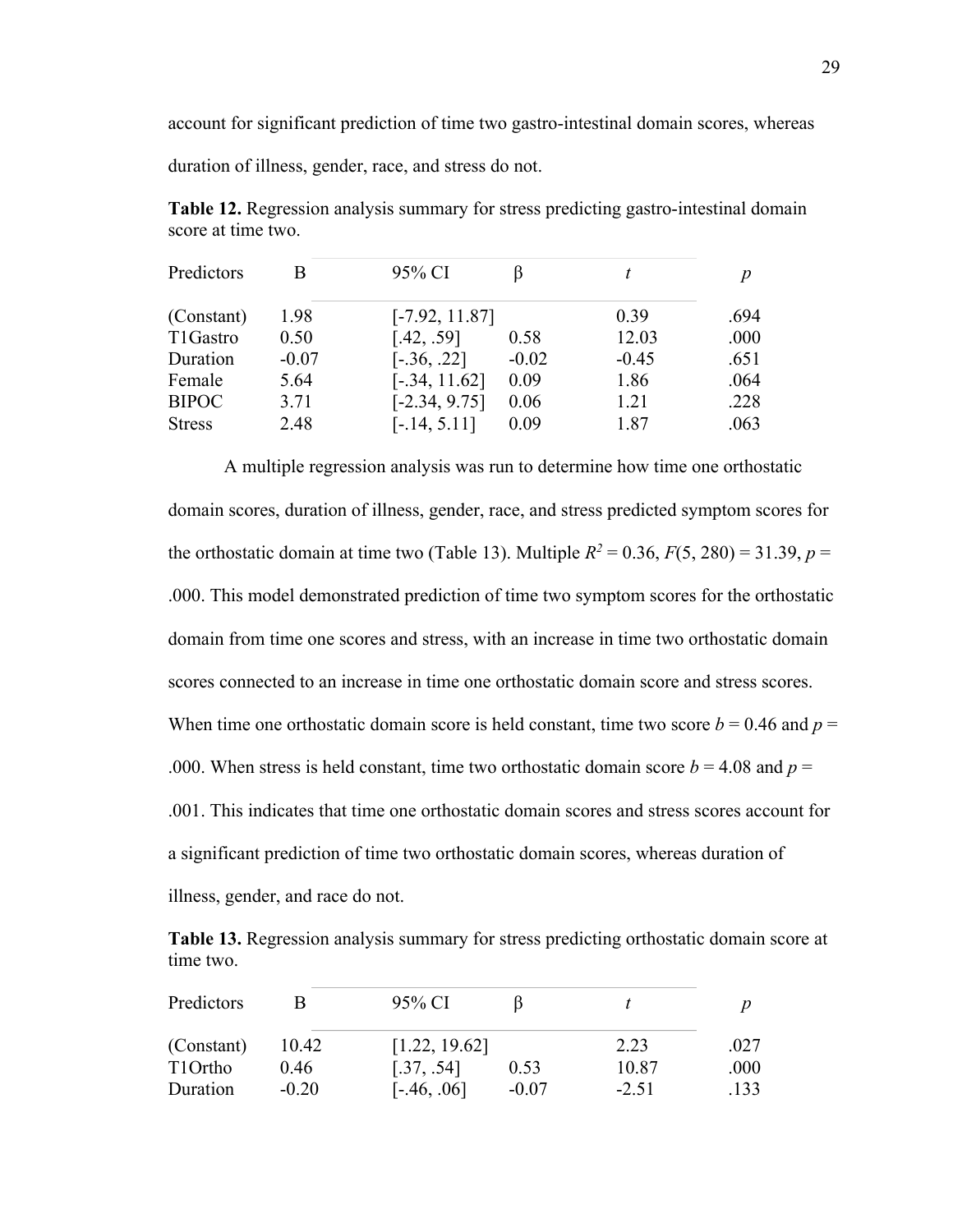| Female | 0.05 | $[-5.39, 5.49]$ 0.00 | 0.02 | .987 |
|--------|------|----------------------|------|------|
| BIPOC  | 3.11 | $[-2.36, 8.48]$ 0.05 | 1.12 | .265 |
| Stress | 4.08 | $[1.72, 6.44]$ 0.17  | 3.40 | .001 |

A multiple regression analysis was run to determine how time one CDC domain scores, duration of illness, gender, race, and stress predicted symptom scores for the CDC domain at time two (Table 14). Multiple  $R^2 = 0.43$ ,  $F(5, 280) = 32.85$ ,  $p = .000$ . This model demonstrated prediction of time two symptom scores for the CDC domain from time one scores and stress scores, with an increase in time two CDC domain scores connected to an increase in time one CDC domain score and stress scores. When time one CDC domain score is held constant, time two score  $b = 0.55$  and  $p = .000$ . When stress is held constant, time two CDC domain score  $b = 2.15$  and  $p = .021$ . This indicates that time one CDC domain scores and stress scores account for a significant prediction of time two CDC domain scores, whereas duration of illness, gender, and race do not.

**Table 14.** Regression analysis summary for stress predicting CDC domain score at time two.

| Predictors    | B       | 95% CI          |         | t       |      |
|---------------|---------|-----------------|---------|---------|------|
| (Constant)    | 2.51    | $[-4.40, 9.52]$ |         | 0.72    | .475 |
| T1CDC         | 0.55    | [.47, .64]      | 0.60    | 12.55   | .000 |
| Duration      | $-0.19$ | $[-.39, .01]$   | $-0.09$ | $-1.92$ | .056 |
| Female        | 1.65    | $[-2.44, 5.74]$ | 0.04    | 0.79    | .428 |
| <b>BIPOC</b>  | $-3.26$ | $[-7.39, .86]$  | $-0.07$ | $-1.56$ | .120 |
| <b>Stress</b> | 2.15    | [.32, 3.98]     | 0.11    | 2.32    | .021 |

To assess the degree of variance that is accounted for by social support, gender, and race on time point two symptom domain scores, these variables were entered into a multiple regression analysis model. Time one domain scores were also entered into the model as a predictor. In addition, to account for participant duration of illness, this variable was entered into the model as well.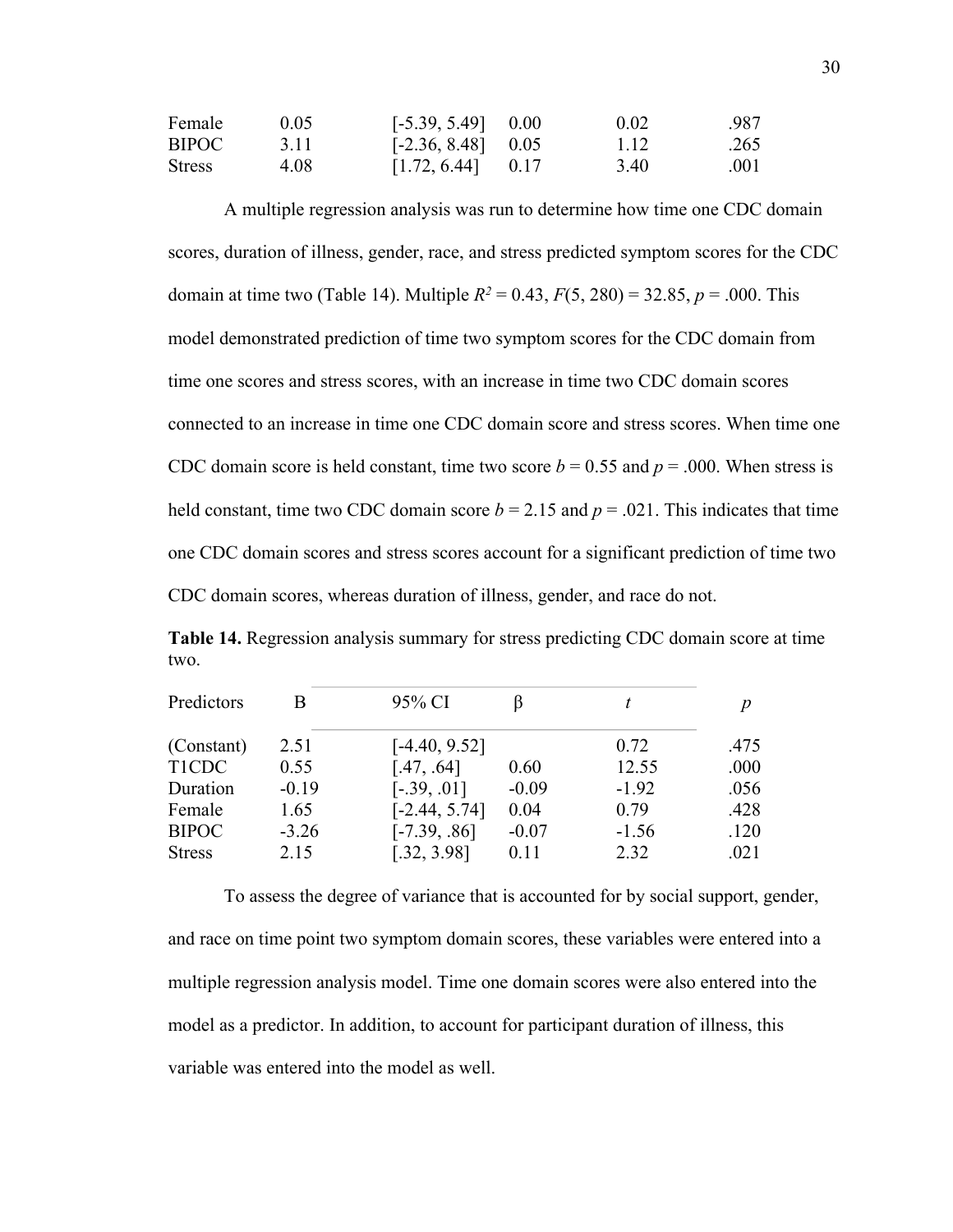A multiple regression analysis was run to determine how time one sleep domain scores, duration of illness, gender, race, and social support predicted symptom scores for the sleep domain at time two (Table 15). Multiple  $R^2 = 0.31$ ,  $F(5, 279) = 25.36$ ,  $p = .000$ . This model demonstrated prediction of time two symptom scores for the sleep domain from time one scores and social support scores, with an increase in time two sleep domain scores connected to an increase in time one sleep domain score and social support scores. When time one sleep domain score is held constant, time two score  $b = 0.49$  and  $p$  $= .000$ . When social support is held constant, time two sleep domain score  $b = 4.86$  and  $p$ < .001. This indicates that time one sleep domain scores and social support scores account for a significant prediction of time two sleep domain scores, whereas duration of illness, gender, and race do not.

**Table 15.** Regression analysis summary for social support predicting sleep domain score at time two.

| Predictors   | B       | 95% CI                     | t       | $\boldsymbol{p}$ |
|--------------|---------|----------------------------|---------|------------------|
| (Constant)   | 15.85   | [5.49, 26.21]              | 3.01    | .003             |
| T1Sleep      | 0.49    | [.39, .59]<br>0.51         | 10.01   | .000             |
| Duration     | $-0.11$ | $[-.41, .18]$<br>$-0.38$   | $-0.75$ | .454             |
| Female       | $-1.65$ | $[-7.80, 4.50]$<br>$-0.03$ | $-0.53$ | .598             |
| <b>BIPOC</b> | 2.69    | $[-3.53, 8.91]$<br>0.04    | 0.85    | .395             |
| Support      | 4.86    | [2.06, 7.66]<br>0.17       | 3.41    | .001             |

A multiple regression analysis was run to determine how time one PEM domain scores, duration of illness, gender, race, and social support predicted symptom scores for the PEM domain at time two (Table 16). Multiple  $R^2 = 0.24$ ,  $F(5, 279) = 18.05$ ,  $p = .000$ . This model demonstrated prediction of time two symptom scores for the PEM domain from time one scores only, with an increase in time two PEM domain scores connected to an increase in time one PEM domain score. When time one PEM domain score is held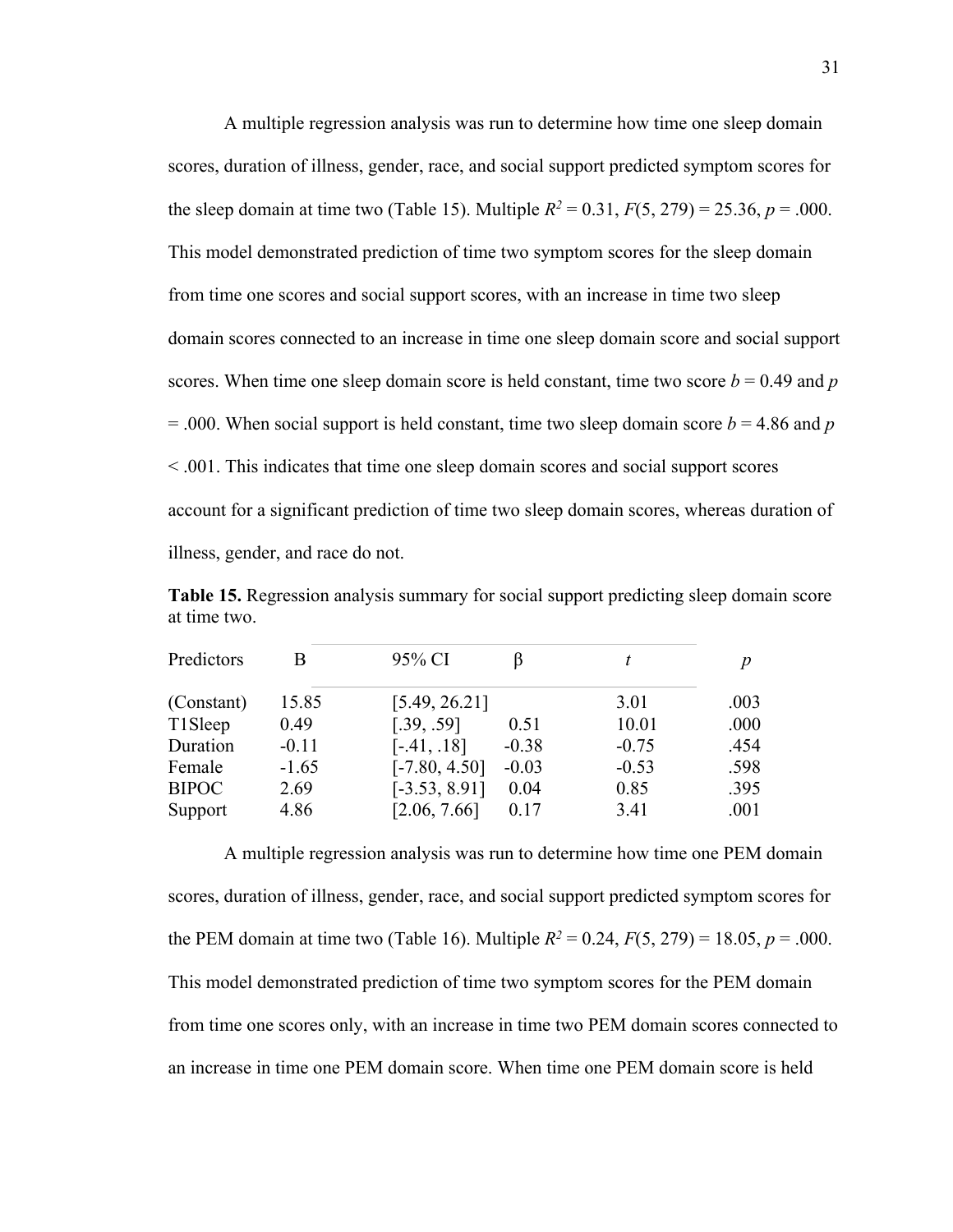constant, time two score  $b = 0.40$  and  $p = .000$ . This indicates that time one PEM domain scores account for a significant prediction of time two sleep domain scores, whereas duration of illness, gender, race, and social support do not.

**Table 16.** Regression analysis summary for social support predicting PEM domain score at time two.

| Predictors   |         | 95% CI                     | t       | n    |
|--------------|---------|----------------------------|---------|------|
| (Constant)   | 22.72   | [10.54, 34.89]             | 3.67    | .000 |
| T1PEM        | 0.40    | [.30, .49]<br>0.44         | 8.35    | .000 |
| Duration     | $-0.05$ | $[-.39, .29]$<br>$-0.02$   | $-0.28$ | .780 |
| Female       | 6.91    | $[-.25, 14.08]$<br>$-0.10$ | 1.90    | .059 |
| <b>BIPOC</b> | 1.14    | $[-6.09, 8.37]$<br>0.02    | 0.31    | .756 |
| Support      | 3.06    | $[-.20, 6.32]$<br>0.10     | 1.85    | .065 |

A multiple regression analysis was run to determine how time one neurocognitive domain scores, duration of illness, gender, race, and social support predicted symptom scores for the neurocognitive domain at time two (Table 17). Multiple  $R^2 = 0.28$ ,  $F(5, 1.28)$  $279$ ) = 22.03,  $p = .000$ . This model demonstrated prediction of time two symptom scores for the neurocognitive domain from time one scores, identifying as female, and social support scores, with an increase in time two neurocognitive domain scores connected to an increase in time one neurocognitive domain and social support scores, along with being female. When time one neurocognitive domain score is held constant, time two score  $b = 0.40$  and  $p = .000$ . When the female gender is considered, time two neurocognitive domain score  $b = 8.51$  and  $p = .021$ . When social support is held constant, time two neurocognitive domain score  $b = 4.91$  and  $p = .004$ . This indicates that time one neurocognitive domain scores, being female, and social support scores account for a significant prediction of time two neurocognitive domain scores, whereas duration of illness and race do not.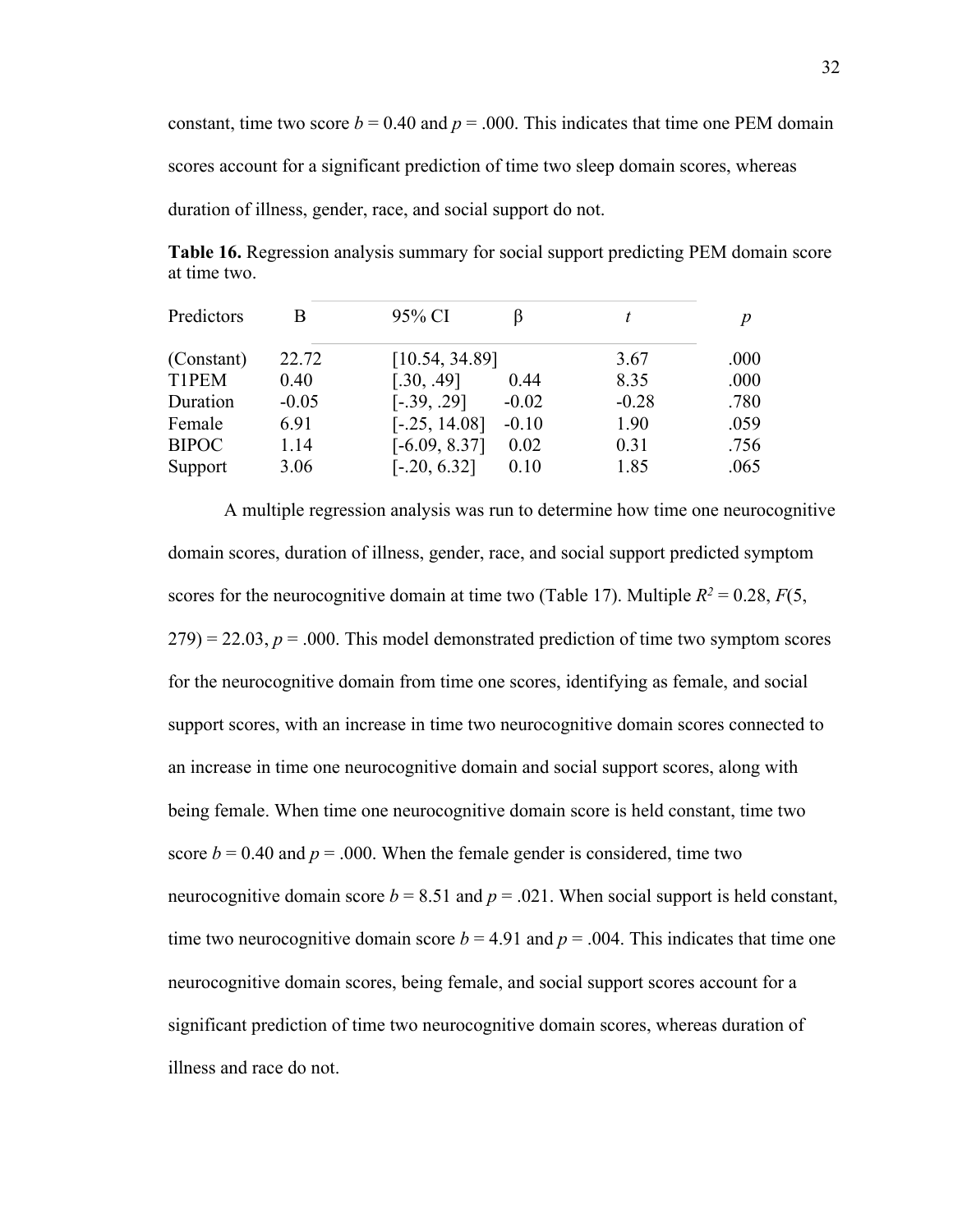| Predictors   | В       | 95% CI           |         | t       | $\boldsymbol{D}$ |
|--------------|---------|------------------|---------|---------|------------------|
| (Constant)   | 16.82   | [5.32, 28.32]    |         | 2.88    | .004             |
| T1Neurocog   | 0.40    | [.31, .49]       | 0.45    | 8.71    | .000             |
| Duration     | $-0.07$ | $[-.41, .28]$    | $-0.02$ | $-0.38$ | .706             |
| Female       | 8.51    | [1.30, 15.71]    | 0.12    | 2.32    | .021             |
| <b>BIPOC</b> | 3.03    | $[-4.30, 10.36]$ | 0.04    | 0.81    | .417             |
| Support      | 4.91    | [1.61, 8.21]     | 0.15    | 2.93    | .004             |

**Table 17.** Regression analysis summary for social support predicting neurocognitive domain score at time two.

A multiple regression analysis was run to determine how time one immune domain scores, duration of illness, gender, race, and social support predicted symptom scores for the immune domain at time two (Table 18). Multiple  $R^2 = 0.32$ ,  $F(5, 279) =$ 26.30,  $p = 0.00$ . This model demonstrated prediction of time two symptom scores for the immune domain from time one scores and social support, with an increase in time two immune domain scores connected to an increase in time one immune domain score and social support scores. When time one immune domain score is held constant, time two score  $b = 0.41$  and  $p = .000$ . When social support is held constant, time two immune domain score  $b = 2.13$  and  $p = .045$ . This indicates that time one immune domain scores and social support scores account for a significant prediction of time two immune domain scores, whereas duration of illness, gender, and race do not.

**Table 18.** Regression analysis summary for social support predicting immune domain score at time two.

| Predictors   | B       | 95% CI          |         |         | p    |
|--------------|---------|-----------------|---------|---------|------|
| (Constant)   | $-0.21$ | $[-7.57, 7.16]$ |         | $-0.06$ | .956 |
| T1Immune     | 0.41    | [.34, .49]      | 0.53    | 10.53   | .000 |
| Duration     | $-0.08$ | $[-.30, .14]$   | $-0.04$ | $-0.74$ | .463 |
| Female       | $-0.88$ | $[-5.42, 3.66]$ | $-0.02$ | $-0.38$ | .702 |
| <b>BIPOC</b> | 2.93    | $[-1.66, 7.52]$ | 0.06    | 1.26    | .211 |
| Support      | 2.13    | [.05, 4.22]     | 0.10    | 2.01    | .045 |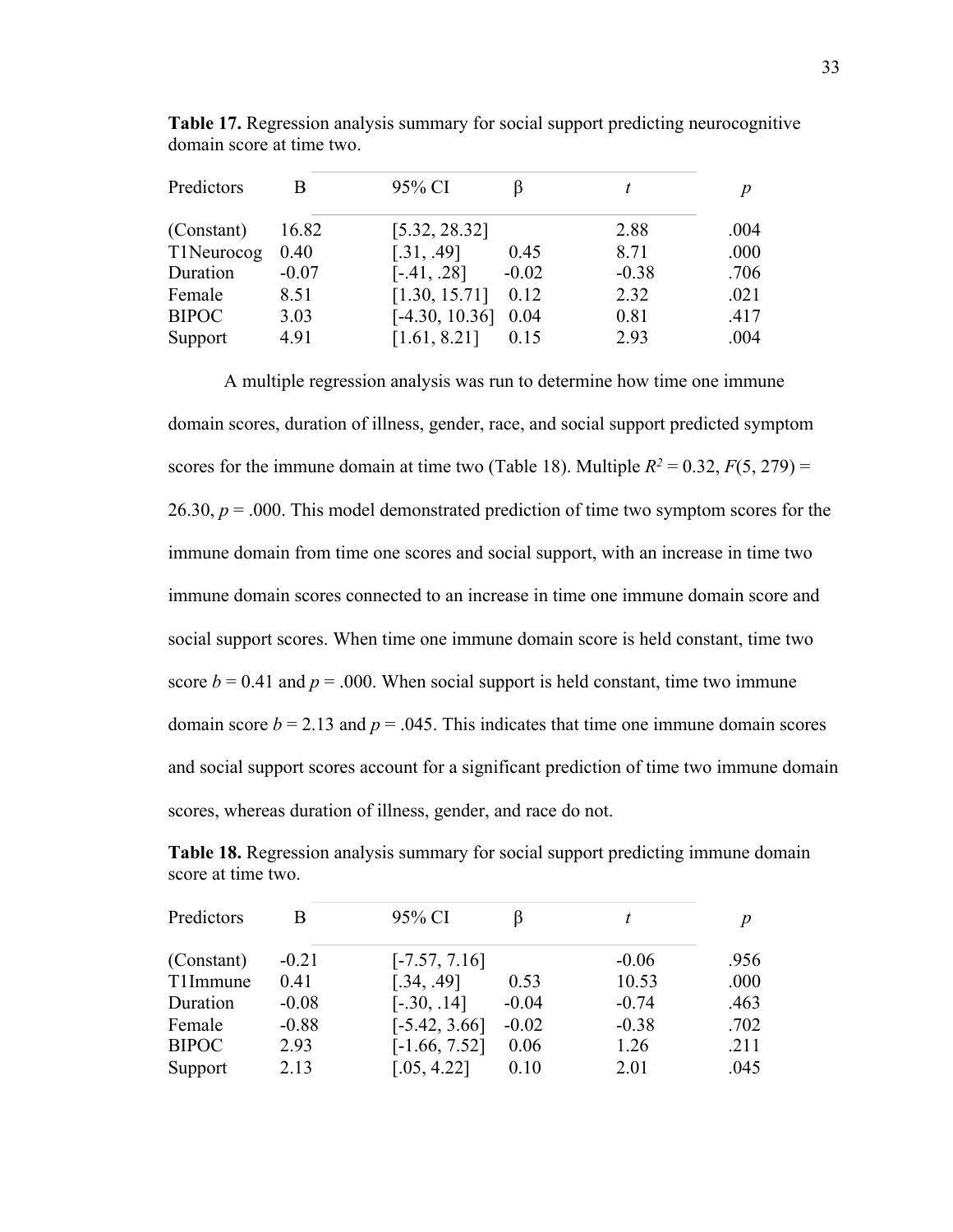A multiple regression analysis was run to determine how time one neuroendocrine domain scores, duration of illness, gender, race, and social support predicted symptom scores for the neuroendocrine domain at time two (Table 19). Multiple  $R^2 = 0.35$ ,  $F(5)$ ,  $(279) = 30.41$ ,  $p = .000$ . This model demonstrated prediction of time two symptom scores for the neuroendocrine domain from time one scores only, with an increase in time two neuroendocrine domain scores connected to an increase in time one neuroendocrine domain score. When time one neuroendocrine domain score is held constant, time two score  $b = 0.48$  and  $p = .000$ . This indicates that time one neuroendocrine domain scores account for a significant prediction of time two neuroendocrine domain scores, whereas duration of illness, gender, race, and social support do not.

**Table 19.** Regression analysis summary for social support predicting neuroendocrine domain score at time two.

| Predictors   | B       | 95% CI           |         |         |      |
|--------------|---------|------------------|---------|---------|------|
| (Constant)   | 4.44    | $[-3.55, 12.42]$ |         | 1.09    | .275 |
| T1Neuroend   | 0.48    | [.40, .57]       | 0.58    | 11.55   | .000 |
| Duration     | $-0.13$ | $[-.37, .11]$    | $-0.05$ | $-1.07$ | .288 |
| Female       | 0.74    | $[-4.32, 5.79]$  | 0.01    | 0.29    | .774 |
| <b>BIPOC</b> | 0.84    | $[-4.24, 5.92]$  | 0.02    | 0.33    | .745 |
| Support      | 1.05    | $[-1.26, 3.37]$  | 0.04    | 0.90    | .371 |

A multiple regression analysis was run to determine how time one pain domain scores, duration of illness, gender, race, and social support predicted symptom scores for the pain domain at time two (Table 20). Multiple  $R^2 = 0.36$ ,  $F(5, 279) = 30.97$ ,  $p = .000$ . This model demonstrated prediction of time two symptom scores for the pain domain from time one scores, identifying as female, and social support scores, with an increase in time two pain domain scores connected to an increase in time one pain domain and social support scores, along with being female. When time one pain domain score is held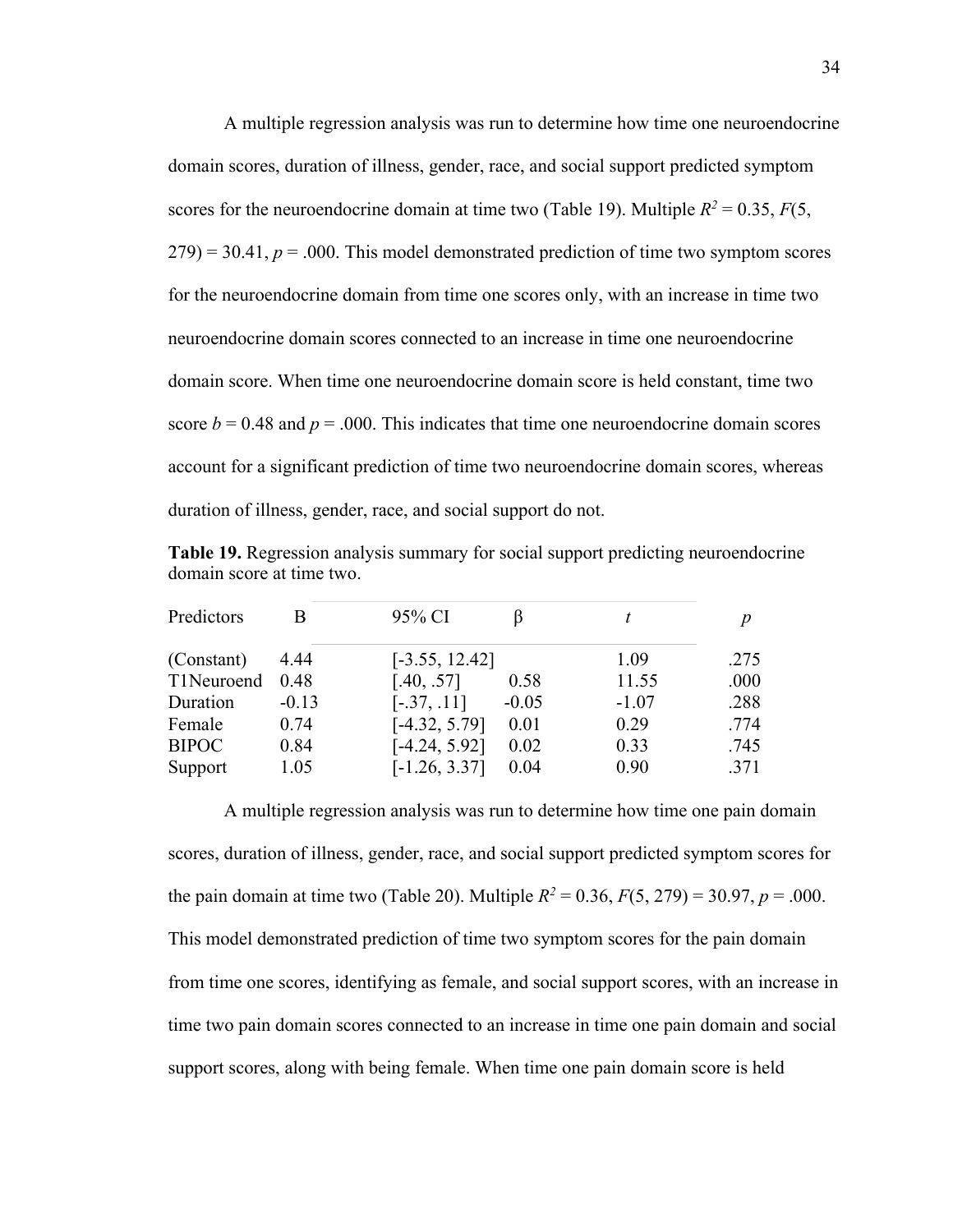| constant, time two score $b = 0.53$ and $p = .000$ . When the female gender is considered,   |
|----------------------------------------------------------------------------------------------|
| time two pain domain score $b = 8.57$ and $p = .026$ . When social support is held constant, |
| time two pain domain score $b = 4.58$ and $p = .010$ . This indicates that time one pain     |
| domain scores, identifying as female, and social support scores account for a significant    |
| prediction of time two pain domain scores, whereas duration of illness and race do not.      |

**Table 20.** Regression analysis summary for social support predicting pain domain score at time two.

| Predictors   | B       | 95% CI                   |         | D    |
|--------------|---------|--------------------------|---------|------|
| (Constant)   | 8.53    | $[-3.73, 20.80]$         | 1.37    | .172 |
| T1Pain       | 0.53    | [.43, .62]<br>0.54       | 11.07   | .000 |
| Duration     | $-0.18$ | $[-.54, .19]$<br>$-0.05$ | $-0.96$ | .338 |
| Female       | 8.57    | [1.05, 16.10]<br>0.11    | 2.24    | .026 |
| <b>BIPOC</b> | $-4.63$ | $[-12.32, 3.05] -0.06$   | $-1.19$ | .236 |
| Support      | 4.58    | [1.11, 8.06]<br>0.13     | 2.60    | .010 |

A multiple regression analysis was run to determine how time one gastrointestinal domain scores, duration of illness, gender, race, and social support predicted symptom scores for the gastro-intestinal domain at time two (Table 21). Multiple  $R^2$  = 0.39,  $F(5, 279) = 35.80$ ,  $p = .000$ . This model demonstrated prediction of time two symptom scores for the gastro-intestinal domain from time one scores only, with an increase in time two gastro-intestinal domain scores connected to an increase in time one gastro-intestinal domain score. When time one gastro-intestinal domain score is held constant, time two score  $b = 0.51$  and  $p = .000$ . This indicates that time one gastrointestinal domain scores account for a significant prediction of time two gastro-intestinal domain scores, whereas duration of illness, gender, race, and social support do not. **Table 21.** Regression analysis summary for social support predicting gastro-intestinal domain score at time two.

| Predictors<br>95% CI |  |  |  |  |  |
|----------------------|--|--|--|--|--|
|----------------------|--|--|--|--|--|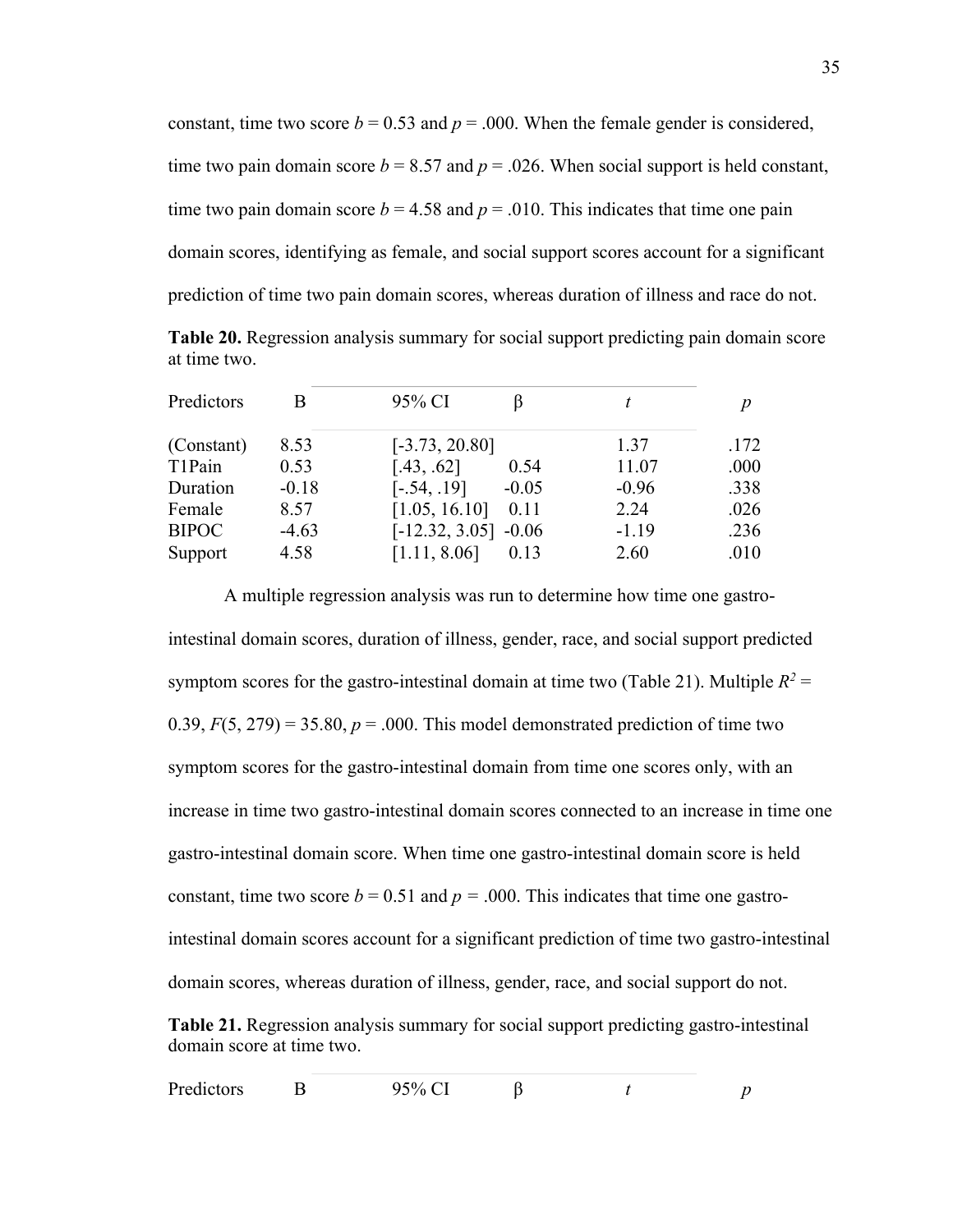| (Constant)   | 2.73    | $[-6.73, 12.19]$         | 0.57    | .570 |
|--------------|---------|--------------------------|---------|------|
| T1Gastro     | 0.51    | [.43, .59]<br>0.58       | 12.15   | .000 |
| Duration     | $-0.90$ | $[-.38, .20]$<br>$-0.03$ | $-0.62$ | .539 |
| Female       | 5.66    | $[-.32, 11.63]$<br>0.09  | 0.09    | .064 |
| <b>BIPOC</b> | 4.22    | $[-1.86, 10.29]$<br>0.07 | 0.07    | .173 |
| Support      | 2.67    | $[-.10, 5.43]$<br>0.09   | 0.09    | .059 |

A multiple regression analysis was run to determine how time one orthostatic domain scores, duration of illness, gender, race, and social support predicted symptom scores for the orthostatic domain at time two (Table 22). Multiple  $R^2 = 0.35$ ,  $F(5, 279) =$ 31.45, *p* = .000. This model demonstrated prediction of time two symptom scores for the orthostatic domain from time one scores and social support scores, with an increase in time two orthostatic domain scores connected to an increase in time one orthostatic domain score and social support scores. When time one orthostatic domain score is held constant, time two score  $b = 0.46$  and  $p = .000$ . When social support is held constant, time two orthostatic domain score  $b = 4.37$  and  $p = .001$ . This indicates that time one orthostatic domain scores and social support scores account for a significant prediction of time two orthostatic domain scores, whereas duration of illness, gender, and race do not.

| Table 22. Regression analysis summary for social support predicting orthostatic domain |  |  |  |
|----------------------------------------------------------------------------------------|--|--|--|
| score at time two.                                                                     |  |  |  |

| Predictors   | В       | 95% CI          |         | t       | D    |
|--------------|---------|-----------------|---------|---------|------|
| (Constant)   | 11.99   | [3.16, 20.83]   |         | 2.67    | .008 |
| T1Ortho      | 0.46    | [.38, .54]      | 0.54    | 10.88   | .000 |
| Duration     | $-0.25$ | $[-.51, .02]$   | $-0.09$ | $-1.86$ | .064 |
| Female       | $-0.05$ | $[-5.50, 5.40]$ | 0.00    | $-0.02$ | .985 |
| <b>BIPOC</b> | 4.10    | $[-1.41, 9.60]$ | 0.07    | 1.47    | .144 |
| Support      | 4.37    | [1.87, 6.87]    | 0.17    | 3.44    | .001 |

A multiple regression analysis was run to determine how time one CDC domain scores, duration of illness, gender, race, and social support predicted symptom scores for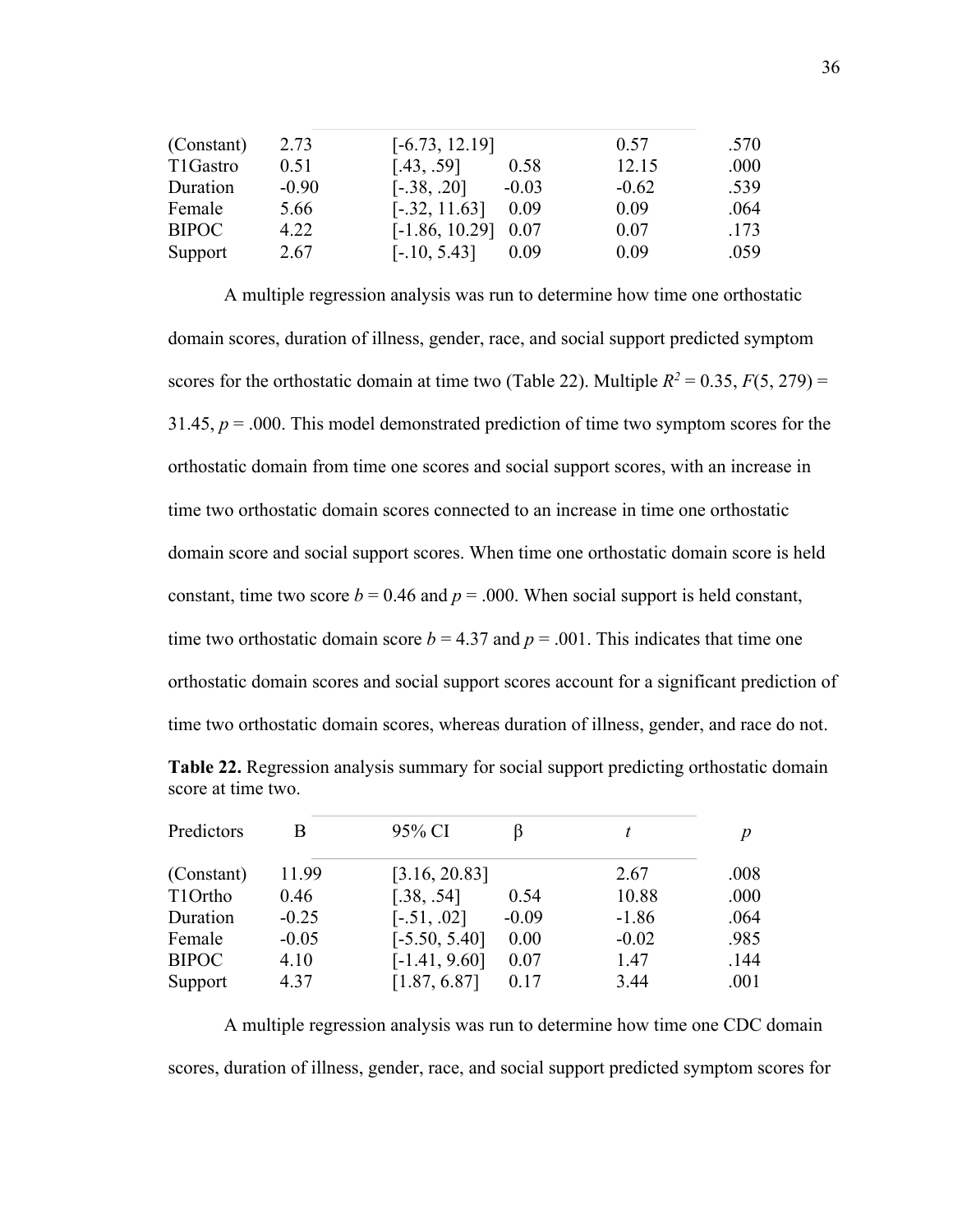the CDC domain at time two (Table 23). Multiple  $R^2 = 0.43$ ,  $F(5, 279) = 42.12$ ,  $p = .000$ . This model demonstrated prediction of time two symptom scores for the CDC domain from time one scores and duration of illness, with an increase in time two CDC domain scores connected to an increase in time one CDC domain score and a decrease in scores related to duration of illness. When time one CDC domain score is held constant, time two score  $b = 0.57$  and  $p = .000$ . When duration of illness is held constant, time two CDC score  $b = -0.21$  and  $p < .033$ . This indicates that time one CDC domain scores and duration of illness account for a significant prediction of time two CDC domain scores, whereas gender, race, and social support do not.

**Table 23.** Regression analysis summary for social support predicting CDC domain score at time two.

| Predictors   | B       | 95% CI                     |         | n    |
|--------------|---------|----------------------------|---------|------|
| (Constant)   | 4.07    | $[-2.67, 10.82]$           | 1.19    | .236 |
| <b>T1CDC</b> | 0.57    | [.49, .66]<br>0.62         | 13.31   | .000 |
| Duration     | $-0.21$ | $[-.41, -.02]$<br>$-0.10$  | $-2.15$ | .033 |
| Female       | 1.63    | $[-2.49, 5.74]$<br>0.04    | 0.78    | .437 |
| <b>BIPOC</b> | $-2.94$ | $[-7.10, 1.23]$<br>$-0.06$ | $-1.39$ | .166 |
| Support      | 1.36    | $[-.53, 3.25]$<br>0.07     | 1.42    | .157 |

#### **Discussion**

Although the COVID-19 pandemic has had an impact on nearly every person around the world, not everyone has been impacted equally. Understanding the nuances in the experiences of different groups of people allows for a more in-depth analysis of the effects of the pandemic, which will be necessary for repairing the damage left behind. One group that has been uniquely affected by the coronavirus disease is COVID-19 longhaulers, a group that has been struggling with lasting symptoms of the virus (CDC, 2020; WHO, 2020). Because the course of chronic illness can be impacted by an individual's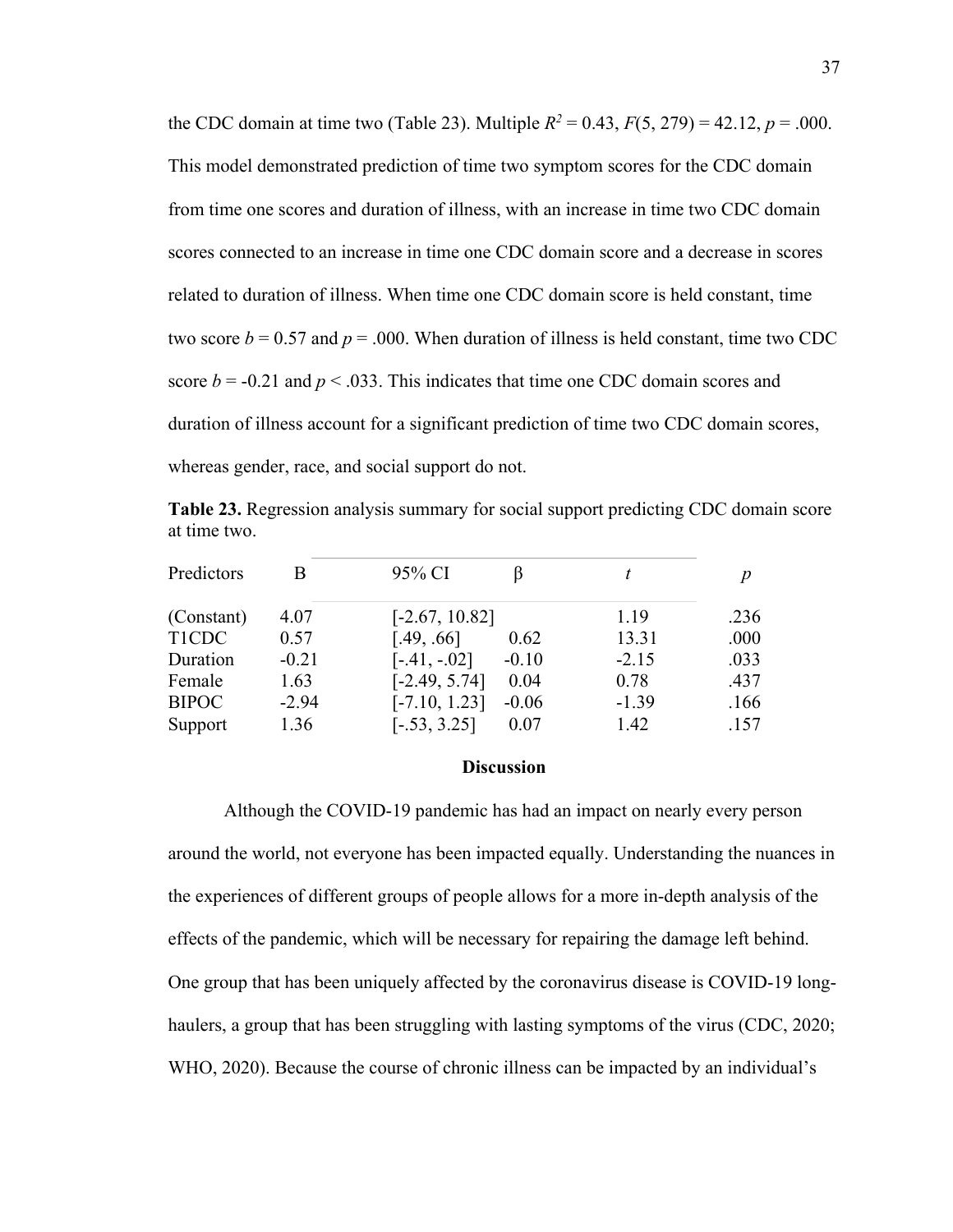experience of stress and social support, garnering a deeper understanding of how these psychosocial factors affect COVID-19 long-haulers specifically is critical to this group's recovery process, which this study sought to do. In addition, understanding who is potentially more vulnerable along certain demographic characteristics within this specific population is also valuable for conceptualizing targeted treatment and intervention plans. Overall, this study aimed to achieve a better understanding of which factors may be associated with an increased vulnerability to long-term effects of COVID-19, which can be used to direct resources to these individuals, give credence to their experiences, and inform the effects future viruses may have on these populations.

One finding of this study supports previous research concerning the differences between females and males in the course of their chronic illness. Results from this study supported the hypothesis that females and males report different levels of symptom severity and frequency related to their COVID-19 long-haul illness. Specifically, females reported experiencing significantly higher symptom severity and frequency in several symptom domains at both time points, compared to males. These symptoms domains include those related to sleep, fatigue, immunological concerns, pain, gastro-intestinal concerns, and orthostatic concerns. Overall, females reported experiencing higher symptom severity and frequency in various areas of the body, which demonstrates the multi-system nature of the COVID-19 long-haul illness. This is especially significant for this long-hauler population, as these symptoms endure for extended periods of time and can therefore disrupt several areas of a person's life.

Related to the demonstrated basic differences between females and males, this study also supported the hypothesis that being female is a predictor of increased COVID-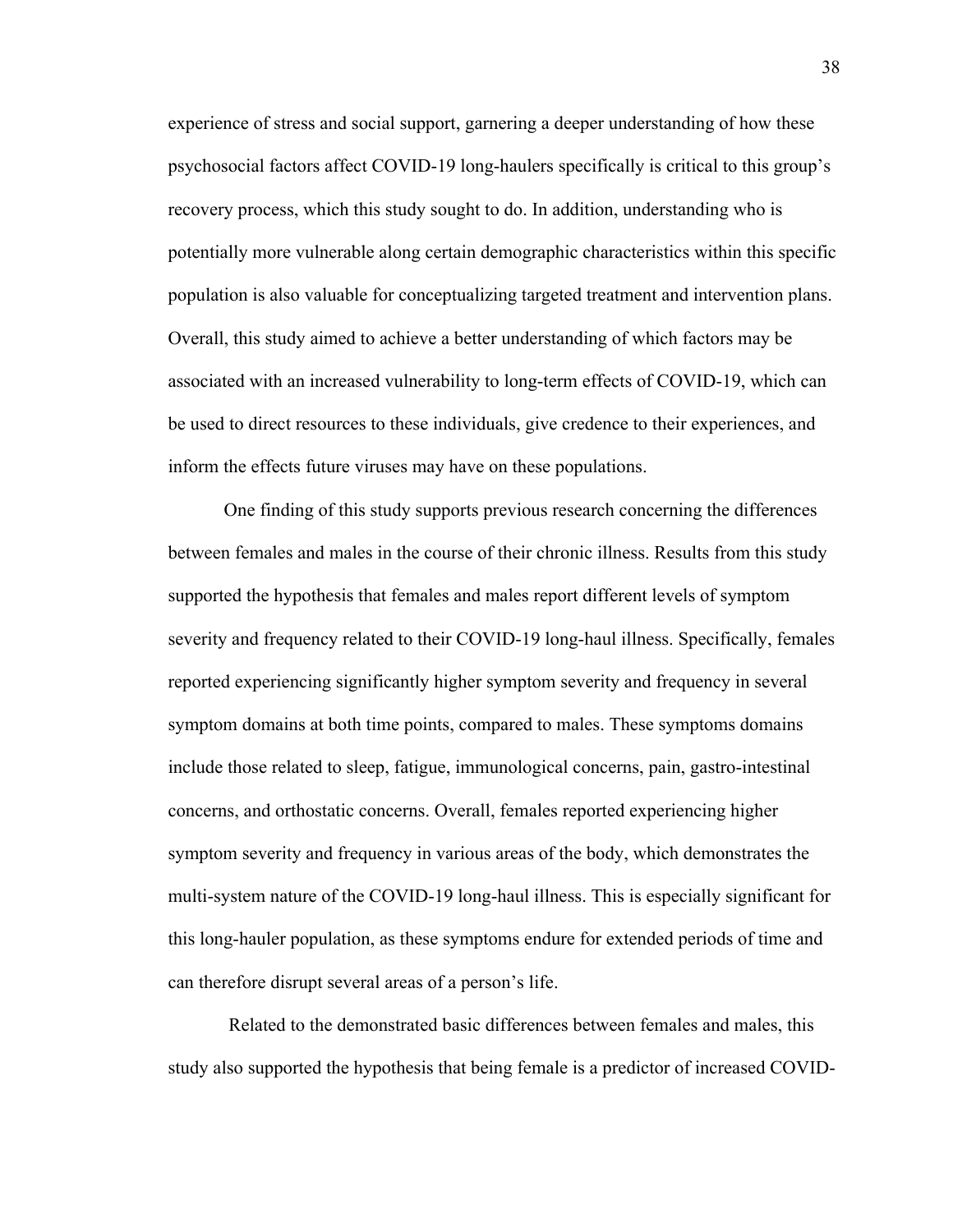19 symptom severity and frequency. This finding is significant given the psychosocial theory, which indicates that women have different experiences related to their environments, which is associated with experiencing different levels of stress and social support. Given how the pandemic has affected women and men differently, the results of this study are comprehensible. Specifically, females in this study were more likely to report increased symptom frequency and severity for the neurocognitive and pain domains from time one to time two, compared to males. This is significant as these groups of symptoms have been reported frequently by female COVID-19 long-haulers anecdotally (O'Rourke, 2021; Rubin, 2020; Velasquez-Manoff, 2021).

These gender findings are supported by previous chronic illness research, which has also found that identifying as female is associated with an increased likelihood of experiencing long-term post-viral effects as compared to males, especially symptoms related to pain (Curtis et al., 2010; Wagner & Jason, 1997; Zautra et al., 1999). These findings have implications for treatment and intervention plans, which must consider the unique physical and psychological experiences of women. In addition, these findings offer support to the female COVID-19 long-haulers who experienced increased stress and decreased social support as a result of the pandemic, as well as to those who may feel as though their illness has gone unbelieved and has thus been a source of stigma.

Although gender differences were found in this study, race differences were not. Results from this study do not support the hypothesis that participants who identify as White differ in reported symptom severity and frequency compared to BIPOC participants. More specifically, BIPOC participants did not report significantly increased symptom severity and frequency compared to White participants. In addition, identifying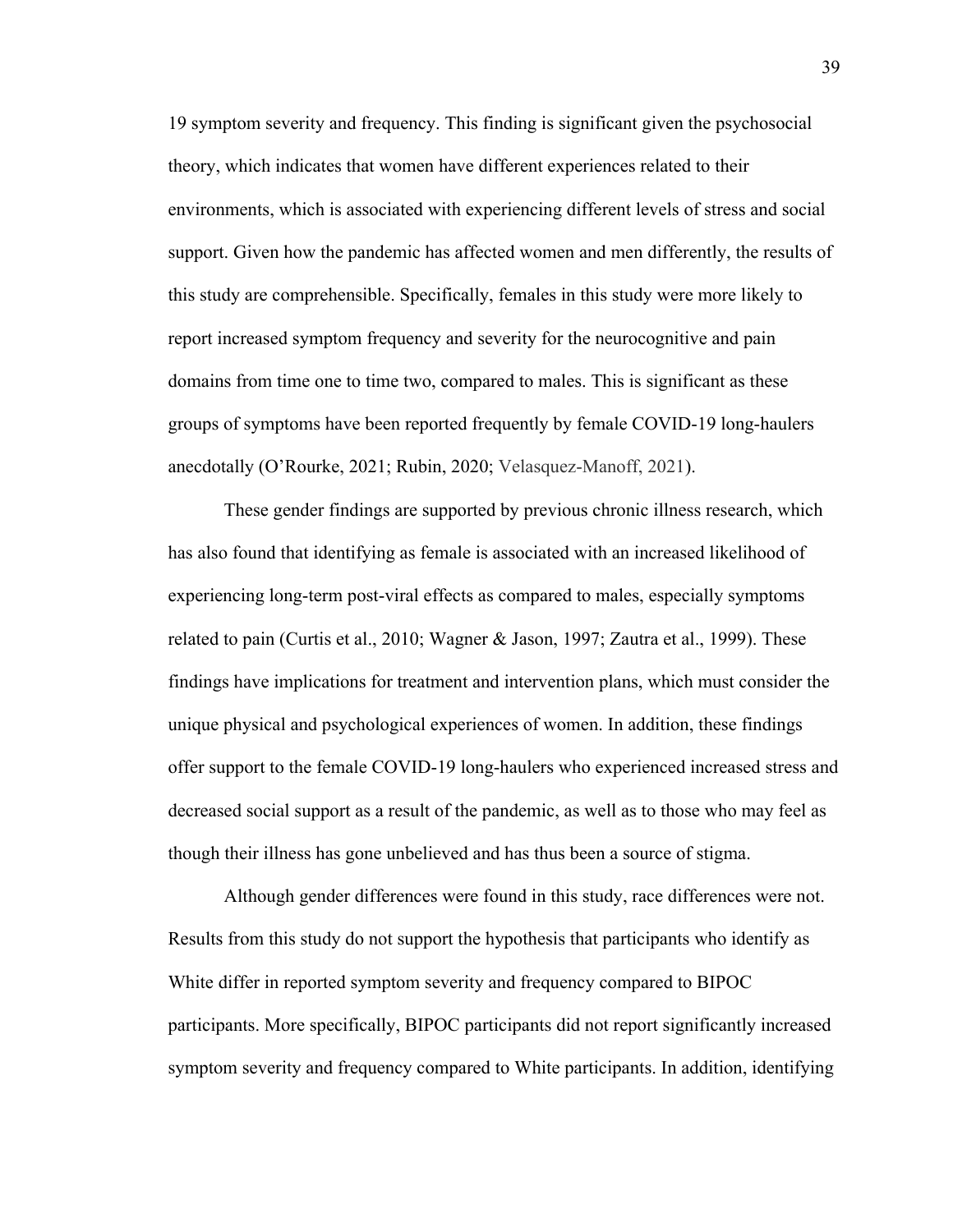as a BIPOC participant did not predict increased COVID-19 symptomatology severity and frequency at time two in any of the nine symptom domains. These findings do not support the psychosocial theory, which predicts that the impacts of stress related to racial discrimination negatively affect chronic illness outcomes (Cohen, 1988; Duru, 2012; Gilbert-Ouimet, 2014; Nobles et al., 2015). For this sample of long-haulers, race was not a significant contributing factor to COVID-19 illness severity and frequency.

In addition to gender and race, stress and social support have been shown to be associated with the course of chronic illness (Devendorf et al., 2016; Earnshaw et al., 2011; Gallant, 2003; Hatcher et al., 2003). Results from this study support the hypothesis that both stress and social support are significant predictors of several COVID-19 symptom domains. Particularly, the prediction of stress indicates that, for those reporting increased stress related to the pandemic, there is an increased likelihood in reporting symptoms related to sleep issues, fatigue, cognition difficulties, endocrine concerns, pain, orthostatic concerns, and increased experiences of the hallmark symptoms of COVID-19 reported by the CDC. These findings indicate that stress is associated with the overall decreased physical and psychological functioning of COVID-19 long-haulers.

In addition to stress, the prediction of social support indicates that those reporting decreased social support as a result of the pandemic have been more likely to report increased symptom severity and frequency related to sleep, cognition, immune, pain, and orthostatic concerns. These findings signify that those who have reported being better able to rely on their strong systems of social support have also reported less frequent and severe COVID-19 symptomatology, indicating that they have been better able to cope with their COVID-19 long-haul illness and its symptoms. Overall, these findings align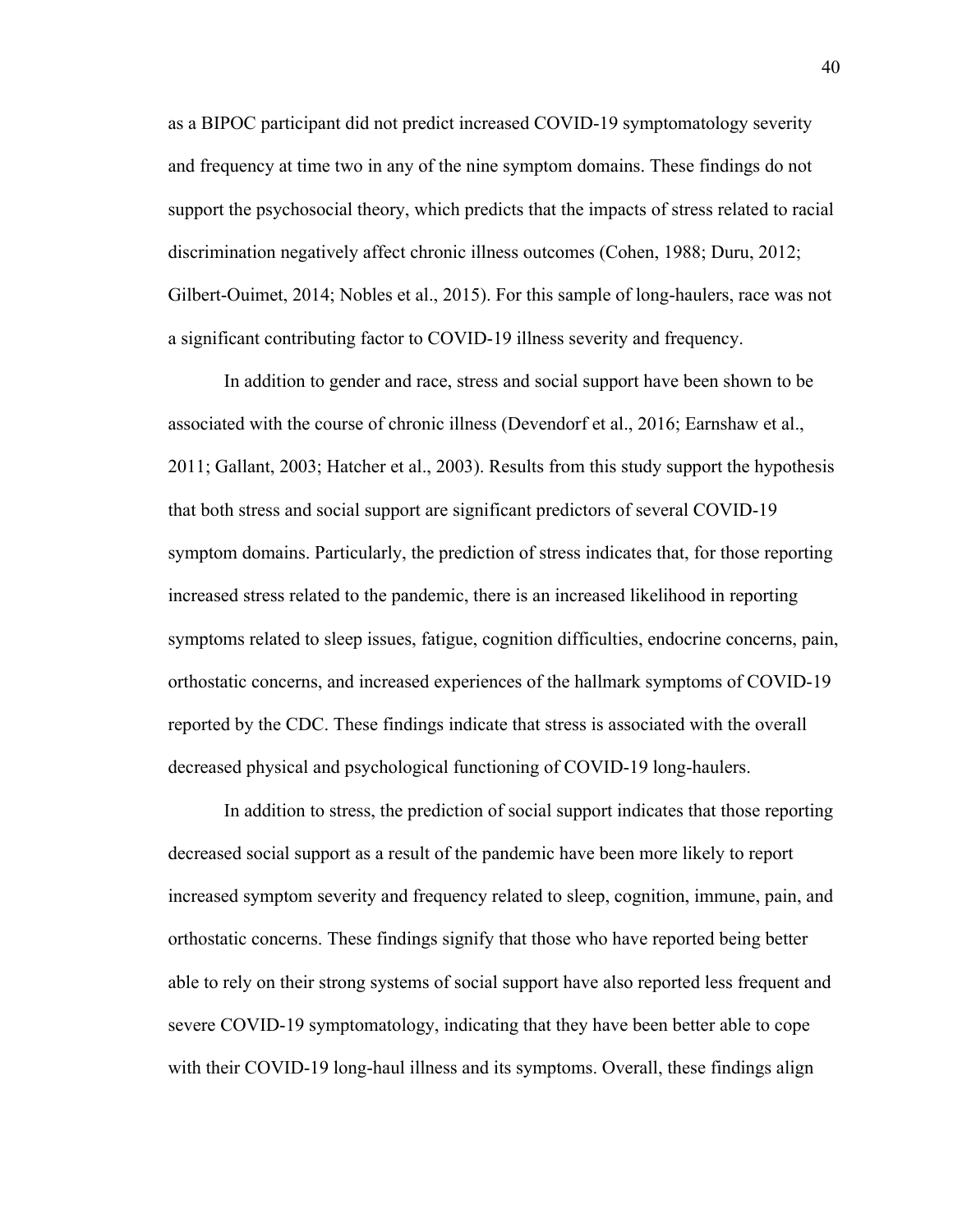with the psychosocial theory, which states that increased experiences of stress and decreased social support can be significantly related to the course of chronic illness. Improving these psychological factors for COVID-19 long-haulers will be critical to comprehensive treatment and intervention plans.

#### **Limitations**

Overall, there were several factors that may have limited the results of this study. Due to convenience sampling, the sample for this study was composed primarily of White, highly educated, high-income women. Although obtaining the perspective of women is critical, especially because of the specific impacts they have faced as a result of the pandemic (CDC, 2020; O'Rourke, 2021; Robertson & Gebeloff, 2020), educated and wealthy women will have had different experiences related to the pandemic than women who face racial discrimination, for example, or those who are less educated and financially stable. More educated women long-haulers, for example, may have had less stress related to their illness and the pandemic generally because they may have been more likely to be able to work from home or take time off from work altogether.

In addition to the bias in gender sampling, this study did not capture an in-depth view of the differences within the BIPOC group. It is clear that the BIPOC population is not one homogenous group and the analyses for this study failed to capture those differences. By placing all Black/African American participants with all Asian/Pacific Islander participants, for example, the contextual differences brought about by society are overlooked. Both of these groups have experienced increased stress during the pandemic; however, their stress has manifested in different forms. In addition, not all participants were from the United States, which may also account for varying experiences. For future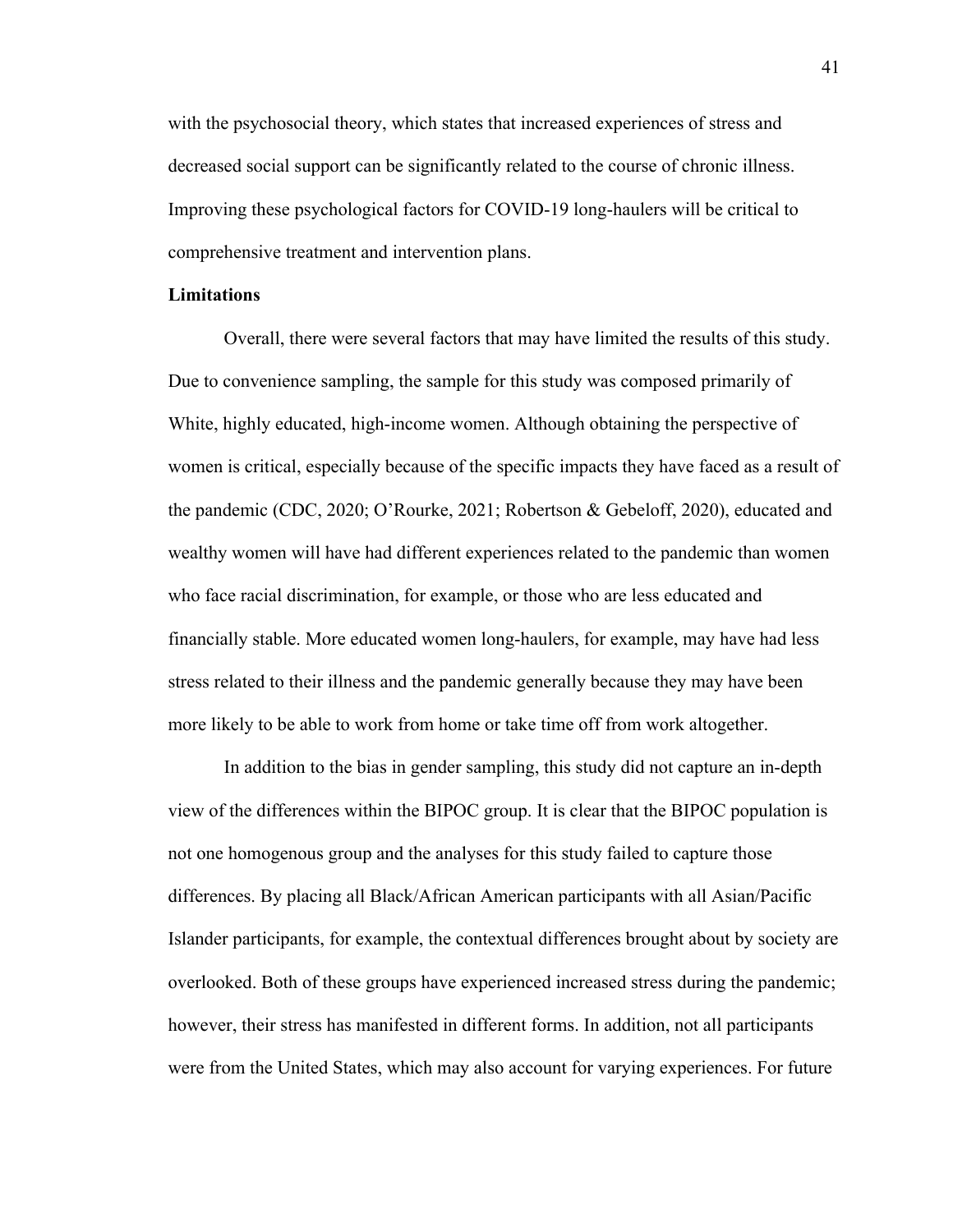studies, capturing the experiences of diverse populations is critical. One way this can be done is through targeted recruitment. Because this study was conducted during lockdowns and quarantines as an online survey primarily through social media, it was difficult to specifically recruit long-haulers of diverse backgrounds.

One general concern of the survey is that related to recall effects. Participants were asked to recall their symptoms not only within the last two weeks, but all the way back to their first two weeks of illness, which for some participants was several months in the past. Although time point one was controlled for in regression analyses, recall effects still impact participant response. For example, participants who remember their course of illness as progressively worsening may have under-reported symptom severity and frequency in the first two weeks of illness. This issue of recall is especially problematic for the COVID-19 long-hauler population, as commonly reported symptoms are neurocognitive issues related to memory, which were demonstrated in this study, particularly for female participants.

A statistical limitation of this study is the high skew of the illness domain at time point two. The high skew of this domain showed that participants rated these symptoms as not severe and not frequent, which indicates that the symptoms (e.g., high fever; sore throat) were not of major concern for this group during the past two weeks of their illness. This domain was not transformed in order to retain interpretability in relation to the other symptom domains. However, not transforming this domain remained a problem for the *t*-test and regression model, as normality for this domain could not be assumed and thus imposed limitations on the results.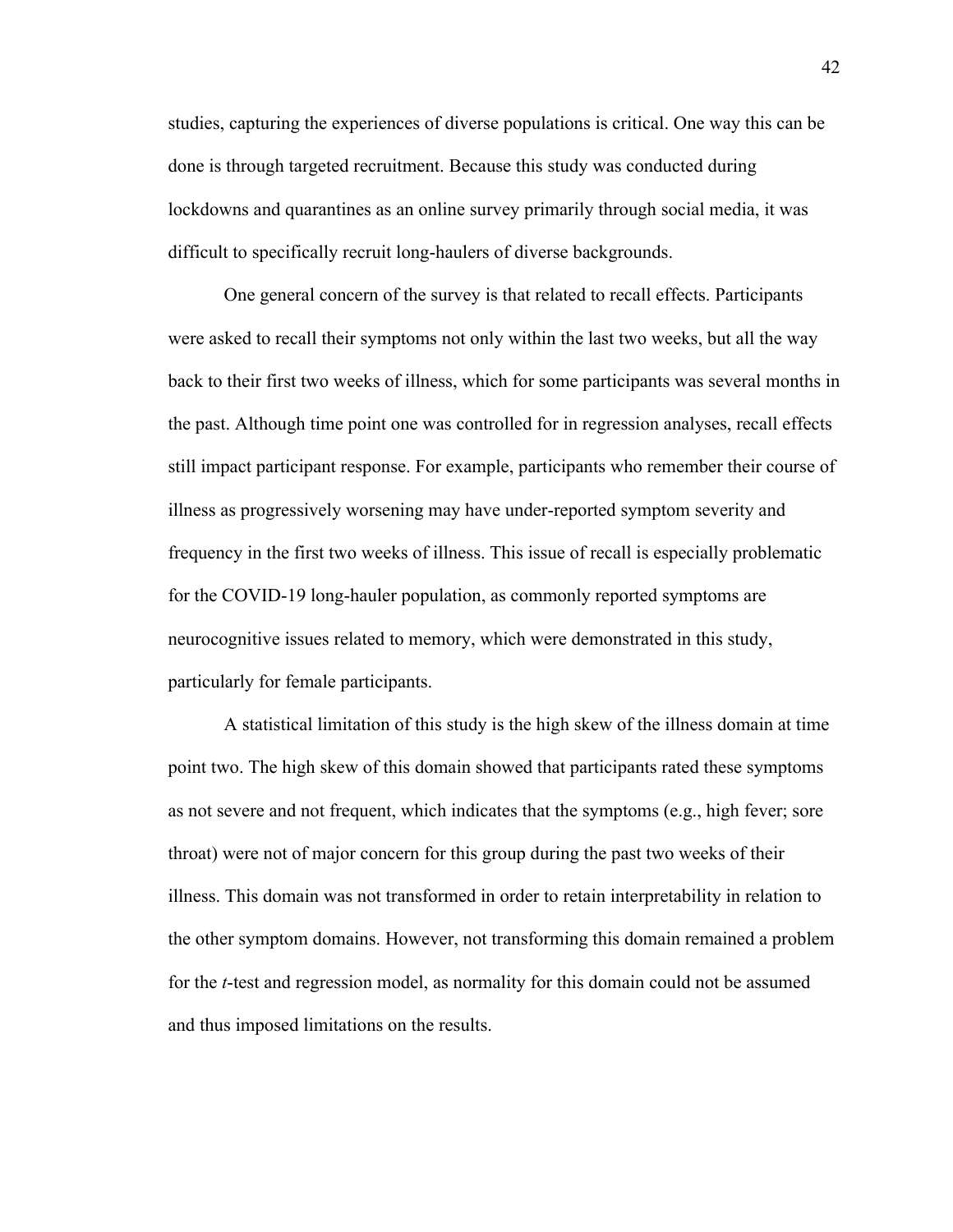#### **Future Directions**

Further comprehension of the long-term effects of COVID-19 on the long-hauler population will be crucial for future research. Although the pandemic is nearing an end with increased vaccination, long-haulers may endure the effects of the coronavirus for years to come. Finding new ways to reach vulnerable groups (e.g., BIPOC, those without health insurance, people of low socioeconomic status) will be especially important as treatment programs emerge for the more privileged in our society (O'Rourke, 2021; Velasquez-Manoff, 2021). Another factor that will provide insight is understanding how the online support groups of COVID-19 long-haulers have benefited as well as potentially hurt (e.g., through the spread of misinformation) this population throughout the pandemic and how this platform can be expanded to more holistically support those with chronic illness.

Overall, this study has demonstrated that COVID-19 long-haulers are afflicted with a wide variety of symptoms. In addition, this study showed that stress and social support are associated with a wide variety of symptoms experienced by this group. Along with stress and social support, gender differences have also been found, demonstrating that women and men report different levels of psychological and physical symptoms caused by COVID-19, which has also been demonstrated in the course of past viral infections (Buchwald et al., 2000; Radusin, 2012; Wilson et al., 2019). In order to move forward, further exploration of the long-term course of illness within this group needs to be evaluated, especially for racial and ethnic minorities in America. In addition, discovering how to increase social support and decrease stress within the COVID-19 long-hauler population may also be critical in their treatment and recovery, for both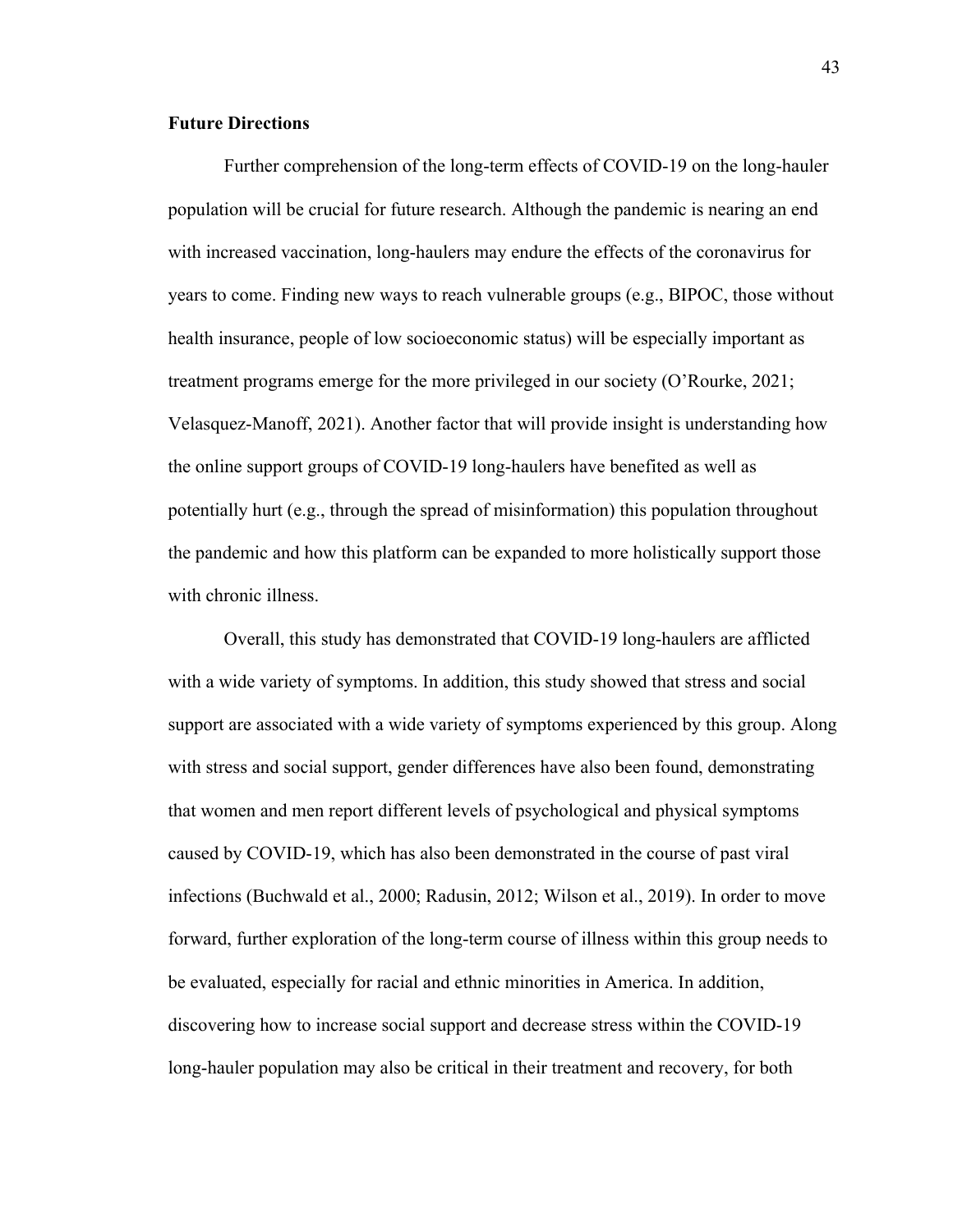physical and psychological reasons. In addition, understanding the long-term effects of COVID-19 may also be critical for increasing awareness of other long-term chronic illnesses, such as ME/CFS. Although the most pressing concerns related to the pandemic will likely start to abate as more people receive COVID-19 vaccinations, the long-term psychosocial, economic, and cultural consequences of the pandemic are unclear, especially for COVID-19 long-haulers.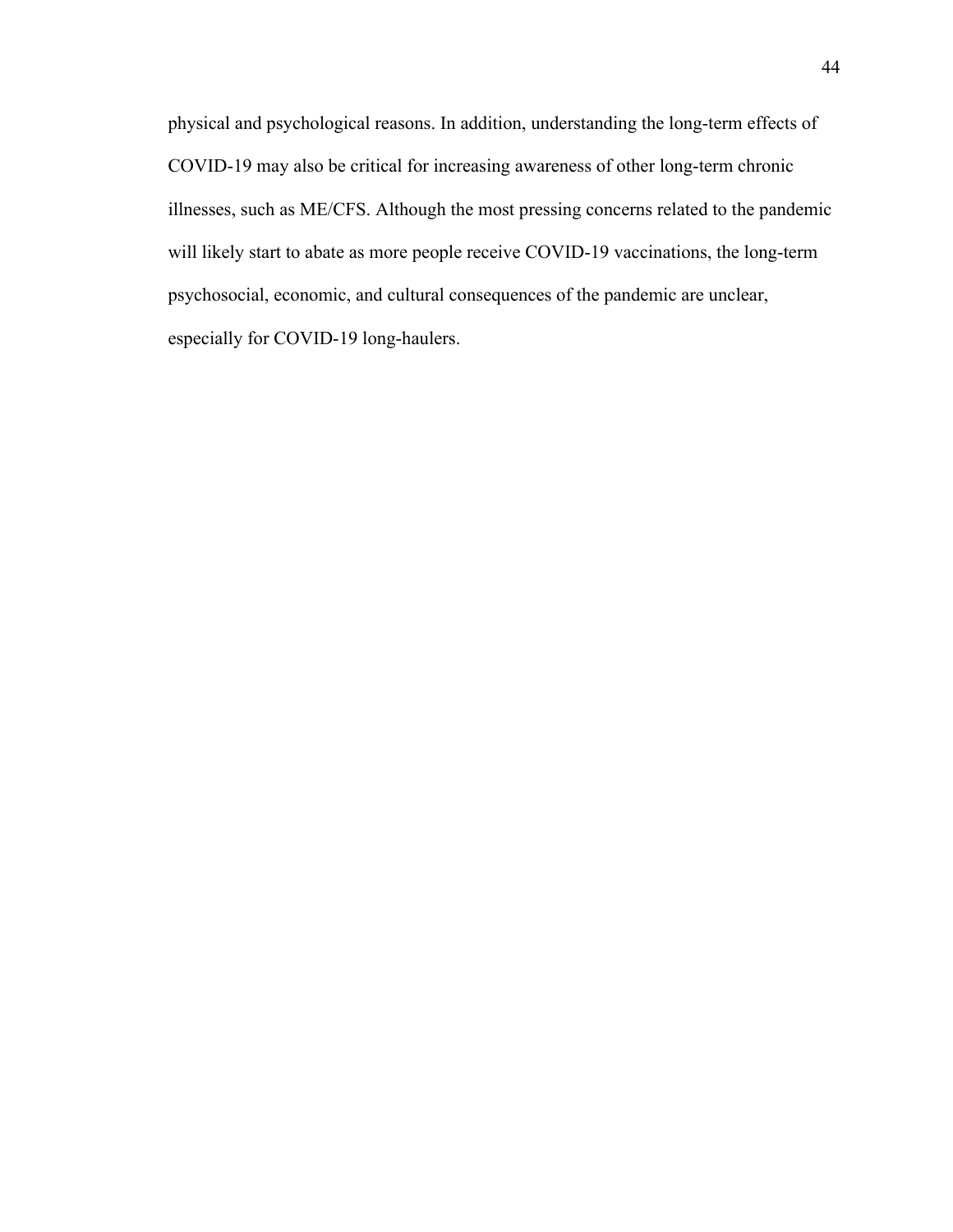#### **References**

- Acciari, L. (2019). Relationship among psychological well-being, resilience, and coping with social and clinical features in Crohn's disease patients. *Arquivos de Gastroenterologia*, *56*(2), 131–140.
- Bisschop, K. (2004). Chronic diseases and depression: The modifying role of psychosocial resources. *Social Science & Medicine (1982)*, *59*(4), 721–733. https://doi.org/10.1016/j.socscimed.2003.11.038
- Buchwald, D. S., Rea, T. D., Katon, W. J., Russo, J. E., Ashley, R. L. (2000). Acute infectious mononucleosis: Characteristics of patients who report failure to recover. *The American Journal of Medicine, 109*(7), 531-537. https://doi.org/10.1016/S0002-9343(00)00560-X
- Center for Disease Control. (2018, July 12). *Myalgic encephalomyelitis/chronic fatigue syndrome: Epidemiology.* https://www.cdc.gov/me-cfs/healthcareproviders/presentation-clinical-course/epidemiology.html
- Center for Disease Control. (2019, November 19). *Treating the most disruptive symptoms first and preventing worsening of symptoms*. https://www.cdc.gov/mecfs/healthcare-providers/clinical-care-patients-mecfs/treating-most-disruptivesymptoms.html
- Center for Disease Control. (2020, June 1). *What you should know about COVID-19 to protect yourself and others.* https://www.cdc.gov/coronavirus/2019 ncov/downloads/2019-ncov-factsheet.pdf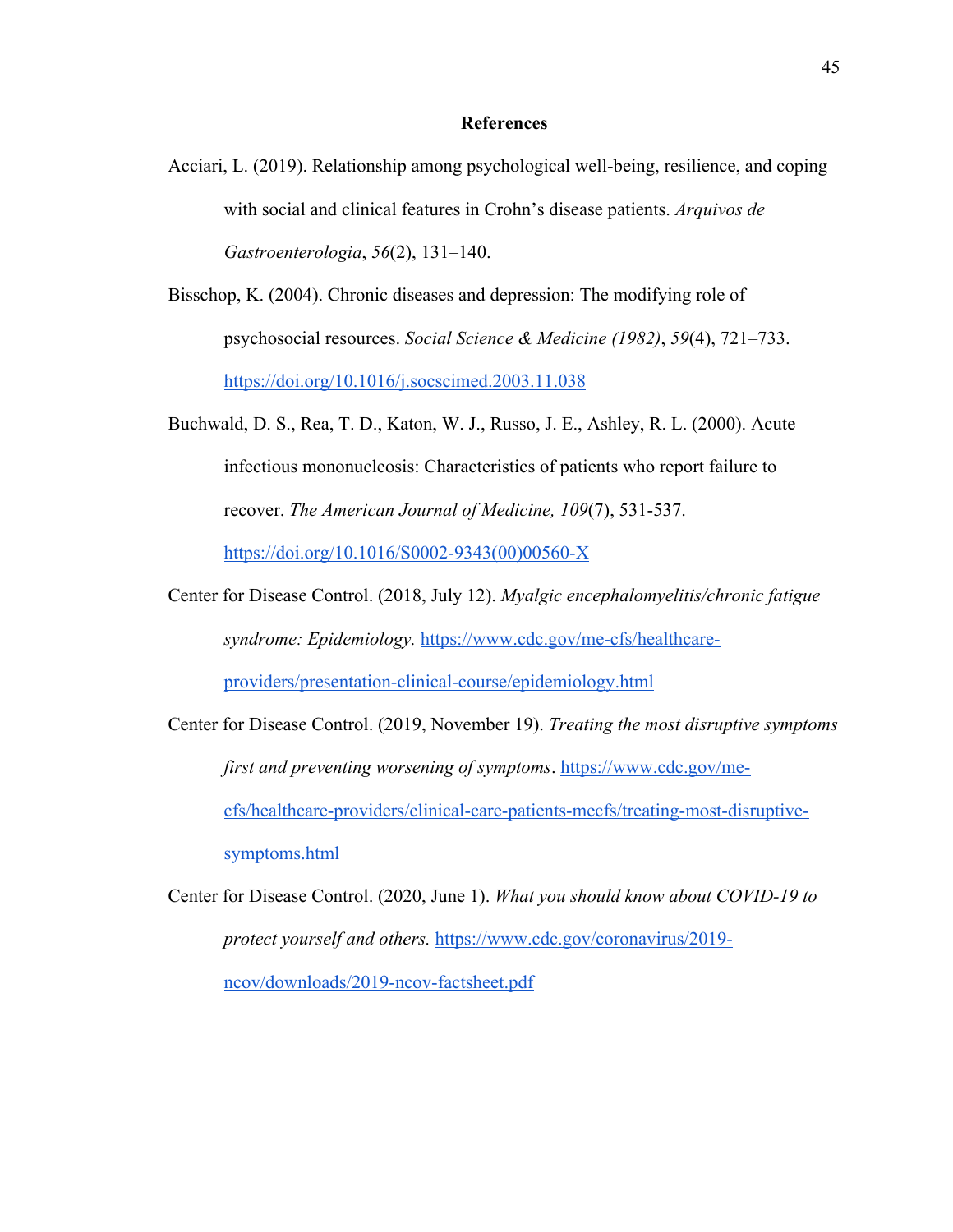- Center for Disease Control. (2020, December 9). *Demographic trends of COVID-19 cases and deaths in the US reported to CDC.* https://covid.cdc.gov/covid-datatracker/#demographics
- Cohen, S. (1988). Psychosocial models of the role of social support in the etiology of physical disease. *Health Psychology*, *7*(3), 269–297. https://doi.org/10.1037/0278- 6133.7.3.269
- Cohen, S., Janicki-Deverts, D., & Miller, G. (2007). Psychological stress and disease. *JAMA: The Journal of the American Medical Association*, *298*(14), 1685–1687.
- Copeland, V. C. (2005). African Americans: Disparities in health care access and utilization. *Health & Social Work*, *30*(3), 265–270. https://doi.org/10.1093/hsw/30.3.265
- Curtis, R., Groarke, A., Coughlan, R., & Gsel, A. (2010). The influence of disease severity, perceived stress, social support and coping in patients with chronic illness: A 1 year follow up. *Psychology, Health & Medicine*, *9*(4), 456–475.
- Czeisler, M. E., Lane, R. I., Petrosky, E., Wiley, J. F., Christensen, A., Njai, R., Weaver, M. D., Robbins, R., Facer-Childs, E. R., Barger, L. K., Czeisler, C. A., Howard, M. E., & Rajaratnam, S. M. W. (2020). Mental health, substance use, and suicidal ideation during the COVID-19 pandemic — United States, June 24–30, 2020. *Morbidity and Mortality Weekly Report: CDC, 69*(32), 1049–1057.
- Devendorf, A. R., Brown, A. A., & Jason, L. A. (2016). The role of infectious and stressrelated onsets in myalgic encephalomyelitis and chronic fatigue syndrome symptomatology and functioning. *DePaul Discoveries, 5*(1), 1-12.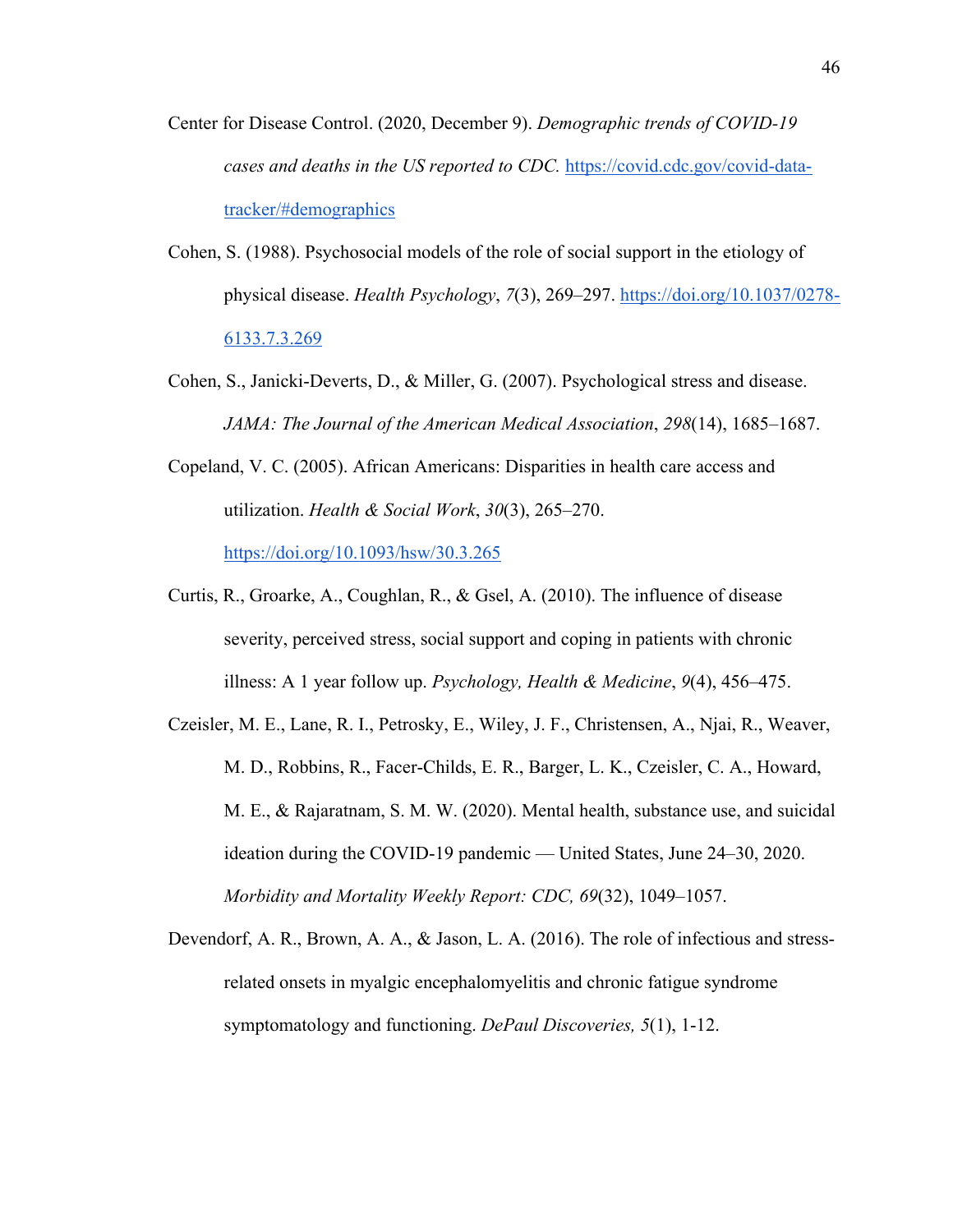- Doeglas, D., Suurmeijer, T., Krol, B., Sanderman, R., Van Rijswijk, M., & Van Leeuven, M. (1994). Social support, social disability, and psychological well-being in rheumatoid arthritis. *Arthritis Care and Research, 7*, 10–15.
- Duru, O. K., Harawa, N. T., Kermah, D., & Norris, K. C. (2012). Allostatic load burden and racial disparities in mortality. *Journal of the National Medical Association*, *104*(1-2), 89–95. https://doi.org/10.1016/s0027-9684(15)30120-6
- Earnshaw, V., Quinn, D., & Park, C. (2011). Anticipated stigma and quality of life among people living with chronic illnesses. *Chronic Illness*, *8*(2), 79–88.
- Gallant, M. (2003). The influence of social support on chronic illness self-management: A review and directions for research. *Health Education & Behavior*, *30*(2), 170– 195.
- Gilbert-Ouimet, T. (2014). Adverse effects of psychosocial work factors on blood pressure: Systematic review of studies on demand-control-support and effortreward imbalance models. *Scandinavian Journal of Work, Environment & Health*, *40*(2), 109–132. https://doi.org/10.5271/sjweh.3390
- Golestaneh, L., Neugarten, J., Fisher, M., Billett, H. H., Gil, M. R., Johns, T., Yunes, M., Mokrzycki, M. H., Coco, M., Norris, K. C., Perez, H. R., Scott, S., Kim, R. S., & Bellin, E. (2020). The association of race and COVID-19 mortality. *EClinicalMedicine, 25*.
- Griffin, K. W., Friend, R., Kaell, A. T., & Bennett, R. S. (2001). Distress and disease status among patients with rheumatoid arthritis: Roles of coping styles and perceived responses from support providers. *Annals of Behavioural Medicine, 23*(2), 133–138.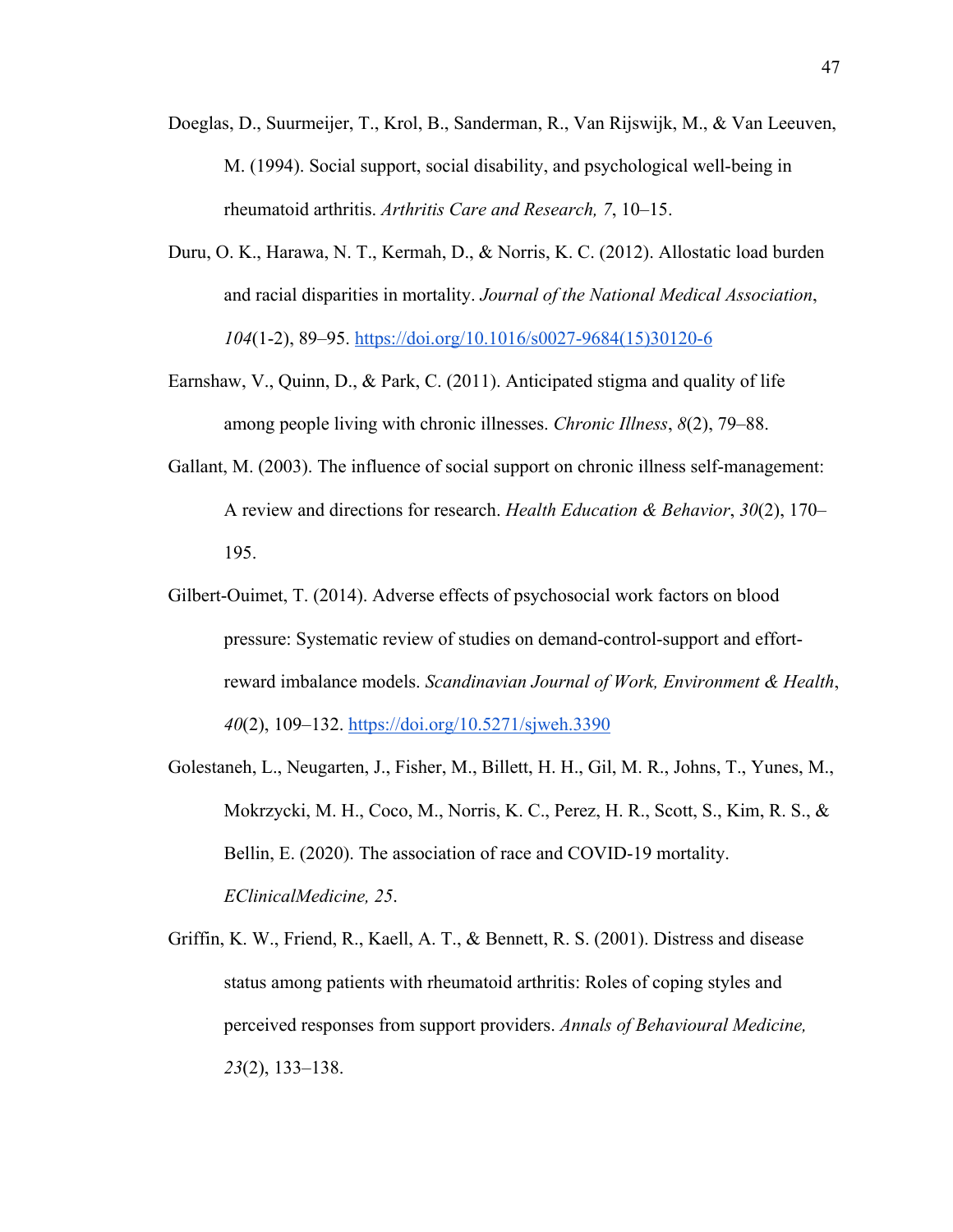- Hatcher, S., & House, A. (2003). Life events, difficulties and dilemmas in the onset of chronic fatigue syndrome: A case–control study. *Psychological Medicine*, *33*(7), 1185–1192.
- Hintikka, J., Koskela, T., Kontula, O., Koskela, K., & Viinamäki, H. (2000). Men, women and friends — are there differences in relation to mental well-being? *Quality of Life Research, 9*, 841–845. https://doi.org/10.1023/A:1008904215743
- Holdt Somer, S. J., Sinkey, R. G., & Bryant, A. S. (2017). Epidemiology of racial/ethnic disparities in severe maternal morbidity and mortality. *Seminars in Perinatology*, *41*(5), 258–265. https://doi.org/10.1053/j.semperi.2017.04.001

IBM Corp (2015). IBM Statistics for Mac (Version 23). Armonk, NY.

- Jason, L. A., Roesner, N., Porter, N., Parenti, B., Mortensen, J., & Till, L. (2010). Provision of social support to individuals with CFS*. Journal of Clinical Psychology, 66,* 249-258.
- Jason, L. A. & Sunnquist, M. (2018). The development of the DePaul Symptom Questionnaire: Original, expanded, brief, and pediatric versions. *Frontiers in Pediatrics*, *6*(330). https://doi.org/10.3389/fped.2018.00330
- Karpman, M., Gonzalez, D., Kenney, G. M. (2020, May 21). *Parents are struggling to provide for their families during the pandemic: Material hardships greatest among low-income, Black, and Hispanic parents*. Urban Institute. https://www.urban.org/sites/default/files/publication/102254/parents-arestruggling-to-provide-for-their-families-during-the-pandemic\_2.pdf
- Kashen, J, Glynn, S. J., Novello, A. (2020, October 30). *How COVID-19 sent women's workforce progress backward: Congress' \$64.5 billion mistake*. Center for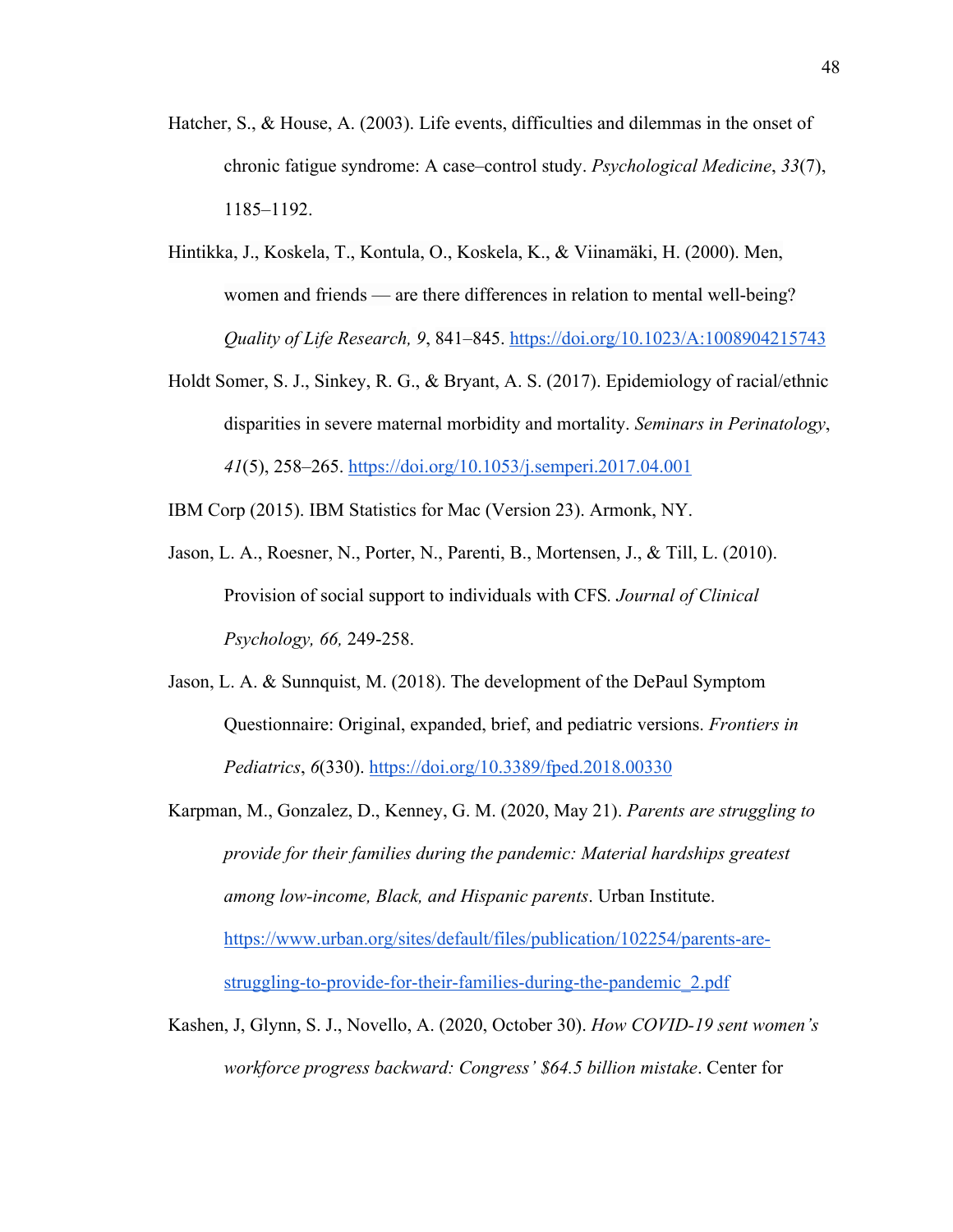American Progress.

https://www.americanprogress.org/issues/women/reports/2020/10/30/492582/covi d-19-sent-womens-workforce-progress-backward/

Krieger, N. (2012). Epidemiology and the people's health. *American Journal of Epidemiology*, *175*(8), 854–856. https://doi.org/10.1093/aje/kws005

Laurencin, C. T., & Walker, J. M. (2020). A pandemic on a pandemic: Racism and COVID-19 in Blacks. *Cell Systems*, *11*(1), 9–10.

https://doi.org/10.1016/j.cels.2020.07.002

- Ledur, J. (2020). *COVID-19 is affecting Black, Indigenous, Latinx, and other people of color the most.* The COVID Tracking Project. https://covidtracking.com/race
- Mahase, E. (2020). Covid-19: What do we know about "long covid"? *BMJ, 370*(m2815). https://doi-org.ezproxy.depaul.edu/10.1136/bmj.m2815

Marshall, III, W. F. (2020, August 2020). *Coronavirus infection by race: What's behind the health disparities? Why are people of color more at risk of coronavirus complications?* Mayo Clinic. https://www.mayoclinic.org/diseasesconditions/coronavirus/expert-answers/coronavirus-infection-by-race/faq-20488802

- Masterson, V. (2020, October 2020). *Why COVID-19 could force millions of women to quit work – and how to support them*. World Economic Forum. https://www.weforum.org/agenda/2020/10/women-work-gender-equalitycovid19/
- Mayo Clinic. (2020, November 17). C*OVID-19 (coronavirus): Long-term effects*. https://www.mayoclinic.org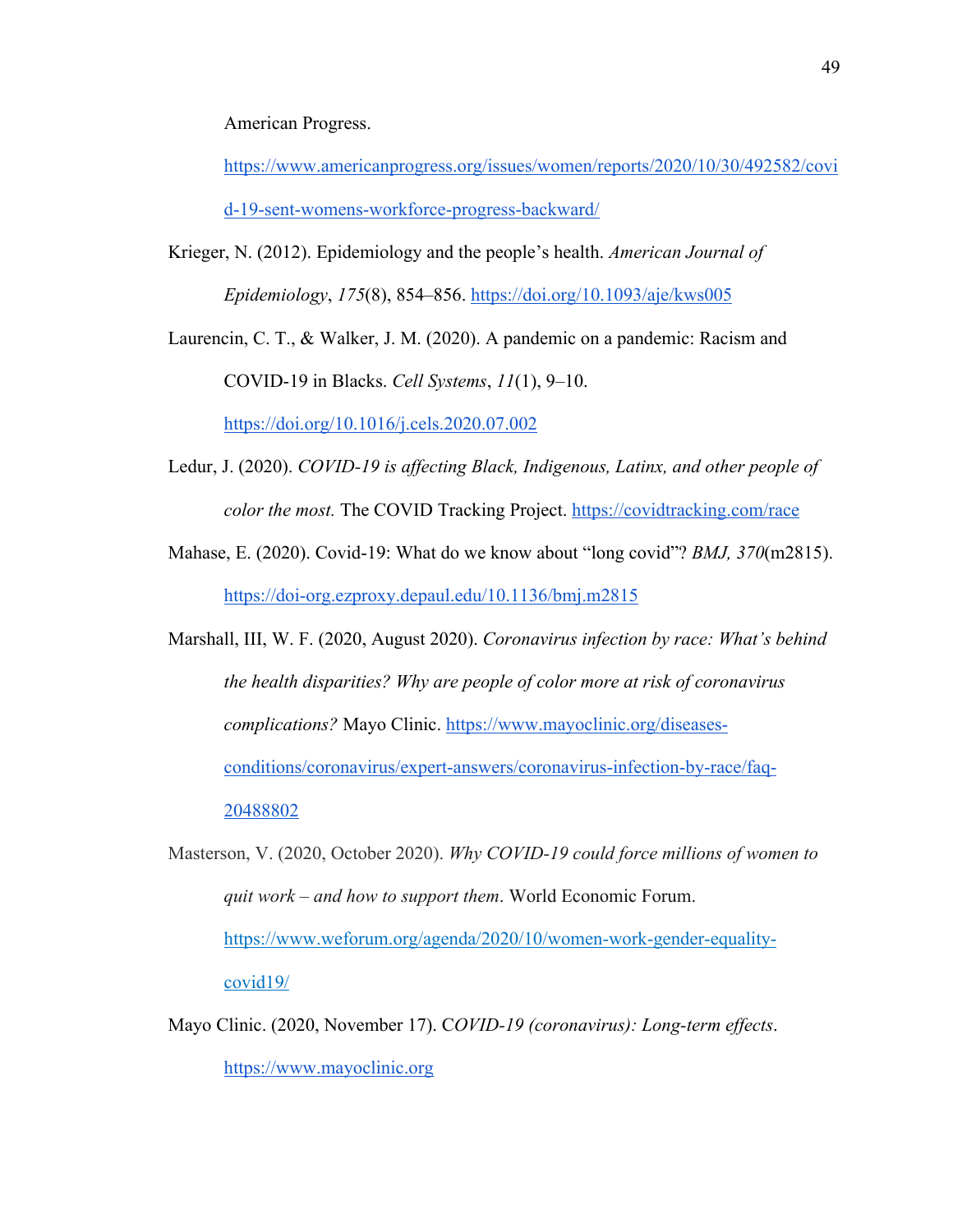- McElrath. (2020, August 26). *Nearly 93% of households with school-age children report some form of distance learning during COVID-19*. United States Census Bureau. https://www.census.gov/library/stories/2020/08/schooling-during-the-covid-19 pandemic.html
- Mohan, P. (2020, September 24). *'I feel devastated': COVID-19 long-haulers fight for understanding from employers.* Fast Company. https://www.fastcompany.com/90553145/i-feel-devastated-covid-19-longhaulers-fight-for-understanding-from-employers
- Mudge, J. F., Baker, L. F., Edge, C. B., & Houlahan, J. E. (2012) Setting an optimal *α* that minimizes errors in null hypothesis significance tests. *PLoS ONE*, *7*(2). https://doi.org/10.1371/journal.pone.0032734
- Nobles, C., Valentine, S., Borba, C., Gerber, M., Shtasel, D., & Marques, L. (2015). Black-white disparities in the association between posttraumatic stress disorder and chronic illness. *Journal of Psychosomatic Research*, *85*, 19–25.
- O'Rourke, M. (2021, March 8). *Unlocking the mysteries of long COVID*. The Atlantic. https://www.theatlantic.com/magazine/archive/2021/04/unlocking-the-mysteriesof-long-covid/618076/

Parker, K., Menasce Horowitz, J., & Brown, A. (2020, April 21). *About half of lowerincome Americans report household job or wage loss due to COVID-19: Only 23% say they have emergency funds that would last them three months.* Pew Research Center. https://www.pewsocialtrends.org/2020/04/21/about-half-oflower-income-americans-report-household-job-or-wage-loss-due-to-covid-19/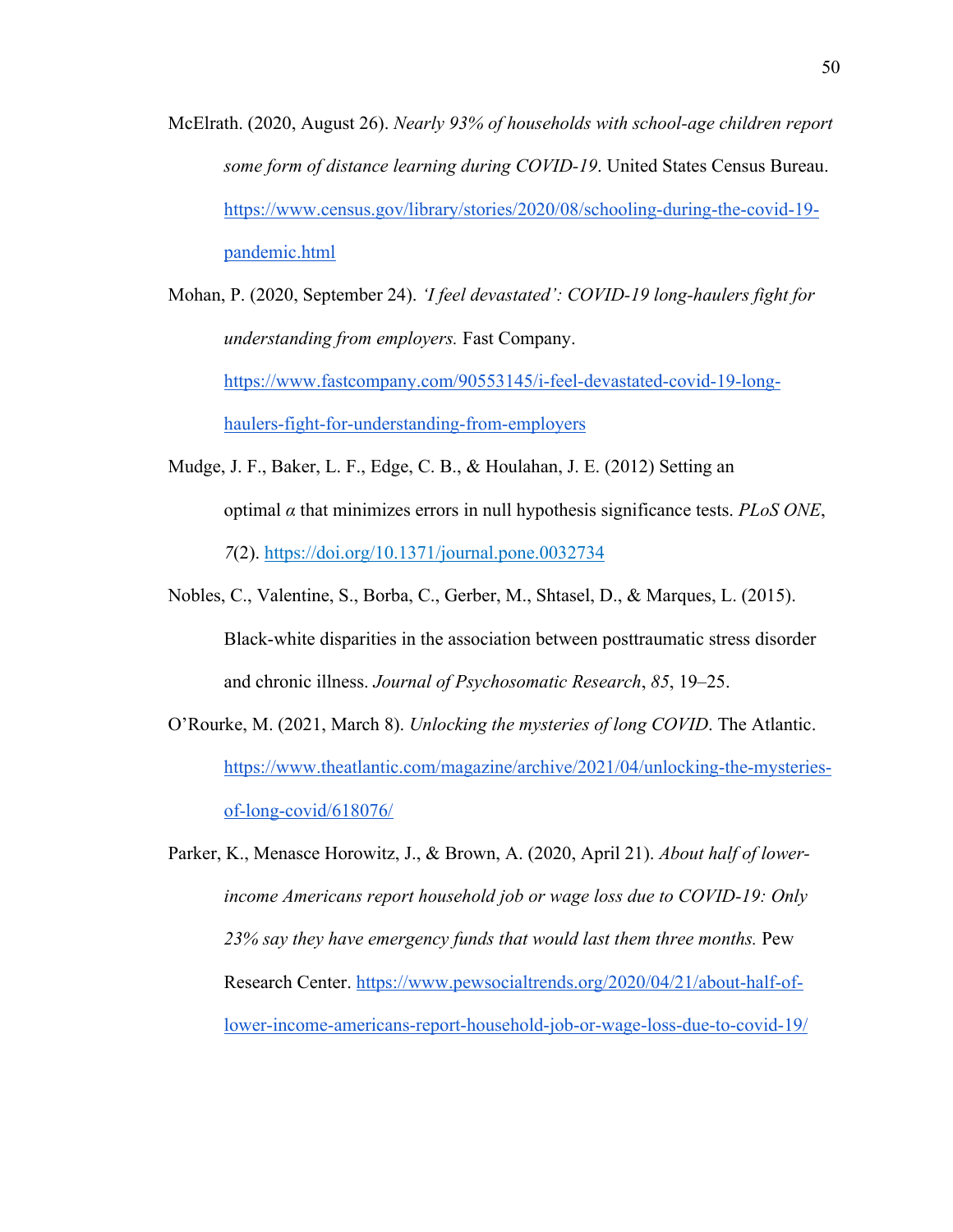- Peek, M. E., Cargill, A., & Huang, E. S. (2007). Diabetes health disparities. *Medical Care Research and Review*, *64*, 101S-156S. https://doi.org/10.1177/1077558707305409.
- Radusin, M. (2012). *The Spanish Flu – Part II: The second and third wave*. *Vojnosanit Pregl, 69*(10), 917-927.

Robertson, C., & Gebeloff, R. (2020, April 18). *How millions of women became the most essential workers in America: One in three jobs held by women has been designated as essential*. The New York Times. https://www.nytimes.com/2020/04/18/us/coronavirus-women-essentialworkers.html

- Rossen, L. M., Branum, A. M., Ahmad, F. B., Sutton, P., Anderson, R. N. (2020). Excess deaths associated with COVID-19, by age and race and ethnicity—United States, January 26–October 3, 2020. *Morbidity and Mortality Weekly Report, 69,* 1522– 1527. http://dx.doi.org/10.15585/mmwr.mm6942e2
- Ruban, R. (2020). As their numbers grow, COVID-19 "long haulers" stump experts. *JAMA, 324*(14), 1381–1383.
- Salit, I. (1997). Precipitating factors for the chronic fatigue syndrome. *Journal of Psychiatric Research*, *31*(1), 59–65.

Sauer, L. M. (2020, December 1). *What is coronavirus?* Johns Hopkins Medicine. https://www.hopkinsmedicine.org/health/conditions-and-diseases/coronavirus

Schnur, M. B. (2020, May 28). *U.S. nurses in 2020: Who we are and where we work.* Lippincott Nursing Center. https://www.nursingcenter.com/ncblog/may-2020/u-snurses-in-2020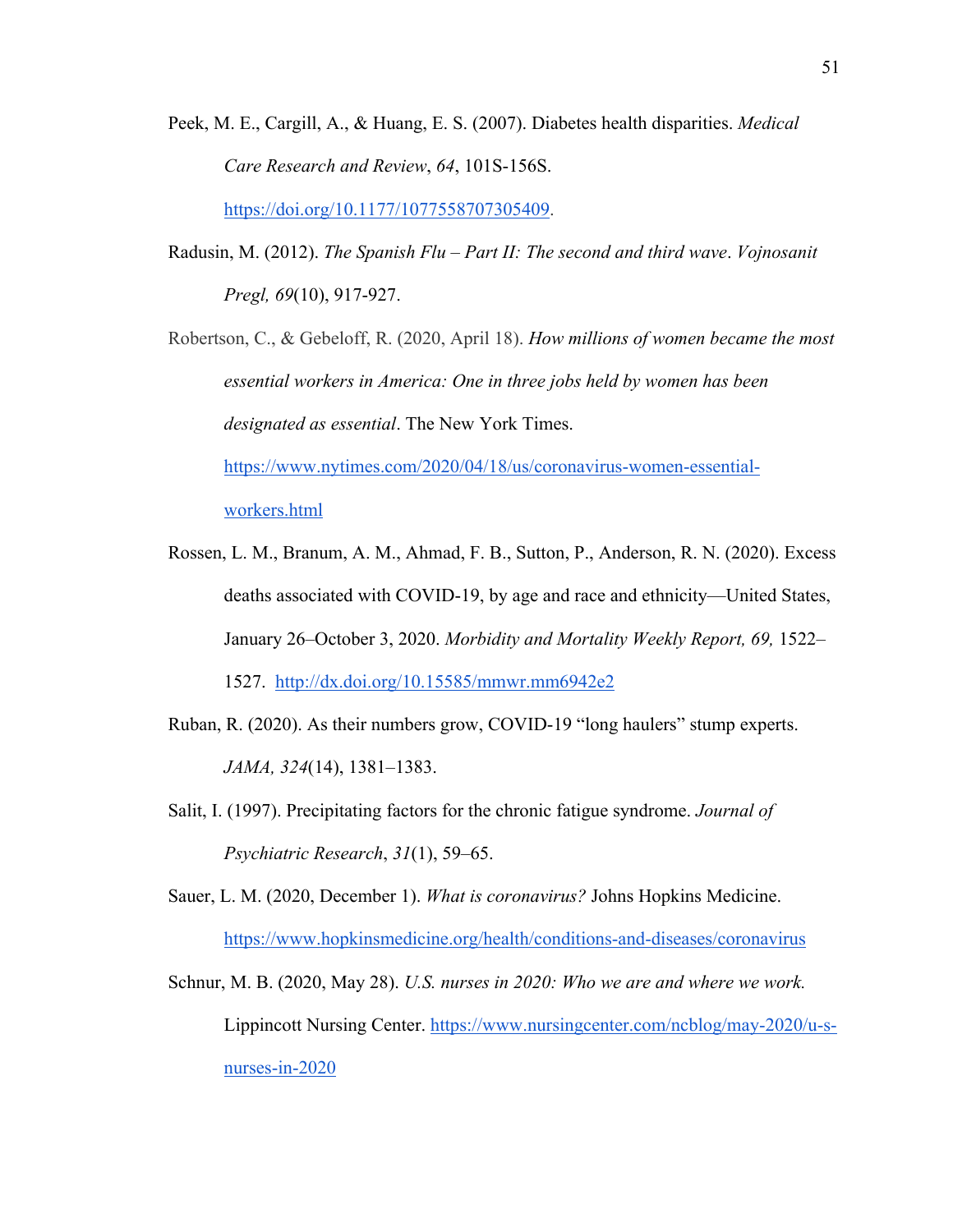- Singh, G. K., & Jemal, A. (2017). Socioeconomic and racial/ethnic disparities in cancer mortality, incidence, and survival in the United States, 1950–2014: Over six decades of changing patterns and widening inequalities. *Journal of Environmental and Public Health*, 1–19. https://doi.org/10.1155/2017/2819372.
- Stoddard, J., & Kaufman, J. (2020). Coronavirus Impact and Pandemic Stress Scale. *The Pandemic Stress Index*. University of Miami.
- Velasquez-Manoff, M. (2021, January 25). *What if you never get better from Covid-19?*  The New York Times. https://www.nytimes.com/2021/01/25/world/what-if-younever-get-better-from-covid-19.html?searchResultPosition=11
- Wagner, L. I., & Jason, L. A. (1997). Outcomes of occupational stressors on nurses: Chronic fatigue syndrome–related symptoms among nurses. *Nursing Connections, 10,* 41-49.
- Weise, K. (2020, April 13). *Doctors fear bringing coronavirus home: 'I am sort of a pariah in my family'.* The New York Times.

https://www.nytimes.com/2020/03/16/us/coronavirus-doctors-nurses.html

- Wilson, H. W., Amo-Addae, M., Kenu, E., Ilesanmi, O. S., Ameme, D. K., Sackey, S. O. (2018). Post-Ebola syndrome among Ebola virus disease survivors in 52 Montserrado county, Liberia 2016. *BioMed Research International*, *2018*.
- World Health Organization. (Accessed: 2020, December 10). *Coronavirus.*  https://www.who.int/health-topics/coronavirus#tab=tab\_1
- Wu, J., Smith, S., Khurana, M., Siemaszko, C., & DeJesus-Banos, B. (2020, April 29). *Stay-at-home orders across the country: What each state is doing — or not doing — amid widespread coronavirus lockdowns*. NBC News.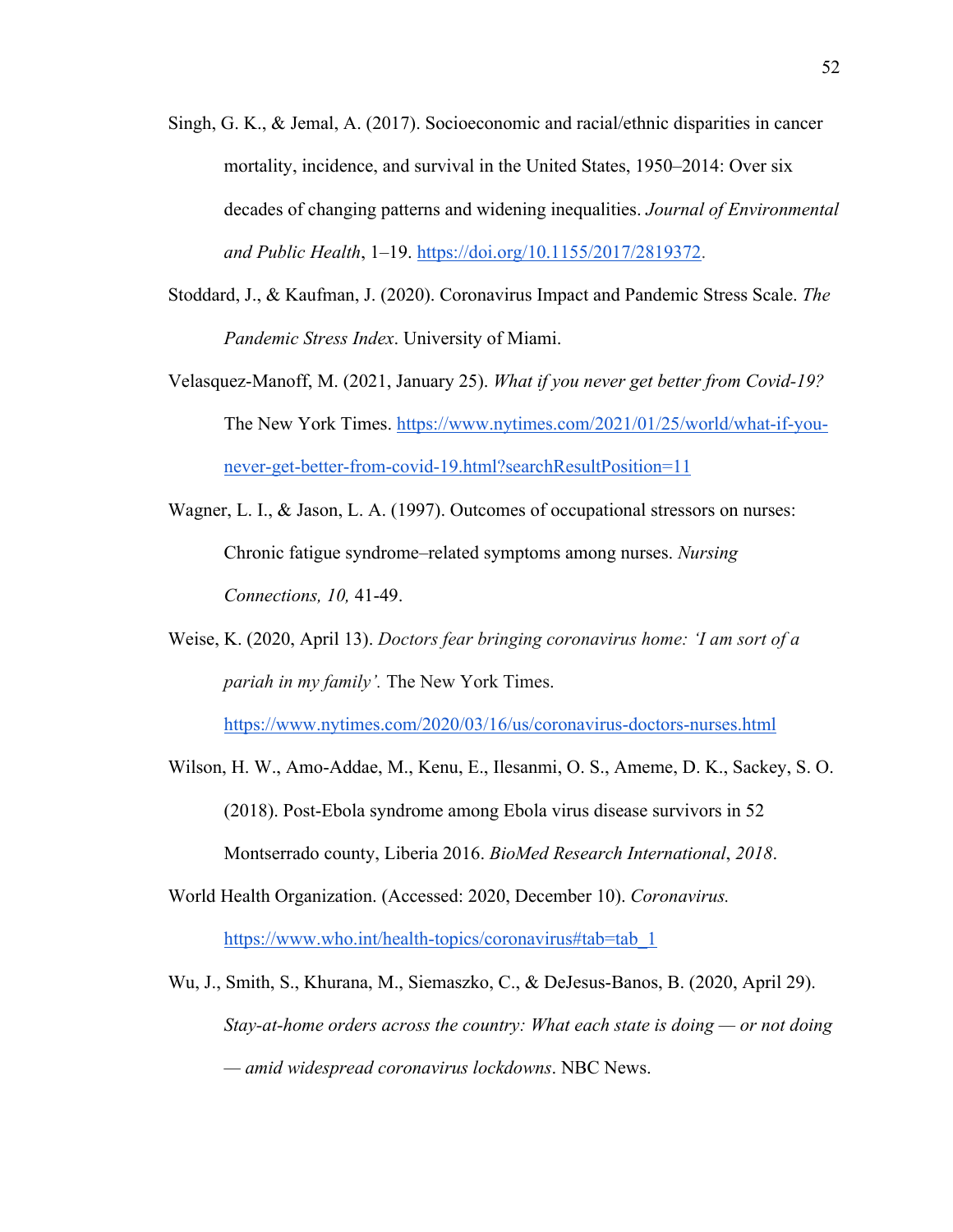https://www.nbcnews.com/health/health-news/here-are-stay-home-orders-acrosscountry-n1168736

Zautra, A. J., Hamilton, N. A. & Burke, H. M. (1999). Comparison of stress responses in women with two types of pain: Fibromyalgia and osteoarthritis. *Cognitive Therapy and Research, 23*(2), 209 – 230.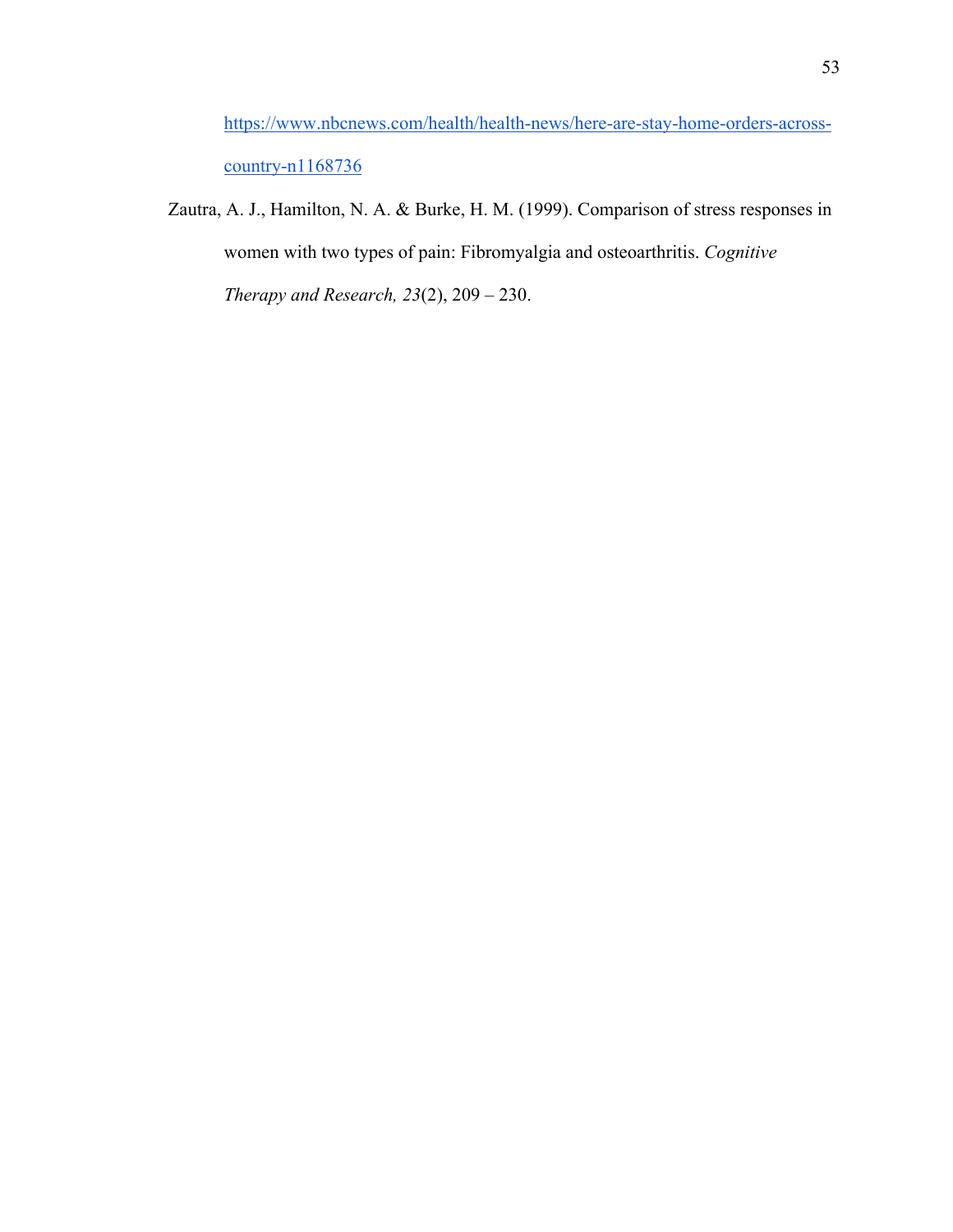| <b>Domain</b>                    | Symptoms (measured on frequency and severity)                                                                                                                                                                                                                                                                               |
|----------------------------------|-----------------------------------------------------------------------------------------------------------------------------------------------------------------------------------------------------------------------------------------------------------------------------------------------------------------------------|
| Sleep                            | Feeling unrefreshed after you wake up in the<br>morning<br>• Need to nap daily<br>Problems falling asleep<br>$\bullet$<br>Problems staying asleep<br>$\bullet$<br>Waking up early in the morning (e.g. 3am)                                                                                                                 |
| Post-exertional malaise<br>(PEM) | Dead, heavy feeling after starting to exercise<br>Next day soreness or fatigue after non-strenuous,<br>everyday activities<br>Mentally tired after the slightest effort<br>$\bullet$<br>Minimum exercise makes you physically tired<br>Physically drained or sick after mild activity<br>Muscle weakness                    |
| Neurocognitive<br>(Neurocog)     | • Problems remembering things<br>Difficulty paying attention for a long period of<br>time<br>Difficulty finding the right word to say or<br>expressing thoughts<br>Difficulty understanding things<br>$\bullet$<br>Only able to focus on one thing at a time<br>• Slowness of thought<br>Absent-mindedness or forgetfulness |
| Immune                           | Sore throat<br>$\bullet$<br>Tender / Sore lymph nodes<br>Fever<br>Flu-like symptoms                                                                                                                                                                                                                                         |
| Neuroendocrine<br>(Neuroend)     | Cold limbs (e.g. arms, legs, hands)<br>Feeling chills or shivers<br>Feeling hot or cold for no reason<br>Feeling like you had a low temperature                                                                                                                                                                             |
| Pain                             | Pain or aching in your muscles<br>Pain / stiffness / tenderness in more than one joint<br>without swelling or redness                                                                                                                                                                                                       |
| Gastro-intestinal<br>(Gastro)    | Bloating<br>Abdomen / Stomach pain<br>Irritable bowel problems<br>$\bullet$                                                                                                                                                                                                                                                 |

**Appendix A: DePaul Symptom Questionnaire Symptoms by Domain**